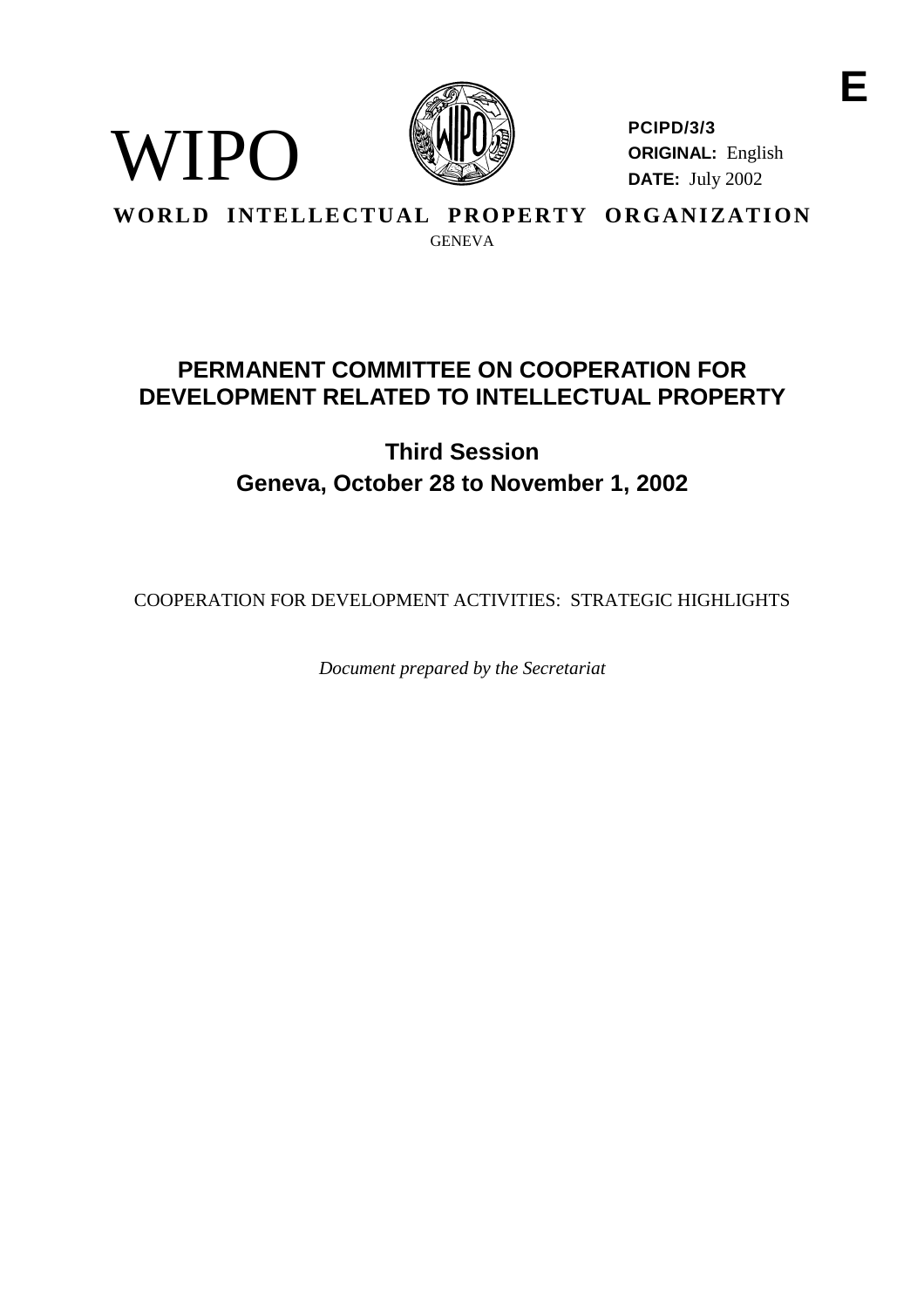# **TABLEOFCONTENTS**

|        |                                                                                                                                                                                                                                                                     |                                                  | Paragraphs                                                     |
|--------|---------------------------------------------------------------------------------------------------------------------------------------------------------------------------------------------------------------------------------------------------------------------|--------------------------------------------------|----------------------------------------------------------------|
| PARTI. | OVERVIEWOFCOOPERAT IONFORDEVELOPMENT<br><b>ACTIVITIES: JANUARY 2000TOJUNE2002</b>                                                                                                                                                                                   | 1 <sub>to</sub>                                  | 21                                                             |
| I.     | <b>INTRODUCTION</b>                                                                                                                                                                                                                                                 |                                                  | $\mathbf{1}$                                                   |
| ΙΙ.    | COOPERATIONFORDEVE LOPMENTACTIVITIES:<br>JANUARYTOJUNE2002<br>EffectiveUtilizationoftheIntellectualPropertySystemforEconomic,<br>А.<br>SocialandCulturalDevelopment<br>SpecialFocusAreas<br>В.                                                                      |                                                  | 2 <sub>to</sub><br>12<br>$2~\text{to}9$<br>10<br>$\text{to}12$ |
| III.   | COOPERATIONFORDEVE LOPMENTACTIVITIES:<br>JANUARY2000TODECMBER2001<br>Overview<br>А.<br>PerformanceReportonCooperationforDevelopmentActivities<br>B.                                                                                                                 |                                                  | 1 3 to 18<br>13to17<br>18                                      |
| IV.    | <b>ASSESSMENT</b>                                                                                                                                                                                                                                                   |                                                  | 19to21                                                         |
|        | PARTII.<br>WIPO'SPROGRAMOFDELIVERABLESTOTHELDCs:<br>APROGRESSREPORT                                                                                                                                                                                                 |                                                  | 22to 55                                                        |
| I.     | <b>INTRODUCTION</b>                                                                                                                                                                                                                                                 |                                                  | 22to25                                                         |
| Π.     | <b>COOPERATIONWITHTHEUNITEDNATIONS</b><br>ParticipationofWIPOintheT hirdUnitedNationsConference<br>A.<br>ontheLDCs<br>ProgressReportontheImplementationofWIPODeliverables<br><b>B.</b><br>intheContextoftheThirdUnitedNationsConferenceontheLDCs                    |                                                  | 26to41<br>26to30<br>31to41                                     |
| III.   | PROGRESSREPORTONTHEIMPLEMENTATIONO<br>INITIATIVEONTECHNICALCOOPERATIONFORLDCs<br>PROVIDEDBYWIPOANDTHEWTO<br>WIPO-WTOJointInitiative<br>A.<br>JointWIPO -WTORegionalWorkshoponImplementation<br><b>B.</b><br>oftheTRIPSAgreement,Dar<br>ofTanzania, April22to25,2002 | <b>FTHEJOINT</b><br>-es-Salaam, Unit ed Republic | 42to47<br>42to44<br>45to47                                     |
| IV.    | <b>OTHERACTIVITIES</b><br>Publications<br>A.<br>WIPO-LDCsWebsite<br><b>B.</b>                                                                                                                                                                                       |                                                  | 48to51<br>48and49<br>50and51                                   |
| V.     | <b>ASSESSMENT</b>                                                                                                                                                                                                                                                   |                                                  | 52to55                                                         |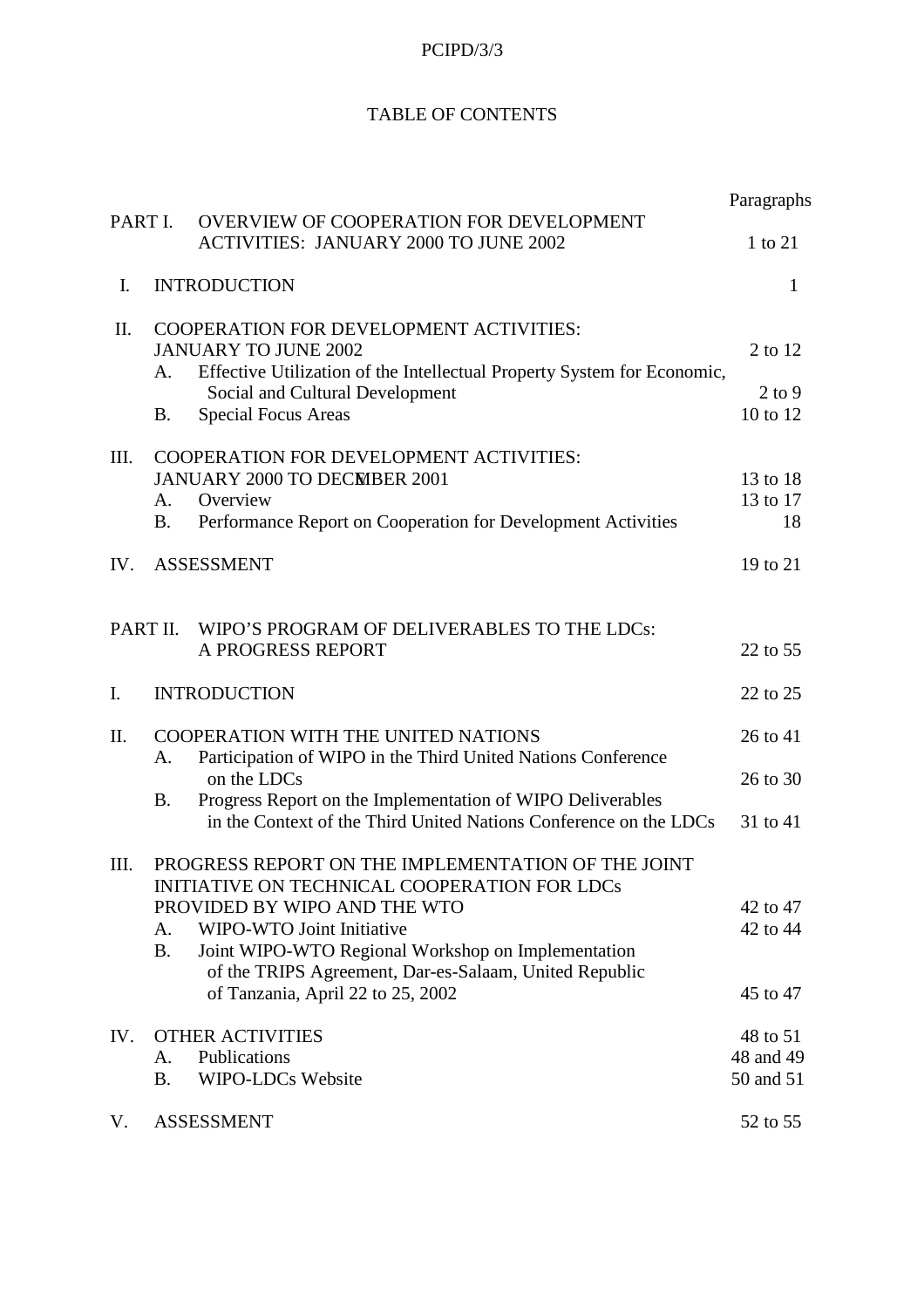|          |                                                                                                                                                                                                                                         | Paragraphs                  |
|----------|-----------------------------------------------------------------------------------------------------------------------------------------------------------------------------------------------------------------------------------------|-----------------------------|
| PARTIII. | COOPERATIONFORDEVELOPMENTACTIVITIES:<br>FUNDS-IN-TRUSTANDCOOPERATIONAGREEMENTS                                                                                                                                                          | 56to78                      |
| L.       | <b>INTRODUCTION</b>                                                                                                                                                                                                                     | 56and57                     |
| II.      | <b>FUNDS-IN-TRUST</b><br>MultilateralFunds -in-Trust<br>$A_{\cdot}$<br>BilateralFunds -in-Trust<br>$\mathbf{B}$                                                                                                                         | 58to67<br>59to65<br>66and67 |
| III.     | <b>AGREEMENTSINVOLVINGTHEJOINTFINANCINGOF</b><br><b>COOPERATIONFORDEVELOPMENTACTIVITIES</b><br>CooperationActivitieswiththeGovernmentofAustralia<br>A.<br>CooperationActivitieswiththeWorldTradeOrganizatio<br><b>B.</b><br>$\mathbf n$ | 68to72<br>69to71<br>72      |
| IV.      | UNDPANDWORLDBANKPROJECTSFORWHICHWIPO<br><b>ISTHEEXECUTINGAGENCY</b>                                                                                                                                                                     | 73                          |
| V.       | AGREEMENTSINVOLVINGJOINTIMPLEMENTATION<br><b>OFCOOPERATIONFORDEVELOPMENTACTIVITIES</b>                                                                                                                                                  | 74                          |
| VL.      | AGREEMENTSPROVIDINGFORCOOPERATIONWITH<br>OTHERORGANIZ ATIONS                                                                                                                                                                            | 75and76                     |
|          | VII. ASSESSMENT                                                                                                                                                                                                                         | 77and78                     |

### ANNEXES

- II. SUMMARY REPORTONTHE JAPAN FUNDS IN-TRUST: INDUSTRIAL PROPERTY AND COPYRIGHT
- III. SUMMARY REPORTONTHEFRE NCHFUNDS -IN-TRUST
- IV. BILATERALFUNDS -IN-TRUST
- V. SUMMARY REPORTONTHE WIPO AUSTRALIA COOPERATION AGREEMENT
- VI. UNDPANDWORLDBANKPROJECTSFORWHICHWIPOISTHEEXECUTING **AGENCY**
- VII. OTHER COOPERATION AGREEMENTS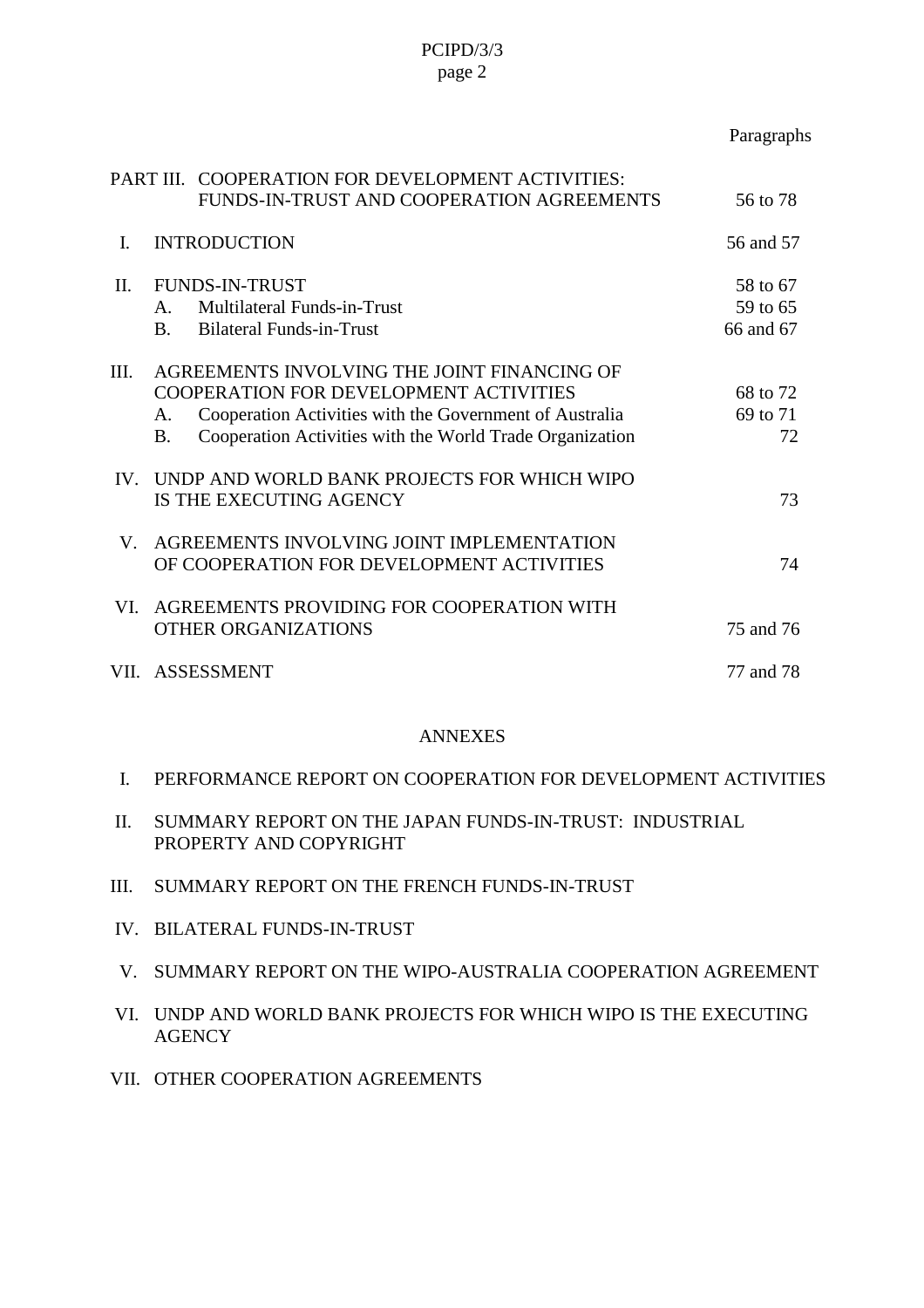### PARTI.OVERVIEWOFCOOPERAT IONFORDEVELOPMENTACTIVITIES: JANUARY 2000 TOJUNE 2002

### I. INTRODUCTION

1. There has been substantial activity in the Cooperation for Development Sector since the last meeting of the Permanent Committee on Cooperation for Development Related Intellectual Property that was held in February 2001. For ease of reference, this overview will deal with two periods. The first is January to June, 2002. The second is the biennium from January 2000 to December 2001.

### II. COOPERATIONFORDEVELOP MENTACTIVITITES: JANUARY TO JUNE 2002

### A. Effective Utilization of the Intellectual Property System for Economic, Social and Cultural Development

2. During the first six months of 2002, the Cooperation for Development Sector was involved inse veral high-profile activities that we redesigned to strengthen the capacity of developing countries to fully utilize the intellectual property system for their economic, social, and cultural development.

3. The WIPO International Ministerial For um on "Intellectual Property and Traditional Knowledge: Our Identity, Our Future, "organized in cooperation with the Government of the Sultanate of Oman, was held in January 2002. The Forum constituted the first international meeting on this subject to b e organized by WIPO at the Ministerial level. The objective of the International Forum was to provide policy makers and senior government of ficials with the opportunity to exchange views and share experiences, at the highest level, on the social, cultural and economic dimensions of the protection of traditional knowledge. The distinguished special guests who addressed the Forum raised is sues relating to national endeavorsinpreservation and promotion of traditional knowledge; the relevance of applying the intellectual property system for the protection of traditional knowledge; the exploitation of the intellectual property system as a means for the generation of valuable traditional knowledge assets; and examined how best indige nous and local communities escould use the intellectual property system for weal the reation. The Forum concluded its work by adopting the Muscat Declaration on Intellectual Property and Traditional Knowledge that reaffirmed a number of universally agreed principles and facts conce rning intellectual property and traditional knowledge and supported WIPO's past, present and future work in the domain of traditional knowledge.

4. Also in January, the WIPO International Conference on Intellectual Property and Electronic Busine sswasheld in Teheran, Islamic Republic of Iran. The objective softhe conference were to provide information on, and improve awareness of intellectual property issues relating to electronic business; to exchange information and views about recent developments in intellectual property and e -business; and to develop a framework of cooperation for a successful IP -related e-business initiative in the countries of the Asia and the Pacific region. The Conference, inaugurated by the Iranian Minister of Commer ce, had 23 participants from Araband Asia and the Pacific countries as well as some 360 participants from the Islamic Republic of Iran including senior government of ficials and representatives from local organizations.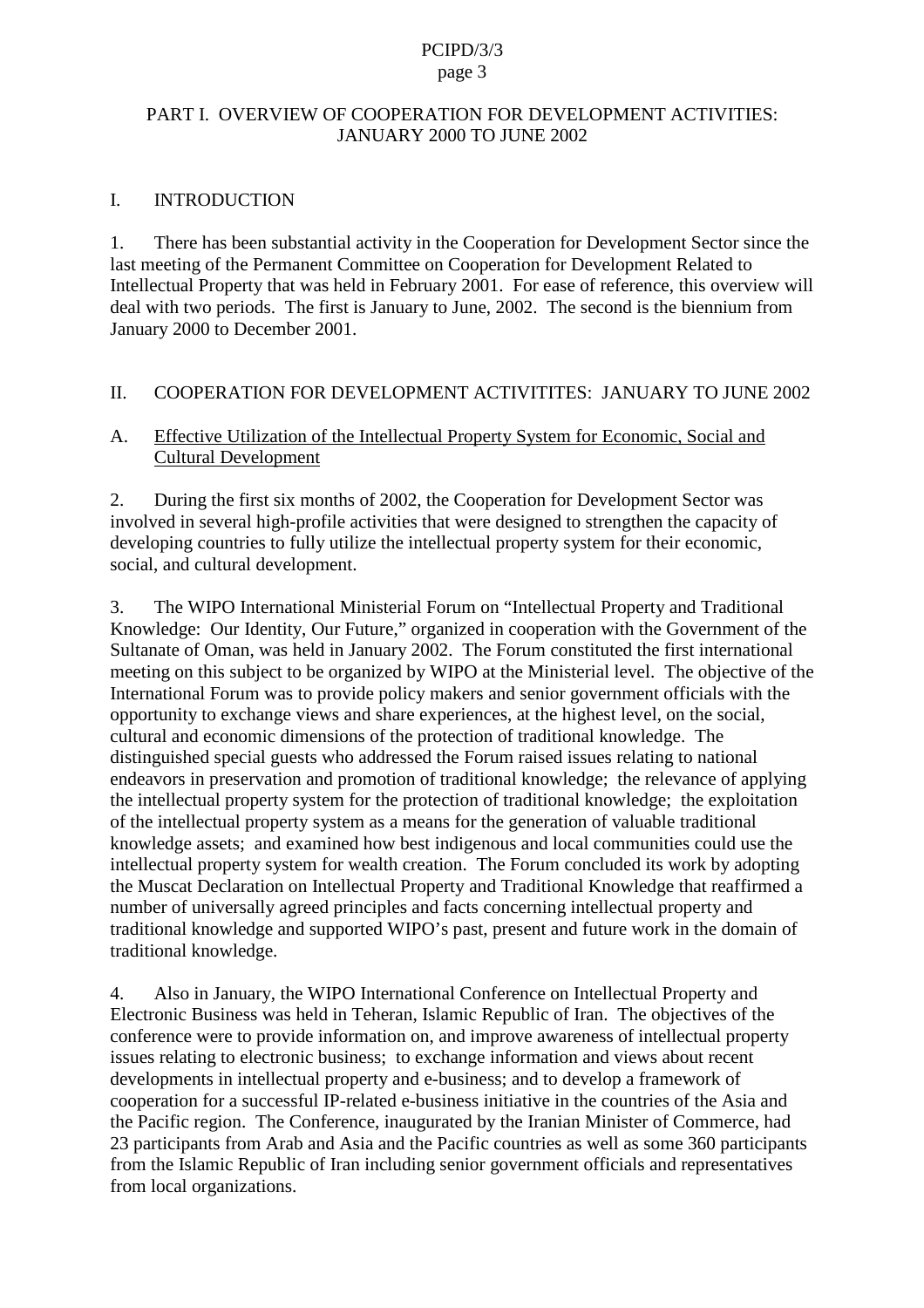#### page 4

5. The Regional Colloquiu m for the Judiciary on Intellectual Property held in New Delhi, India in February, brought together distinguished members of the judiciary to discuss the strengthening of IPR enforcement in countries in Asia and the Pacific. This was followed by the WIPO Asia Pacific Roundtable meeting of Heads of Intellectual Property Offices held in Manila, Philippines. Twenty -five heads, deputy heads and senior officials of intellectual property offices and supervising ministries of twenty -three countries in Asia and the Pacific exchanged views and experiences on a range of current and emerging intellectual property issues, giving particular attention to the developmental aspects of intellectual property protection.

6. In April, a WIPO -WTO Arab Regional Con ference on Intellectual Property and the Doha Ministerial Declaration was organized in Doha, in cooperation with the World Trade Organization (WTO) and the Qatari Ministry of Economy and Commerce. This activity constituted the first joint initiative by WI PO and the WTO for the Arab countries. The primary objective of the Conference was to discuss the results of the WTO Fourth Ministerial Meeting which was held in Dohain November 2001, as well as to assess and evaluate the future technical assistance need sof Arab countries and to study the most appropriate means for strengthening cooperation and coordination among the Arab countries in the field of intellectual property.

7. The WIPO Sino - African Intellectual Property Forum was held in Beijing i nMay, and brought together Ministers, Vice -Ministers, Heads and senior of ficials incharge of intellectual property from 15 African countries and their Chinese counterparts. D istinguished speakers from China, the Arab States and Africa reviewed important intellectual property policy issues facing the international community, in particular, developing countries in Africa and China. Experiences and views were exchanged in the areas of intellectual property and economic development; intellectual property a ndinformation technology; challenges of the intellectual property system, especially the international patent agenda and reform of the Patent Cooperation Treaty (PCT); and emerging intellectual property issues such as folklore, traditional knowledge, acc esstogenetic resources and SMEs.

8. In cooperation with the Ministry of Justice and Police of the Republic of Suriname, WIPO organized the Fourth Ministerial Level Meeting on Intellectual Property for Caribbean Countries, which was held in Jun e, in Paramaribo, Republic of Suriname. The Meeting was attended by Government Representatives from 14 Caribbean countries as well as regional intergovernmental organizations and academic institutions. As a result of the Meeting, the Caribbean Ministers Responsible for Intellectual Property made Resolutions on the following matters: Resolution on Collaboration Between WIPO and Caribbean Countries on a Public Education Outreach Campaign and Enforcement; Resolution on the Regional System for Collective Ma nagement of Copyright and Related Rights (CCL); Resolution on the Adoption of the Recommendations of the Regional Committee on Electronic Commerce and Intellectual Property for the Caribbean; and Resolution on Future Collaboration Between WIPO and Caribbean Countries for the Further Development of Intellectual Property in the Region.

9. In addition to the above activities, WIPO's ongoing Program of Cooperation for Development continued unabated for the first six months of the year. In total, the rewere nearly 70 interregional, regional and national meetings involving over 6,900 participants. There were also some 180 study visits, and advisory and expert missions.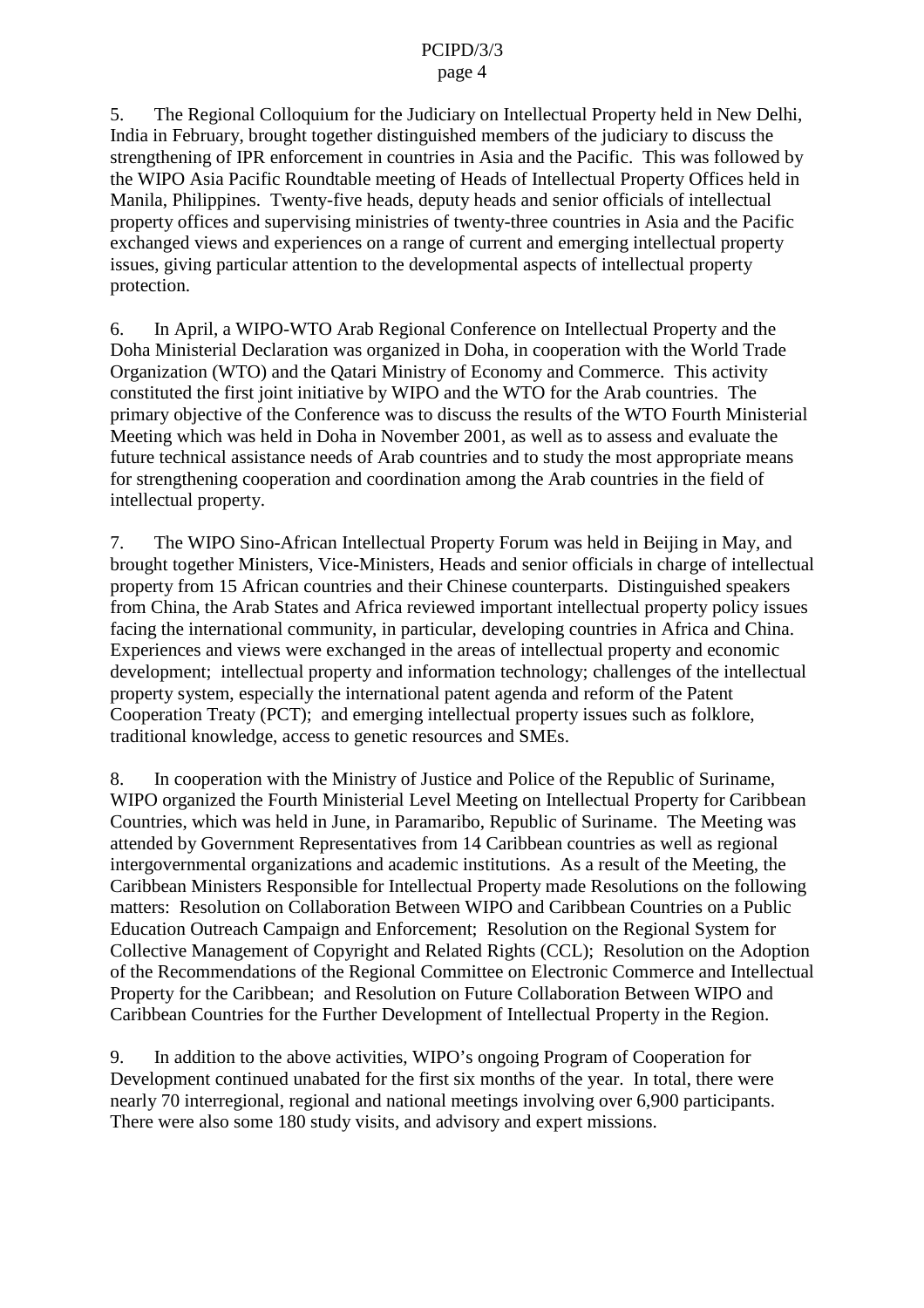### B. Special Focus Areas

10. With respect to intellectual property leg islation, developing countries continued to receive assistance in preparing new, or updating existing, intellectual property laws in compliance with current international standards, including the TRIPS Agreement. During the firsthalf of 2002, 15 draft la ws for 11 countries and 26 sets of comments for 16 countries were prepared and submitted upon request. Legislative advice was provided on 16 other texts of legislation for 11 countries. The topics covered the protection of patents, industrial designs, tr ademarks, geographical indications, layout -designs or topographies of integrated circuits, copyright and related rights, protection against acts of unfair competition as well as enforcement. In addition, many discussions on legislative advice were held wi th government officials in Geneva or in the capitals.

11. Information on intellectual property matters continued to be made available by WIPO. The monthly periodical *Intellectual Property Laws and Treaties* was published on paper in English and F rench (preparations for its electronic publication on the WIPO website as from the 2002 issues continued). Information and documentation was provided in response to inquiries and requests received from external sources. The Collection of Laws for Electronic Access (CLEA) database was updated: during the period under review, 81 bibliographic data entries were created and 102 full legislative texts were added on the Internet. As of June 30, 2002, a total of 2,691 bibliographic entries, relating to the law sof62 countries and the European Communities, as well as texts of treaties and conventions administered or not administered by WIPO have been published on the Internet. In addition, preparations continued for the issuance of a further, updated version of the IPLEX CD -ROM containing legislative texts (national laws, regional laws, multilateral treaties and bilateral treaties) in Englishand French.

12. Concerning copyright collective management, WIPO continued to offer its assistance to developing countries and countries in transition, in the field of collective management. For an overview of these activities, please seed ocument PCIPD/3/5.

### III. COOPERATIONFOR DEVELOPMENTACTIVIT IES: JANUARY 2000 TO DECEMBER 2001

### A. Overview

13. During the biennium of January 2000 to December 2001, the Cooperation for Development Sector continued assisting developing countries to develop and maintain good intellectual property infrastructures and to build lasting intellectual property institutions. In order to strengthen the human resource capacity critical to sustaining an effective intellectual property system, 19,000 government policy makers, and administrators, businessmen, members of the judiciary, law enforcement of ficers, lawyers, researcher s, performers, creators, academics and members of the public participated in regional and national symposia and conferences, listened to experts from all over the world and had in -depth discussions on topical issues related to intellectual property. Nation ally Focussed Action Plans (NFAPs) continued to be an appropriate strategic and policy tool for enhancing technical cooperation. Tailor-made activities from the 61 NFAPs provided essential support to developing countries to meet their specific challenges in modernizing their intellectual property systems and integrating new global intellectual property challenges, such as the protection of traditional knowledge and folklore, and the preservation of biodiversity, into their overall intellectual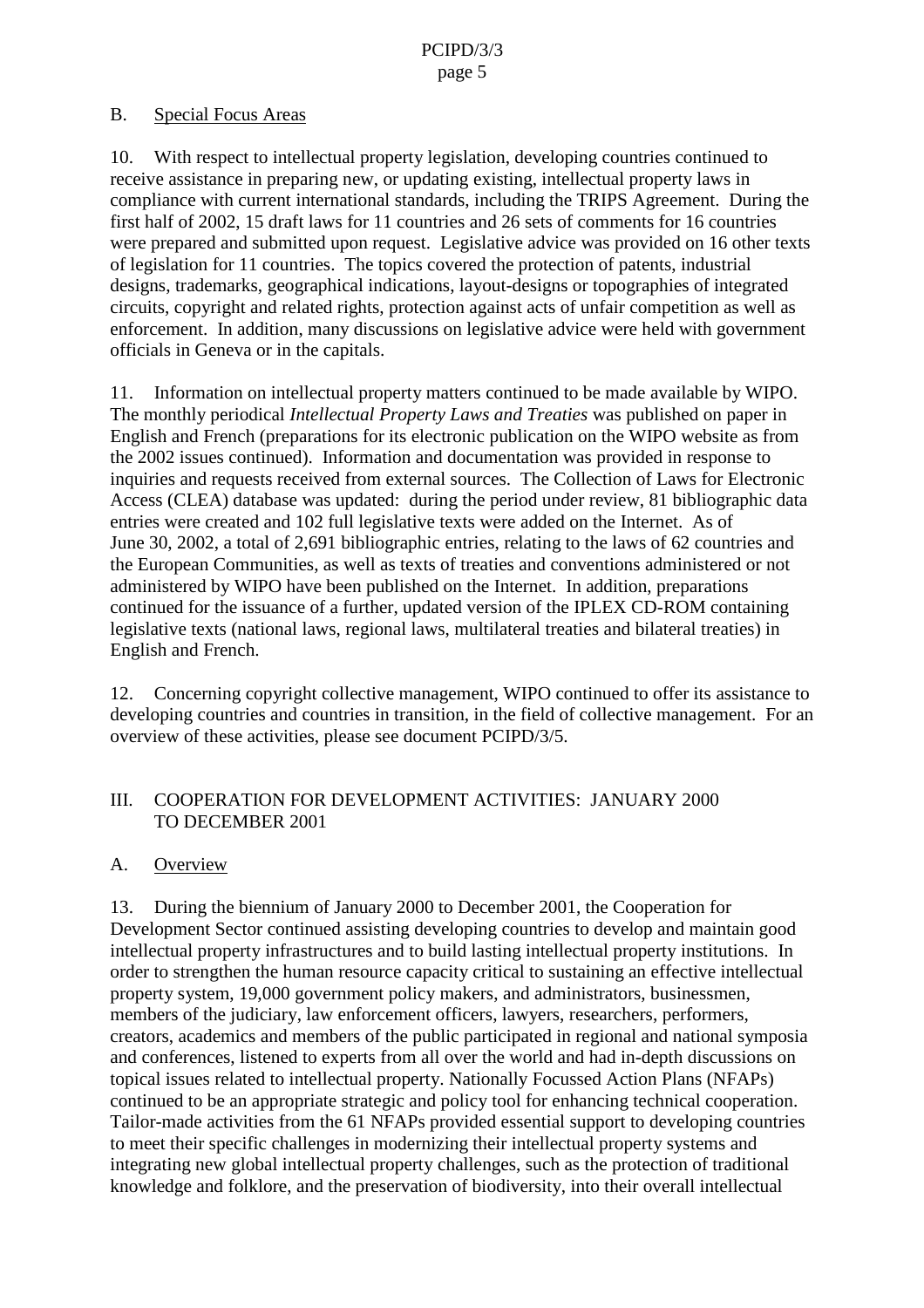property fra mework. A High-Level Interregional Roundtable on Intellectual Property for the Least Developed Countries (LDCs) and an Action Plan for LDCs with five specific deliverables <sup>f</sup>helped to identify the special needs of the LDCs and to develop a strategy for overcoming the enormous structural problems that they face in institution building in the field of intellectual property.

14. Every possible opportunity was maximized to respond to the increasing need for technical assistance in modernizing the Integral Property Systems of developing countries, including LDCs. By the end of the biennium, over 233 draft laws, comments on draft laws or legal opinions on the compatibility of draft or existing legislation with TRIPs and other international standards had been provided to developing countries. The Collection of Laws<br>for Electronic Access (CLEA) web site registered some 6.3 million hits over the biennium. site registered some 6.3 million hits over the biennium, indicating the breadth of the information needs of Member States and other stakeholders for legislative texts and bibliographic data. Institution building was also actively promoted, with aview to creating and maintaining sustainable IP administrations. The concept of the Nationally Focussed Action Plan was expanded to include participation of the production ivate sector, mainly through Chambers of Commerce, and the media. Regional Meetings of the Heads of IP Offices were introduced in the second year of the biennium, with the results of the deliberations of these senior of ficials being fed into targeted activative intervals vities in the various regional work plans. An increasing focus in all regions on the training of judges (including the publishing in English/French/Arabic of "The Fundamental Principles of Copyright: Comparative Case Law," a first in the world) highlighte d many activities in the enforcement of intellectual property rights. Since automation is critical to sustainable IP infrastructures, considerable efforts were directed towards upporting the implementation of WIPO NET and continuous efforts were made to up grade, update and deploynews ystems in the various regions.

15. During the biennium, developing countries became actively involved in exploring the relationship between intellectual property and the preservation of biological diversity, the protection of traditional knowledge, and of expressions of folklore and electronic commerce. The different realities of the various regions with respect to these issues were reflected in regional preparations for the work of the Intergovernmental Committee on Genetic Resources, Traditional Knowledge and Folklore, with some regions developing and adopting elements of a common position on the senew IP challenges. With respect to electronic commerce, significant outreach programs dealing with the interface betw een trademarks and domain names occurred in all regions.

16. Concerning the promotion and development of the use of the intellectual property system, one of the key demystification campaigns over the biennium was the promotion of the use of the "WIPOInternet Treaties" - the WIPO Copyright Treaty (WCT) and the WIPO Performances and Phonograms Treaty (WPPT) -astools for economic, social and cultural development. As a result of these campaigns, the number of developing countries that ratified, o racceded to, these two Treaties, facilitated their entry into force. In another vein, the promotion of the use of digital libraries ensured that basic tools for mining intellectual property information were made available to developing countries, thus he lping to overcome the "knowledge divide." Activities to assist developing countries in supporting innovation and

<sup>1</sup> The specific deliverables are: the WIPO Worldwide Academy; the WIPO Global Info rmation Network (WIPO NET); the Collective Management of Copyright and Related Rights; Traditional Knowledge, Genetic Resources and Folklore; and Small and Medium -sized Enterprises.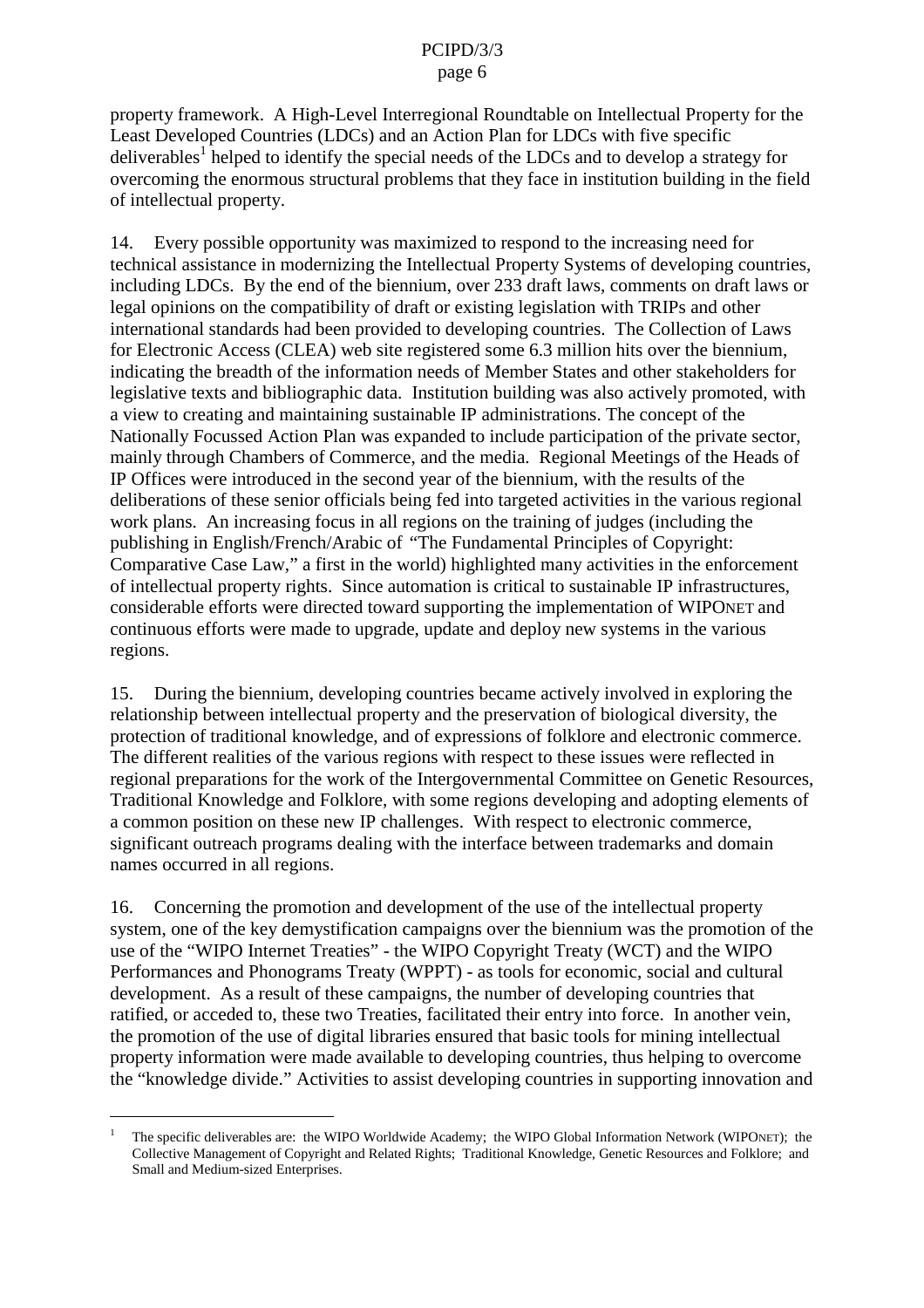creativity proceeded apace during the biennium. With respect to collective management of copyright and related rights, the biennium was marked by several significant studies and activities as well as by the development and installation of software to support this critical area of intellectual property administration indeveloping countries.

17. Cooperation among developing countries a nd with other organizations picked up pace overthe biennium. The WIPO/WTO Joint Initiative on LDCs is a major step forward in supporting LDCs in benefiting from the implementation of intellectual property systems. Enhanced cooperation with the regional United Nations Economic Commissions, through joint cooperation agreements or attendance at one another' smeetings, created synergies between WIPO and sister UN organizations. Continued cooperation on issues of shared concern reinforced the links between UNCTAD and WIPO infields of jointend eavors. The numerous interregional meetings held during the biennium provided opportunities for developing countries to exchange ideas and knowledge and to learn from one another.

B. Performance Report on Cooperatio n for Development Activities

18. The objectives of the Cooperation for Development program over this period and the results achieved through the activities undertaken, including details on selected performance indicators, are outlined in Annex I.

## IV. ASSESSMENT

19. The Cooperation for Development Sector has made significant progress during the period under review in strengthening the capacity of developing countries to fully utilize intellectual property systems for their economic, soc ial, and cultural development. And that this has been accomplished in line with the needs of developing countries is proved by the fact that somany activities were originally outlined in Nationally (or Regionally) Focussed Action Plans. In addition, spe cificactivities directed to LDCs have been put in place to reflect their special needs.

- 20. Strategic highlights of the many activities included in the review period are:
	- an impressive number of high level meetings for influential Minist ers responsible for intellectual property issues and for other senior policy advisors to discuss new and emerging intellectual property issues;
	- alargevariety of capacity -building seminars, symposia, and technical meetings directed to almost 26,000 participating clients, stakeholders and official stowhom intellectual property protection is vital;
	- diversified technical assistance to developing countries, ranging from expert missions and study visits, to assistance on modernizing intellectual proper ty legislation, to development of collective management activities, through to support for office automation; and
	- substantial ongoing headquarters support to developing country Member States through, for example, electronic and paper publications and facilitating access to and use of industrial property information.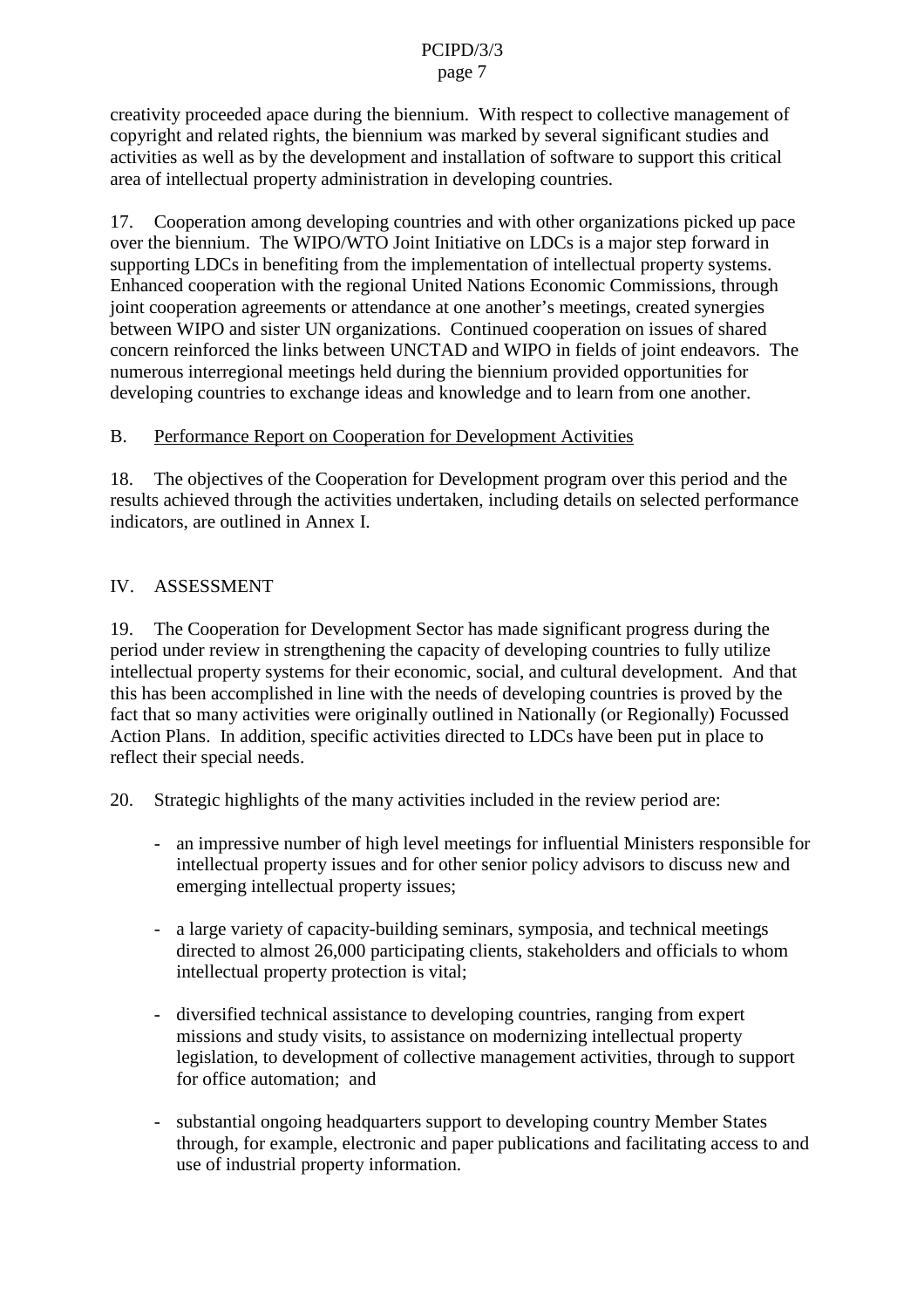21. That such a wealth of activities has been possible in such as hort periodisare flection of the professional ism and dedication of the staff of Intellectual Property Offices i ndeveloping countries and of their counterparts in WIPO. The successes that have been achieved are due to the commitment of the men and women who have taken seriously the challenge to ensure that intellectual property systems are used to the fullest to contribute to the economic, social and cultural development of the developing world.

## PARTII. WIPO'S PRO GRAMOF DELIVERABLES TO THE LDCS: **APROGRESSREPORT**

# I. INTRODUCTION

22. This part of the document is designed to assess the progress to dat ein the implementation of WIPO's program of deliverables to the LDCs and to discuss other technical assistance provided to LDCs from January 2001 to June 2002.

23. The first section outlines the participation of WIPO at the Third United Nations Conference on LDCs (UN -LDCIII) and focuses on the significant measures undertaken in the implementation of the five specific areas of WIPO Deliverables, adopted following discussions at the Conference.

24. Thesecondsection focuses on the Joint Initiative on Technical Cooperation for LDCs provided by WIPO and the World Trade Organization (WTO). Information is also provided onthe Joint WIPO -WTO Regional Workshop on Implementation of the TRIPS Agreement that was held in Dares Salaam, United Rep ublic of Tanzania, from April 22 to 25, 2002.

25. The last section provides information on publications and the preparation of the WIPO -LDCs webpage.

# II. COOPERATION WITH THE UNITED NATIONS

A. Participation of WIPO in the Third United Nations Conference on the LDCs

26. In 1997, the United Nations General Assembly decided to convene the Third United Nations Conference on the LDCs. After a number of preparatory meetings at the national, regional and interregional levels, the Conferen cewas held in Brussels, Belgium, from May 14 to 20, 2001.

27. Following the decision made in Lisbon at the High -Level Interregional Round table on Intellectual Property for LDCs, at the third session of the Intergovernmental Preparatory Committee and subsequent consultations, it was recommended that WIPO should participate in the special eventon poverty eradication and should organize an interactive thematic session<sup>2</sup>. The session, which was entitled "Intellectual Property and Development: An

<sup>&</sup>lt;sup>2</sup> The subjects of the thematic sessions were: Governance, Peace and So cial Stability, organized by UNDP; the Agricultural Sector and Food Security, FAO; Intellectual Property and Development: an Instrument for Wealth Creation, WIPO; the Role of Health, WHO; Education, UNESCO; International Trade, Commodities and Services/Tourism, WTO, UNCTAD and World Tourism Organization; Energy, UNIDO; the Role of Investment and Enterprise Development, UNCTAD; Human Resources Development and Employment, ILO; Infrastructure Development, Transport and Financing Growth and Developmen t, ITU and UNCTAD.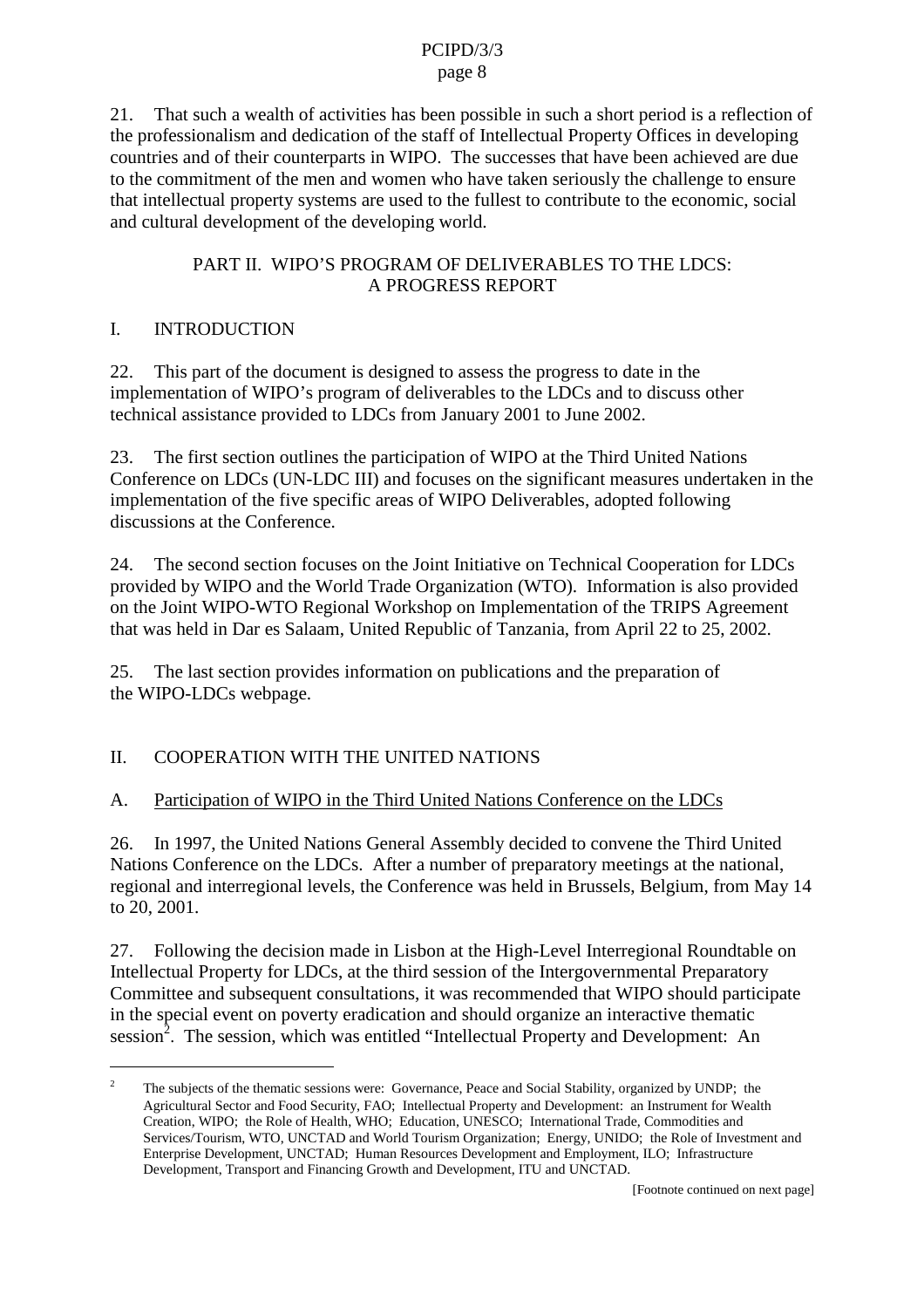Instrument for Wealth Creation," was held on Tuesday, May 15, 2001, at the European Parliament with the participation of a Deputy Director General of WIPO (on behalf of the DirectorGeneralofWIPO), Secretary -General of the Conference, Ministerfor Science and Technology of Brazil, and Minister for Information, Culture and Communications of Madagascar. Presentations were made on the five specific areas of WIPO Deliverables.

28. A large number of LDCs shared their national experiences on the estable lishment of intellectual property institutions. The vstated that the technical assistance provided by WIPO was essential if they were to overcome the constraints to establishing effective intellectual property institutions. Some LDCs mentioned that such assistance is also important in the context of their accession to the WTO. The LDCs supported and unanimously approved the Deliverables proposed in the WIPO report. The valso noted with appreciation the establishment of an LDC Unit within WIPO.

29. The representative of the European Unionsaid that the report on WIPO Deliverables, the Lisbon Declaration and the Interactive Session prepared by WIPO provided a very sound basis for continued dialogue and will serve as a charter for future cooperat in between the LDCs and their development partners. The European Union is ready to enhance its technical cooperation with WIPO and other international organizations and is looking forward to specific requests and project proposals.

30. Furthermore, WIPO was requested to continue its efforts to ensure that the Lisbon Ministerial Declaration on Intellectual Property for the LDCs was implemented through the formulation of programs designed to complement the domestic initiatives, program and polices of individual LDCs with tangible, measurable and achievable outputs. Cooperation with other relevant organizations was encouraged.

B. Progress Report on the Implementation of WIPO Deliverables in the Context of the Third United Nations Conference on the LDCs

31. Global competition for new products, processes and services brought about by the international trading system and advances in information technology rely on intellectual capital which is considered an input to economic production. T ransfer of technology can be affected and intellectual capital can be made available through the intellectual property (IP) system to potential users and investors to develop new, or to improve existing, products or processes. In this context, an effectiv eand efficient IP system would foster creativity and innovation in the LDCs and facilitate the commercialization of inventions and creations to benefitrightsholders and contribute to national wealth creation.

32. Atthe Third United Nations Con ference on LDCs members tates decided on the five WIPO Deliverables to be implemented during the current decade by WIPO. The implementation of the five Deliverables will enhance the ability of public administration and the private sector to formulate appr opriate intellectual property policies and strengthen managerial and technical capacities to provide the service infrastructure for the building of

<sup>[</sup>Footnotecontinu edfrom previous page]

WIPO's Deliverables include five specific areas of cooperation, namely: WIPO NET; WIPO Worldwide Academy; collective management of copyright and related rights; genetic resources, traditional knowledge and folklore; and SMEs.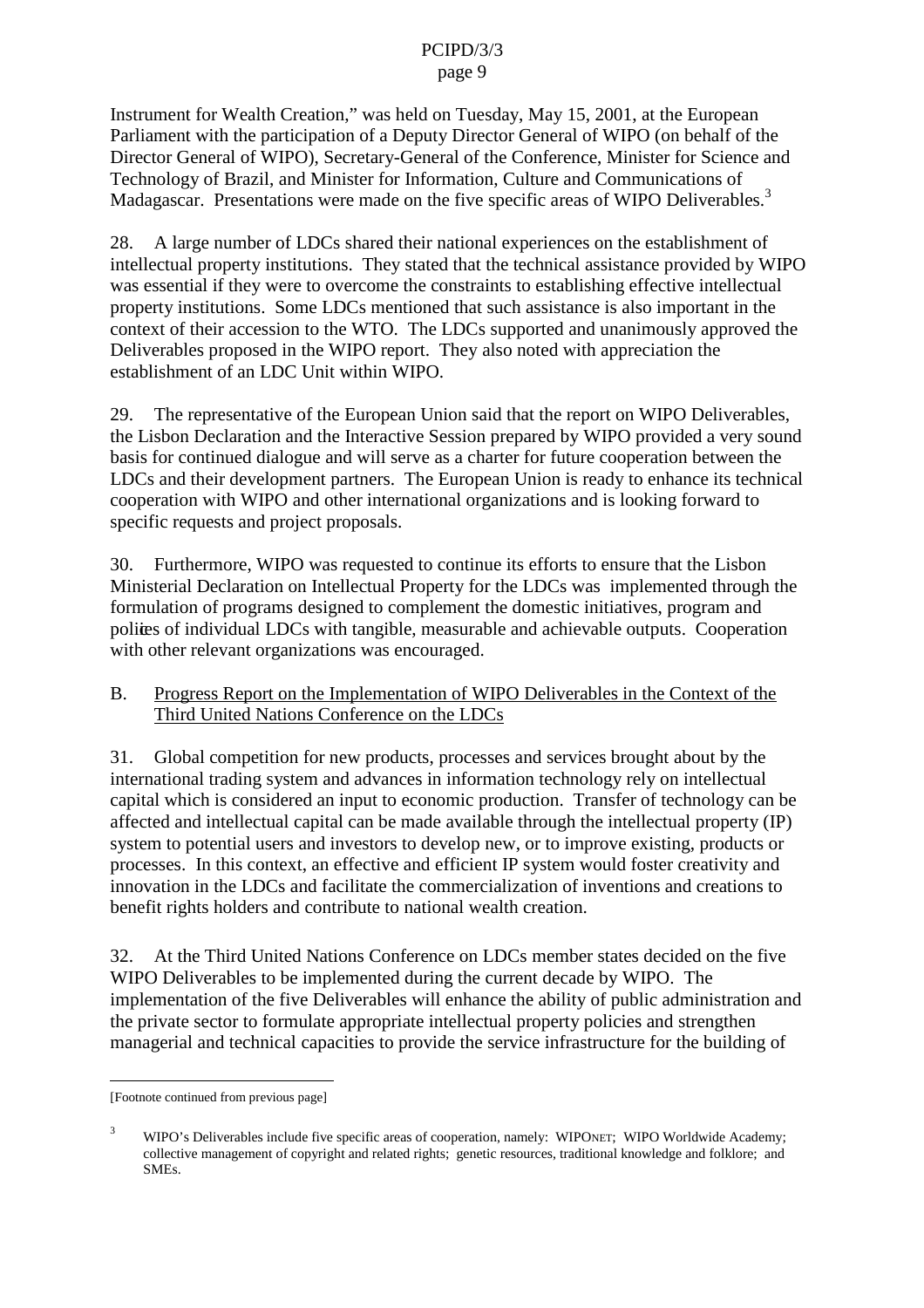intellectual property institutions in LDCs. In this context, since the beginning of the implementation of the WIPO deliverables, June 2001, the following were accomplished for their benefit.

(a) The WIPO Global Information Network (WIPO NET)

33. WIPONET is a state -of-the-art project designed to ensure that the Organization is able to respond to the increased demand for electronic data exchange services. WIPO NET will facilitate access to intellectual property data and will also serve as a platform to establish new services and to further streamline and automate the basic business functions of in tellectual property offices worldwide. A key feature of the network will be its ability to provide end-to-endtransmission of confidential intellectual property data. This will generate significant efficiency gains for users of WIPO's international regis trationservices while at the sametime giving them access to each other's intellectual property information.

34. InordertoempowerLDCstobetterreapthebenefits of global IP information resources, WIPO NET will equip LDCs' IP offices within ternet connectivity and basic equipment. Implementation of WIPO NETinLDCs commenced in September 2001 with Chad and Cambodia being the first to benefit from WIPO deliverables. Since then, 11 of the 49 LDCs<sup>4</sup>havebeenconnected.

(b) The WIPO Worldwide Academy

35. The development of human resources has become a vital strategic component in the efforttomodernize and use the IP system effectively for economic, social, and cultural development in the LDCs. In this connection, the WIPO Worldwide Academy assists the LDCsthroughits specially tailored programs, in acquiring the specialized knowledge and skills with which to take advantage of the IP system. The Academy plays a central role by providing teaching, training, advisory and research ser vices in intellectual property for LDCs. It creates a forum for policy and decision -makers in the LDCs to debate the importance and implications of IP in the economic and social development of their countries. Since June 2001, six specialized training se ssions were organized by the Academy and were attended by  $31$  LDCs<sup>5</sup>.

(c) Collective Management of Copyright and Related Rights

36. Collective management organizations are an important link between creators and users of copyrighted works because the yensure that as owners of rights, creators receive payment for the use of their works. As all the LDCs have an abundance of talent in music and culture, they could translate this talent into a source of foreign exchange earnings. Although the LDCsla ckthedomestic expertise and business skills to bring music products to global markets, cultural industries have grown faster than any other areas of economic activity and intellectual property protection can stimulate artistic efforts and ensure rewards for artists.

<sup>4</sup> Angola, Benin, Burkina Faso, Burundi, Cambodia, Central African Republic, Chad, Lao People's Democratic Republic, Mauritania, Nepaland Togo.

<sup>5</sup> Bangladesh, Benin, Burkina Faso, Burundi, Central African Republic, Chad, Djibouti, Dominican Republic, Eritrea , Ethiopia, Gambia, Guinea, Guinea -Bissau, Haiti, Lao People's Democratic Republic, Lesotho, Madagascar, Malawi, Mali, Mauritania, Mozambique, Nepal, Niger, Rwanda, Sao Tome and Principe, Senegal, Sudan, Togo, Uganda, Yemen and Zambia.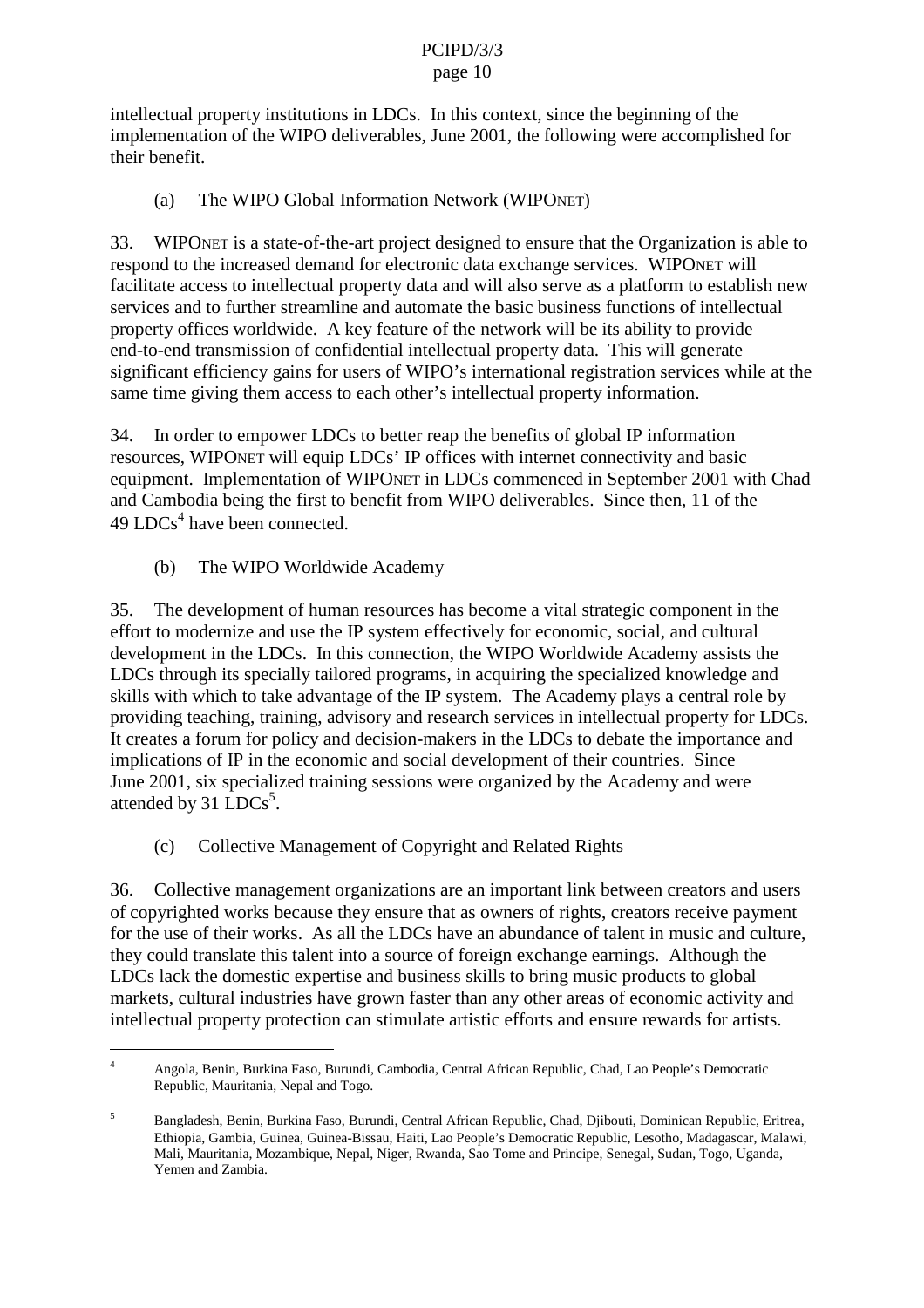37. The current work in LDCs in this area involves the progressive implementation of a number of activities. These are related to the development and improvement of legislation and the initiation of a mechanism for national, sub eregional and regional collective management organizations to start work to create and upgrade a set of collective management societies for copyright and related rights and link national societies of the LDCs via the internet to a sub-regional or regional center rsothat the hardware, software, management and dataresources required by each society may be shared with supports ervices common to all the societies being served by the center.

38. BetweenJune 2001 and May 2002, collective managements ocietie sforcopyright and related rights have been established in Chad, Guinea -Bissau and United Republic of Tanzania. Initiation work for the establishment of regional collective management societies has also started in the Pacific Island LDCs.

(d) GeneticR esources, Traditional Knowledge and Folklore

39. The LDCs are considered to be riching enetic resources, traditional knowledge and expressions of folklore which are an important part of their cultural and natural heritage. In this context, as decided at the Brussels Ministerial Meeting (UN -LDCIII), the need for the protection of genetic resources, traditional knowledge and expressions of folklore should be viewed within the context of their larger socio -economic and cultural development.

40. Following the decision taken in Brussels, WIPO has helped a number of LDCs in their participation in national, sub -regional and regional seminars on genetic resources, traditional knowledge and folklore. WIPO also assists LDCs in their participat ion in the various meetings of the WIPO Intergovernmental Committee on Intellectual Property and Genetic Resources, Traditional Knowledge and Folklore.

(e) Small and Medium -sized Enterprises (SMEs)

41. SMEsinthe LDCs are often the driving force behind invention and innovation activities. Their innovative and creative capacity is not always fully exploited, and many SMEs are not sufficiently informed or are hesitant to seek protection for their inventions, brands and designs, and fail to take full advantage of the IP system. In order to facilitate access to information on SMEs in LDCs, representatives from LDCs have been invited to various seminars/workshops organized by WIPO for SME sat both regional and sub -regional levels, and a CD -ROM with the content of the SME website in three languages (English, Frenchand Spanish) containing over 300 HTML pages of practical information for SME sand SME support institutions has been distributed to all LDCs.

### III. PROGRESS REPORTON THE IMPLEMENTATION FTHE JOINT INITIATIVE ON TECHNICAL COOPERATION FOR LDCs PROVIDE DBY WIPO AND THE WTO

A. WIPO-WTOJointInitiative

42. WIPO and WTO have launched a joint initiative on technical cooperation to LDCs in meeting the challenge of fulfilling the obli gations under the TRIPS Agreement which will come into force on January 1, 2006. This Agreement provides, *interalia*, that the two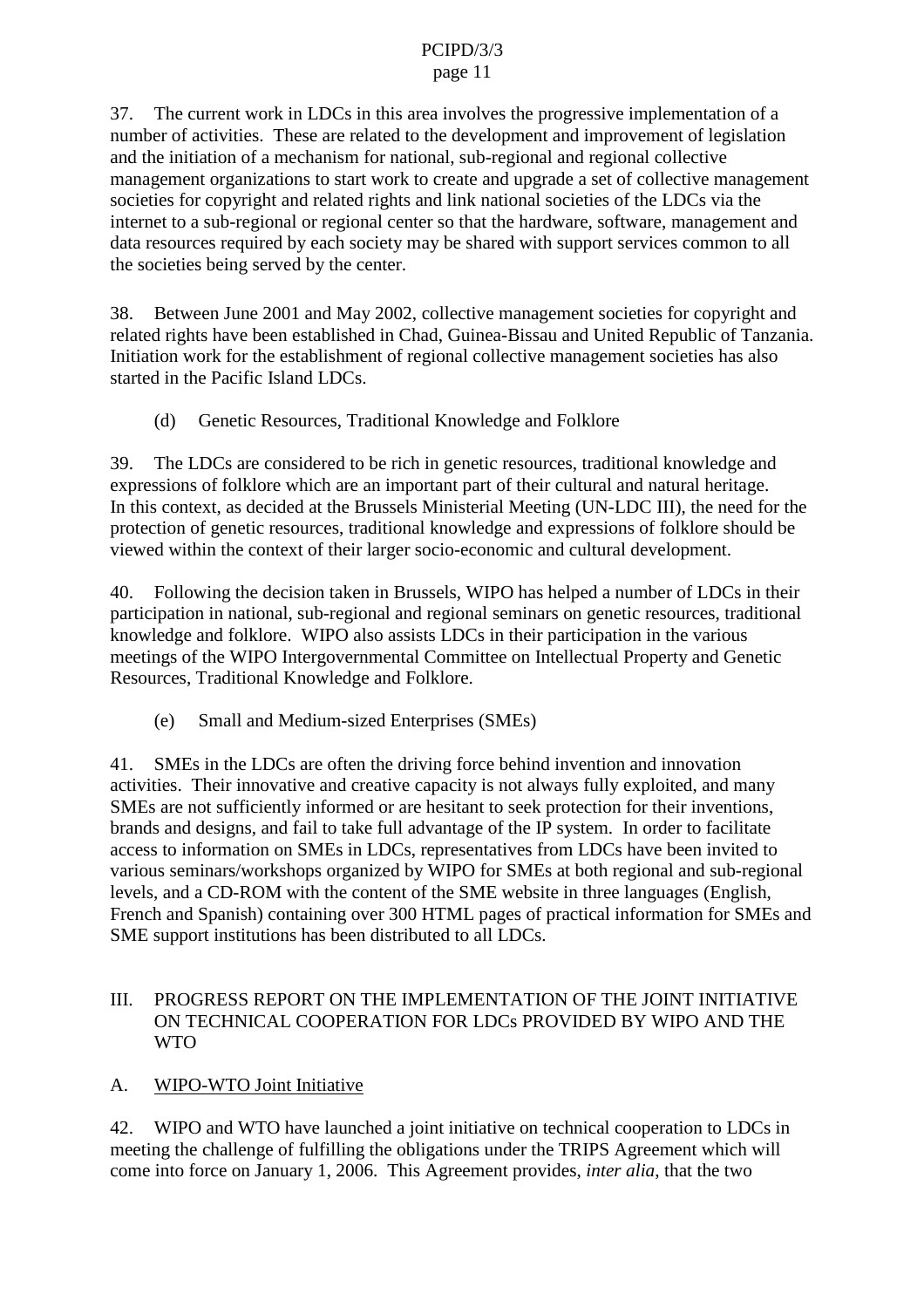organizations will cooperate in providing legal -technical assistance and technical cooperation related to the TRIPS Agreemen tfor LDC Members of either of the Organizations.

43. In the first phase of the Initiative, the Organizations will organize two regional workshops in the year 2002, one for the least developed sub -Saharan African countries and Haitiand the othe r for the LDCs in Asia and the Pacific region. Under the Initiative, WIPO and WTO commit themselves to the use of available resources to provide, on request, assistance to enable LDC members of the WTO to comply with obligations under the TRIPS Agreement within the applicable time limits. The joint initiative aims at facilitating enhanced utilization of programs both in respect of procedures and remedies for their enforcement, which is an integral part of the TRIPS Agreement.

44. Following the summarial ending ignormal term of the Indian representation Fig. can received from LDCs for assistance on the obligations and options allowed under the TRIPS Agreement and on the necessary steps required at the national level for compliance with the TRIPS Agreement, to make better use of the technical assistance made available to LDCs by WIPO. Some countries also expressed interest to host the regional workshops.

### B. Joint WIPO - WTO Regional Workshop on Implementation of the TRIPS Agreement, Dar-es-Salaam, United Republic of Tanzania, April 22 to 25, 2002

45. The Workshop was organized by WIPO and the WTO incooperation with the Government of the United Republic of Tanzania, in Dar -es-Salaam, from April 22 to 25, 2002. The purpose of the Workshop was to discuss with senior of ficials from LDCs international norms and standards of intellectual property rights as well as current intellectual property issues, including the work in WIPO and the results of the Fourth WTO Ministerial Conference held in Doha, Oa tar, in November 2001.

46. The objective of the Workshop is to contribute to institution building on intellectual property in LDCs by providing a forum: (i) to make LDC senior of ficials (representatives from ministries of trade, industry and just tice) more aware of the salient features of the TRIPS Agreement for more active and more effective participation in future discussions and implementation; and (ii) to broaden knowledge and grasp of the salient features of various international agreements on intellectual property, through interaction with, and in the presence of international and regional resource persons, WIPO, WTO, African Regional Industrial Property Organization (ARIPO) and *Organisation africaine de la propriété intellectuelle (OAPI)*, i norder to facilitate their accession and implementation.

47. Around 140 senior government of ficials (from 33 African LDCs and Haiti) and around 40 from the host country, United Republic of Tanzania, we represent at the Workshop. Around 25 of them we rewomen.

# IV. OTHER ACTIVITIES

- A. Publications
	- (a) Profile of Intellectual Property for LDCs

48. The English and French copies of this publication, prepared on the basis of replies to a questionnairesent to LDCs, is available for all countrie s. The "LDCs Profile on Intellectual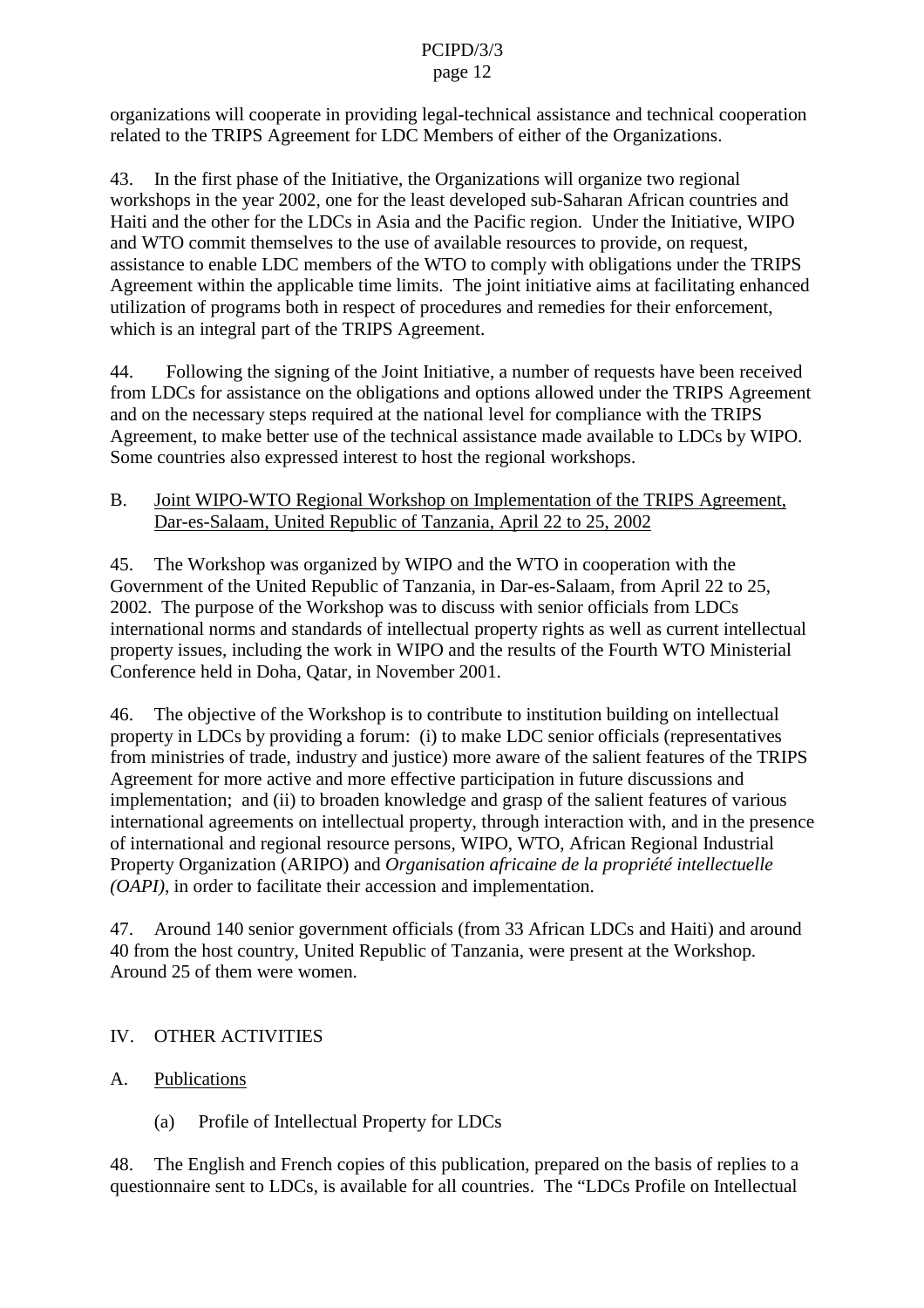Property" provides a handy guide to the state of LDCs national legislation on intellectual property and other related legislation such as legislation on the transfer of technology and foreign direct investment. The pr ofile also provides information for LDCs on existing intellectual property instruments. The electronic version of the profile is available and can be accessed through the WIPO website.

## (b) Handbook on Transfer of Technology

49. The purpose of the Handbo ok, which is underpreparation, is to provide guidance on negotiating licensing contracts. It contains basic rules, common factors and tips that will be of assistance in embarking on licensing negotiations. The Handbook will provide an introduction to b asic clauses in licensing contracts, practical hints as to how and in what circumstances they should be utilized, and sample agreements.

## B. WIPO-LDCs Website

50. The WIPO LDCs Website is available under WIPO Website of the Sector of Cooperation for Devel opment. The Website will serve as a convenient reference and communication tool for all institutions/organizations and interested individuals who are concerned with, or involved in, the development of intellectual property and its protection in the LDCs.

51. The website, *interalia*, provides information on: the historical evolution of LDCs; the criteria for a country to qualify as a LDC; national legislation regarding IP and related issues; the WIPO -administered treaties to which LDCs are party; the base is consequence of sic geo -economic indicators of LDCs; the address of the national focal point for IP in LDCs and basic socio -economic statistics. The website also contains quarterly information on the participation of LDCs in WIPO meetings.

# V. ASSESSMENT

52. The capaci ty to generate and utilize knowledge became a key factor in explaining differences in human progress at the end of the last century. In the new millennium, no LDC can expect to remain isolated from global economic, social and political interaction. However, the persistent global inequalities in incomes and standards of living, the fall in the price of primary commodities, the deterioration of terms of trade, the burden of foreign debt and the intensification of migratory currents indicate the non -viability of the current position of many LDCs in the world economy.

53. For the LDCs, to acquire, adaptand use knowledge through knowledge transferisas important as producing it: this is where the WIPO deliverables make a difference in building knowledgeca pital in the LDCs. WIPO should continue interacting simultaneously with the States, the market and civil society to identify the ways in which government agencies, private industry, non -governmental organizations, educational institutions, research center s, laborunions, professional associations and similar entities interactinstrategy designand policy implementation.

54. There is a need to better understand a range of new institutional arrangements in inter-related areas such as health, education, science and technology, economic development, investment, labor and other social issues, for knowledge transfer, research and development in intellectual property systems in the LDCs in order to assess their applicability and evaluate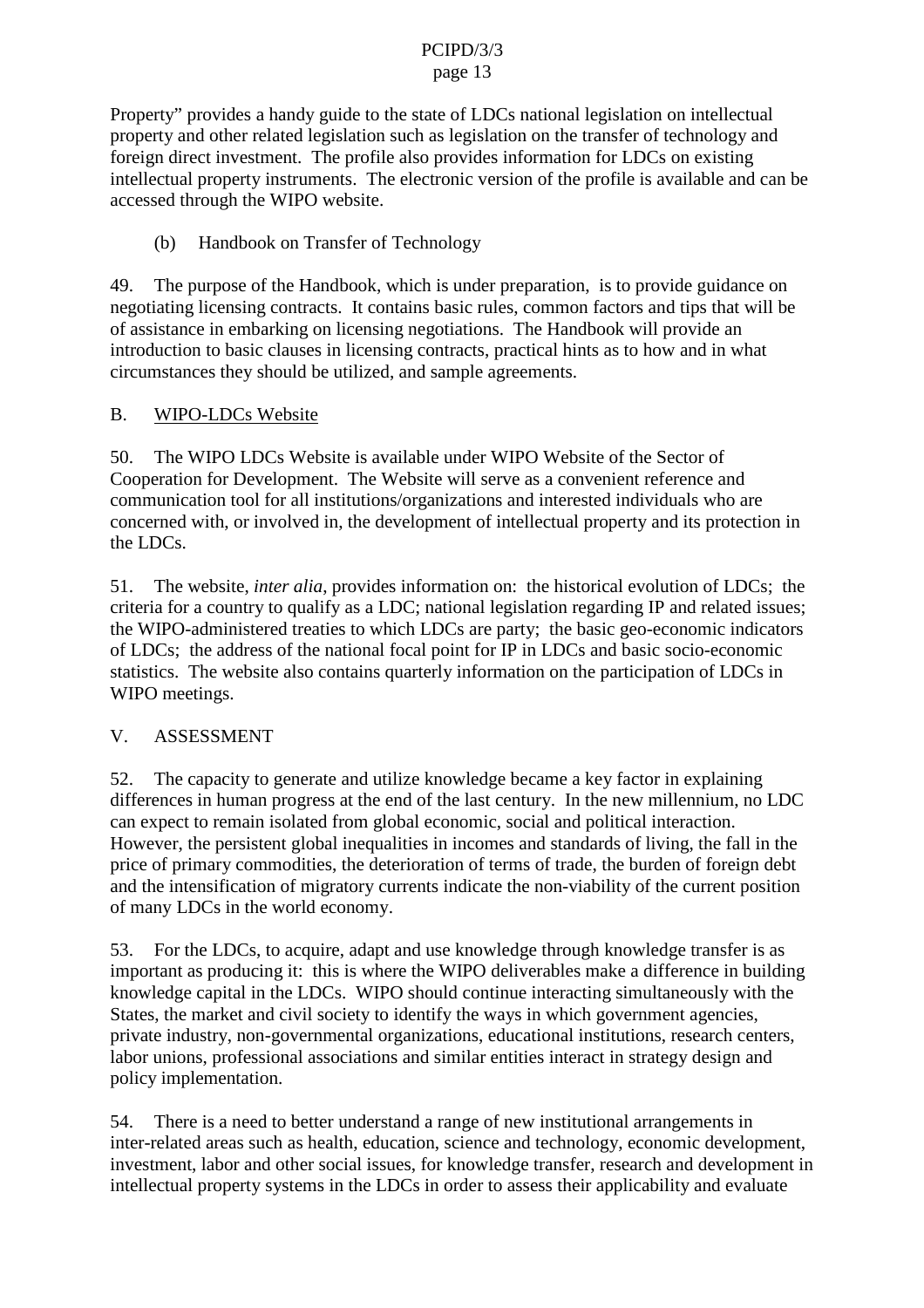their impact. As a c onsequence, regardless of their level of productive, scientific or technological capabilities, individual LDCs may have to integrate intellectual property components into the design of their national development policies and strategies.

55. The final out come of WIPO's efforts in the implementation of WIPO deliverables and the WIPO -WTO Joint Initiative on Technical Cooperation in individual LDCs depends on the appropriate strategy mix and policy coordination at the national level based on the country's history and culture, resource endowments, type of government, entrepreneurial qualities and external cooperation.

### PARTIII.COOPERATIONFORDEVELOPMENTACTIVITIES: FUNDS-IN-TRUST AND COOPER ATION AGREEMENTS

# I. INTRODUCTION

56. WIPO's Cooperation for Dev elopment activities benefit significantly from a large number of signed agreements entered into with governments, intergovernmental and nongovernmental organizations. These agreements broaden and deepen Cooperation for Development activities and underlin ether synergies that can be gained when organizations cooperate with one another in areas of mutual concern. This paper outlines the numerous funds-in-trust and other formal cooperation agreements that WIPO has entered into with governments, intergovernme ntal and non-governmental organizations.

57. This part deals with cooperation agreements that WIPO has formally signed with various Member States and Organizations. It does not include the numerous cooperation programs that WIPO undertakes with Algeri a, Austria, Canada, Egypt, Finland, Germany, Italy, Norway, Portugal, Spain, Sweden, Switzerland, the European Patent Office, the Office for Harmonization in the Internal Market, the Czech Republic, the United Kingdom, and the United States of America.

# II. FUNDS-IN-TRUST

58. Certaindonor governments or intergovernmental organizations will enter into an agreement with WIPO to make funds available to the Organization "intrust"; WIPO will then manage the implementation of agreed upon development coopera tion activities on behalf of the donor. These agreements, known as funds -in-trust, are of two types: a multilateral fund -in-trust and a bilateral fund  $-$ in-trust. In a multilateral fund  $-$ in-trust, the activities covered by the fund-in-trust take place in a number of developing countries. In a bilateral fund -in-trust, the activities are restricted to an individual country. Both types of funds  $\qquad -$ in-trust extend the reach of WIPO's Cooperation for Development activities beyond those that would be possible solel y with the funds allotted to the Cooperation for Development Sector in the Program and Budget.

# A. Multilateral Funds -in-Trust

59. At the current time, WIPO has entered into a gree ments with two donor governments, Japan and France, which provide multilate ral funds -in-trust for activities indeveloping countries.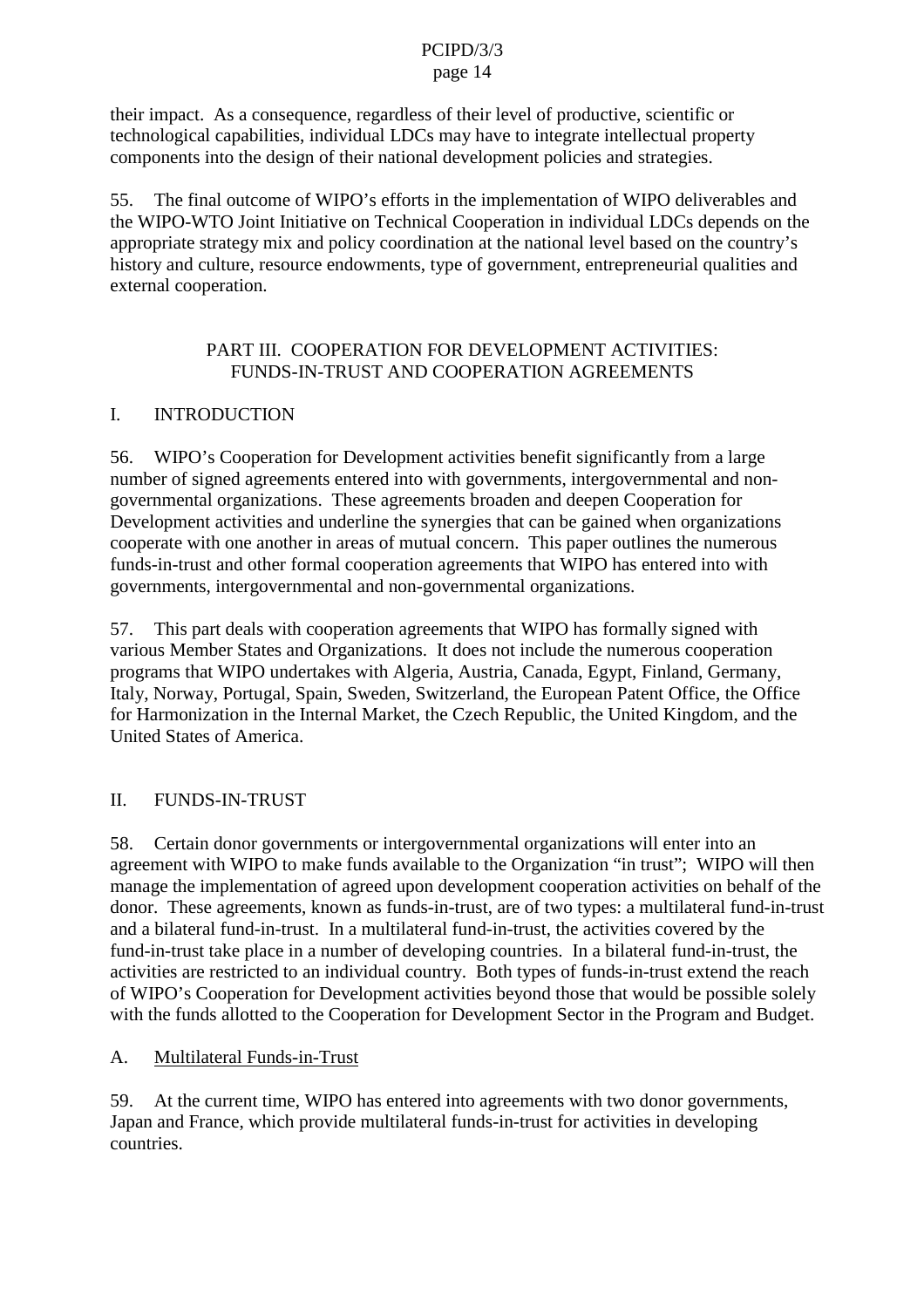### page 15

## (a) Japan Funds -in-Trust: Industrial Property and Copyright

60. WIPO maintains two Japanese Funds - in-Trust, the Industrial Property Funds - in-Trust and the Copyright Funds -in-Trust, with the G overnment of Japan as a tool for collaboration in assisting developing countries in Asia and the Pacific Region to strengthen their intellectual property systems. This annually renewed cooperation arrangement between Japan and WIPO started in the field of industrial property in April 1987, and in the field of copyright and related rights in April 1993. For the period April 2000 to March 2002, Sfr 5.2 million were made available to the Industrial Property Funds  $-$ in-Trust and Sfr1.2 million to the Copyright Funds-in-Trust.

61. The Cooperation for Development Bureau for Asia and the Pacific works in close cooperation with either the Japan Patent Office (JPO) or the Japanese Copyright Office (JCO) in organizing: regional, sub -regional, and national meetings; seminars and workshops; training courses; expertmissions; long -term fellowships; and automation and information support projects, including software development and the provision of equipment. The Japanese Funds -in-Trust have made a valuable contribu tion to WIPO's Cooperation for Development Program, which has benefited the developing and least developed countries (LDCs) in the Asia and Pacific region.

62. Activities carried out under the Japan Funds - in-Trust are contained in Annex II.

 $(b)$  French F unds-in-Trust

63. The Government of France provides a financial contribution to the Cooperation for Development activities of WIPO in the framework of two Funds -in-Trust. First, a Fund-in-TrustforCooperationforDevelopment activities in the field of industrial property (FIT/FR IP), implemented in cooperation with the National Industrial Property Office of France (INPI). This Fund -in-Trust amounts currently to an annual contribution of Sfr 300,000 and finances a wide range of Cooperation for Developmen tactivities. The second, Fund-in-TrustforCooperation for Development activities in the field of copyright and related rights (FIT/FRCR), is implemented in cooperation with the Ministry of Foreign Affairs of France. In the last years, it amounted to an annual contribution of about Sfr40,000.

64. Both funds date back to a number of years and have significantly contributed to the work of the Organization in the various regions.

65. Activities carried out under the French Funds -in-Trust are contained i n Annex III.

B. Bilateral Funds -in-Trust

66. Bilateral funds -in-trust, provided by donor governments on the condition that they be usedinonespecific country, ensure that value -added WIPO programming and management capabilities are brought to bear on a greed projects in a recipient country. Seven countries benefit from bilateral funds- in-trust: Argentina, Brazil, Costa Rica, El Salvador, Libyan Arab Jamahiriya, Nicaragua and Uruguay.

 $67.$  Details of bilateral funds -in-trust are contained in Annex IV.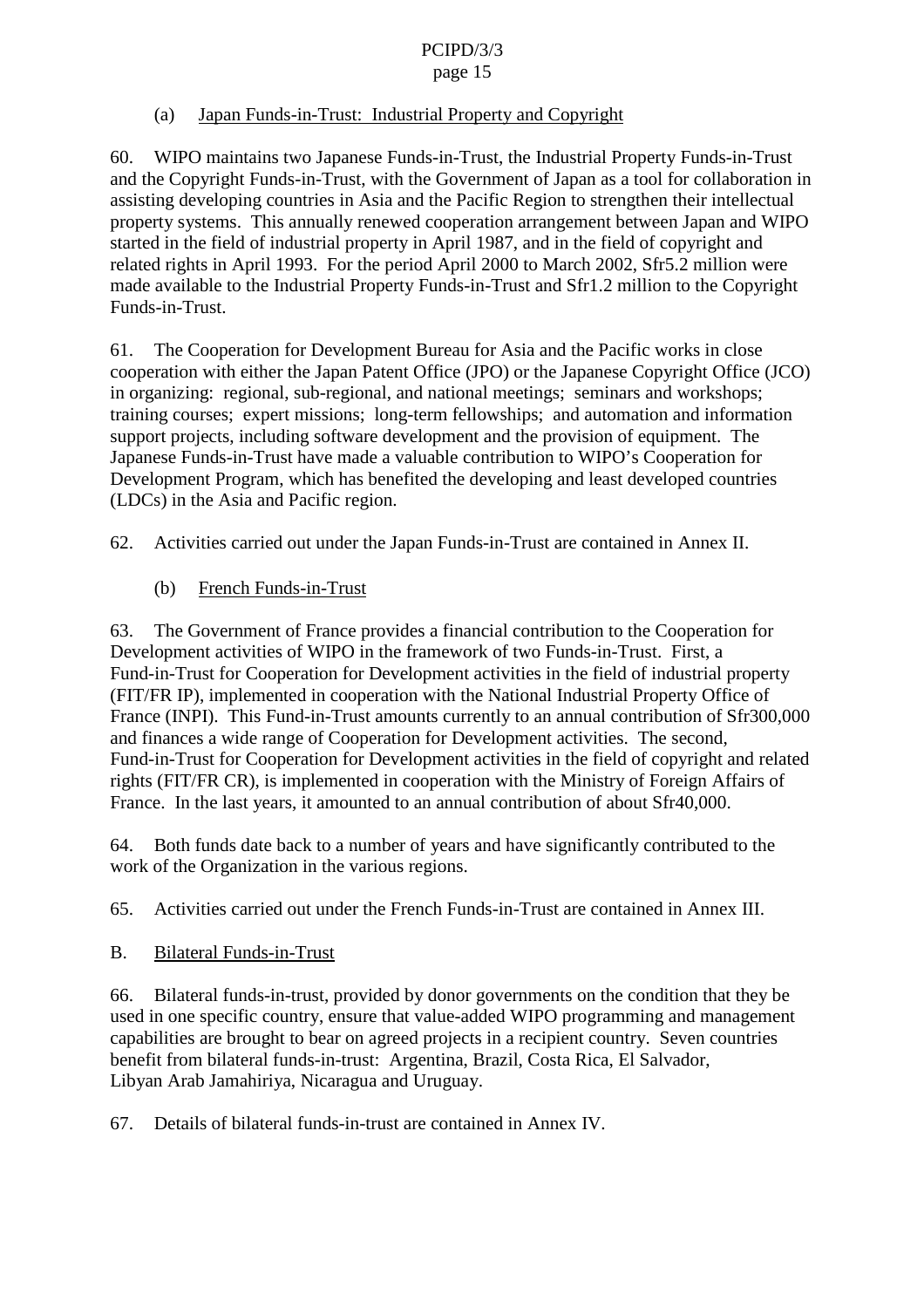### III. AGREEMENTS INVOLVING THE JOINT FINANCING OF COOPERATION FOR DEVELOPMENT ACTIVITIES

68. WIPO has entered into one agreement with a government and one with an intergovernmental organization to jointly finance cooperation for development activities . It should be noted that the expenditure of the donor contributions remains the responsibility of the donor, rather than WIPO. The following is a summary of the seagreements.

A. Cooperation Activities with the Government of Australia

69. The WIPO - Australia Joint Statement on Cooperation for Intellectual Property Technical Assistance in Asia and the Pacific Region is designed to strengthen and enhance mutual cooperation in providing legal and technical assistance to countries of Asia and the Pacific reg ion in the area of intellectual property (IP).

70. Its major joint activities are: the organization of workshops, seminars and expert missions to enhance understanding of emerging IP issues, streng then administration of IP systems and enhance skills for effective use of the IP system; the formulation and implementation of a Regionally Focused Action Plan (RFAP) for the Intellectual Property Development of the Pacific Islands Forum Countries; the development of a database on the technical assistance need sof countries in Asia and the Pacific region; and documentation and sharing of information on the existing expertise, programs, etc.

71. A summary report of activities under the WIPO -Australia Cooperation Agreement is  $contained in AnnexV.$ 

B. Cooperation Activities with the World Trade Organization

72. Implementation of the Joint Initiative on Technical Cooperation for LDCs Provided by WIPO and the WTO, are covered in paragraphs 42 to 47 of this document.

## IV. UNDPANDWORLDBANKPROJECTSFORWHICHWI POISTHEEXECUTING **AGENCY**

73. Since January 2001, WIPO has been the executing agency for three UNDP projects and one World Bank project, as outlined in Annex VI.

# V. AGREEMENTS INVOLVING JOINT IMPLEMENTATION OF COOPERATION FOR DEVELOPMENTACTIVITIES

74. WIPO has entered into agreements with various governments, usually through their Intellectual Property Offices, to jointly implement certain Cooperation for Development activities. Quite often these agreements involve generous contributions -in-kind, or aspecific financial contribution for a given activity. WIPO currently has such a greements with Brazil, China, Mexico, Republic of Korea, Singapore and Sri Lanka.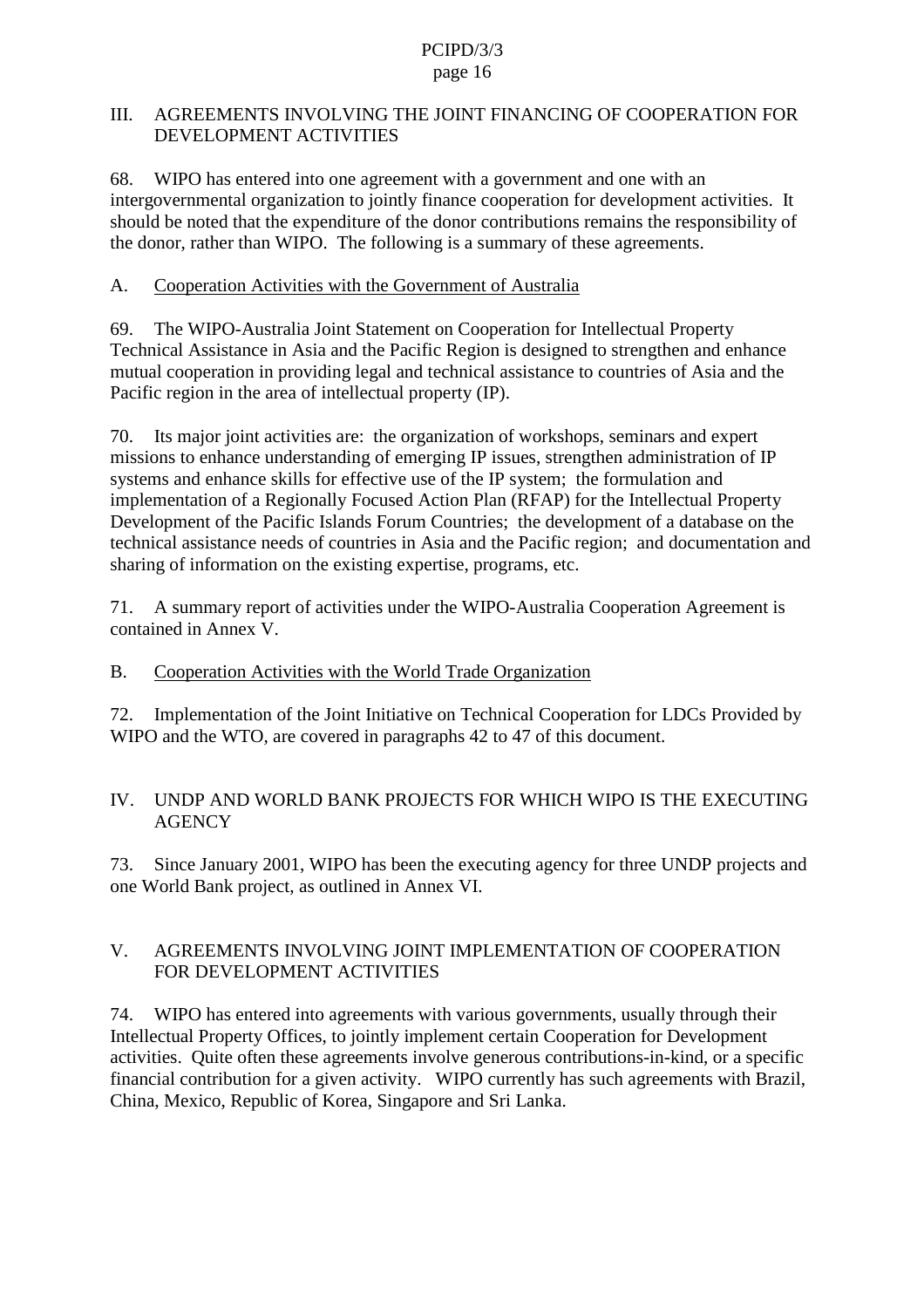### VI. AGREEMENTSPROVI DINGFORCOOPERATION WITHOTHER ORGANIZATIONS

75. WIPO has an exten sive outreach program under which cooperation agreements with various intergovernmental and non -governmental organizations are concluded. These agreements provide for joint activities, cooperation and exchanges in areas of mutual concern. Through these a greements, synergies are created with organizations whose mandates complement those of WIPO. Through collaborative efforts, the mandates and programs of both the organizations are strengthened and deepened.

76. Details of these agreements are contained in Annex VII.

VII. ASSESSMENT

77. WIPO's Cooperation for Development activities would be narrower and less diversified in the absence of such a vast array of Funds -in-Trust and Cooperation Agreements. The richness and the depth of the Cooperation for D evelopment activities are due, in no small measure, to cooperative efforts which involved on orgovernments, intergovernmental and non -governmental organizations that share the common goal of using the intellectual property system for economic, social and c ultural development of developing countries.

> 78*. The Permanent Committee is invited to comment on, and note, the information contained in this document.*

> > [Annexes follow]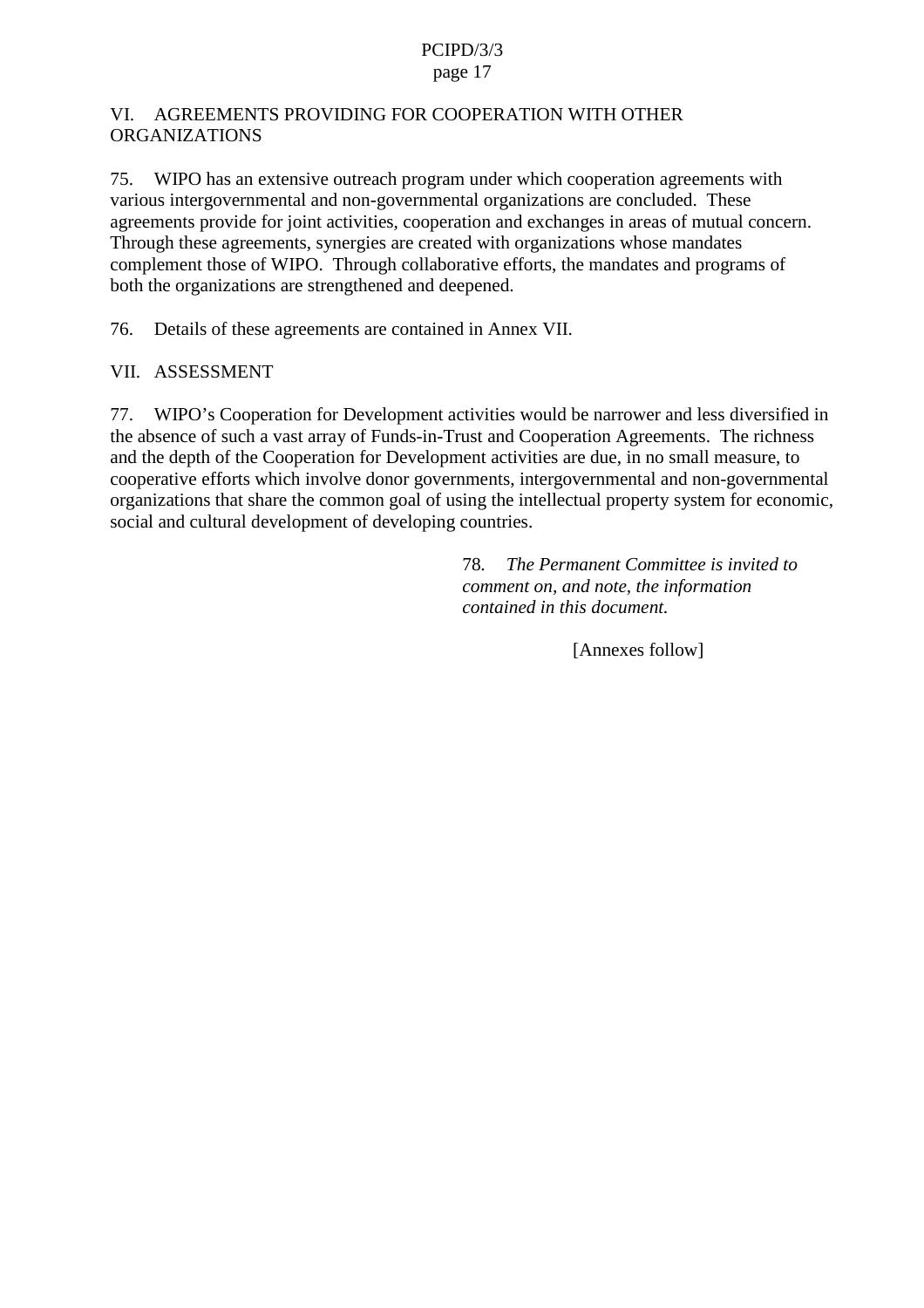### **ANNEXI**

### PERFORMANCEREPORTONCOOPERATION FOR DEVELOPMENTA CTIVITIES

## A. Modernization of the Intellectual Property System including Implementation of the TRIPS Agreement

| Tostrengthenthecapacityofdevelopingcountries,includingLDCs,in<br>formulatingpolicyand<br>modernizinglegislationconcerningintellectualproperty,takingintoaccountrelevantinternational<br>Objective:            |                                                                                                                                                                                                                                                                                                                                    |                                                                                                                                                                                                                                                                                                                                                                                                                                                                                                                                                                                                                                                                                                                                                         |
|---------------------------------------------------------------------------------------------------------------------------------------------------------------------------------------------------------------|------------------------------------------------------------------------------------------------------------------------------------------------------------------------------------------------------------------------------------------------------------------------------------------------------------------------------------|---------------------------------------------------------------------------------------------------------------------------------------------------------------------------------------------------------------------------------------------------------------------------------------------------------------------------------------------------------------------------------------------------------------------------------------------------------------------------------------------------------------------------------------------------------------------------------------------------------------------------------------------------------------------------------------------------------------------------------------------------------|
|                                                                                                                                                                                                               | standardsandtrends, including the TRIPS                                                                                                                                                                                                                                                                                            | Agreement.                                                                                                                                                                                                                                                                                                                                                                                                                                                                                                                                                                                                                                                                                                                                              |
| Expectedresults                                                                                                                                                                                               | ResultsAchieved                                                                                                                                                                                                                                                                                                                    | SelectedPerformanceIndicators                                                                                                                                                                                                                                                                                                                                                                                                                                                                                                                                                                                                                                                                                                                           |
| Deeper<br>understandingby<br>developingcountries<br>ofpolicyimplications<br>ofIPissuesandhow<br>anationalIPlaw<br>meetsrelevant<br>international<br>standardsand<br>trends, including the<br>TRIPS Agreement. | Furthersubstantialprogressin<br>theprocessfortheenactment<br>indevelopingco untriesof<br>modernizedintellectual<br>propertylegislationcomplying<br>withtheTRIPS Agreement<br>andotherinternational<br>standards.                                                                                                                   | Tangibleindicationthroughcommunicationsreceived<br>and/orstatementsmadesuggestingadeeper<br>understandingbydevelopingcountriesoftheissuesof<br>concern:<br>-66draftlawsonintellectualpropertyprovidedupon<br>requestto39developingcountries(oncopyrightand<br>relatedrightsandonindustrialpropertymatt<br>ers, including<br>oneormoreofthefollowing:patents,trademarks,<br>industrialdesigns,topographiesofintegratedcircuits,<br>geographicalindicationsandprotectionagainstunfair<br>competition).<br>-99commentsprovideduponrequestoncompatibilityof<br>existing/draftlegislationwithTRIPS<br>Agreementandother<br>internationalstandardsto57developingcountries.<br>-68otherformsoflegislativeadviceprovidedupon<br>requestto53developingcountries. |
|                                                                                                                                                                                                               | Increasingconsensusabout<br>theroleofIPin<br>knowledge-basedand<br>informationdriveneconomies<br>amongpolicy -makers.<br>Increasingrecognitionofthe<br>importantlinkbetweenIP<br>policyandotherpolicyareas<br>suchastradeandinvestment,<br>scienceandtechnology,<br>technologytransferand<br>developmenteducation,<br>health, etc. | Demonstrableevidencethatofficialsfromdeveloping<br>countries whohavefollowedtherelevantWIPOtraining<br>courseshaveindeedacquireddeeperunderstandingand<br>knowledgeoftheproblemsdealtwith:<br>- 35 regional and national seminars involving<br>3,111participantsonpolicyormanagementmatters<br>relatedtoIPandTRI PS.<br>-69advisoryorexpertmissionsandstudyvisitsonIP<br>issuesorTRIPSanditsimplementation.<br>-FourNationalCommittees(police,customsofficers,<br>judgesandIPOffices)inchargeoftheimplementationof<br>theTRIPS Agreementwereestablished.                                                                                                                                                                                                |
|                                                                                                                                                                                                               | Articulationofpolicyissuesin<br>LDCsandawarenessofIP<br>issuesineconomic, social and<br>culturaldevelopment.<br>ProgresstowardsfosteringIP,<br>nationalcapacitybuilding,<br>including<br>institution -building<br>fortheimplementationofthe<br>TRIPS AgreementinLDCs.                                                              | - High-LevelInterregionalRoundTableonKnowledge<br>Society, IPandLDCs, Lisbon, Portugal, February 2001,<br>organizedbyWIPO.<br>-ParticipationofWIPOintheInteractiveThematicDebate<br>onIntellectualPropertyforLDCsasanInstrumentfor<br>WealthCreation(Brussels, Belgium, May2001).<br>-ElaborationofIPissuesinrelationtoLDCs:<br>ParticipationofLDCsrepresentatives attheSecond<br>SessionofPCPID.<br>-ParticipationofWIPOSecretariat<br>atthreeInter -Agency<br>andthreePreparatoryCommitteeMeetingsforthe<br>Third<br>UnitedNationsConferencefortheLeastDeveloped                                                                                                                                                                                      |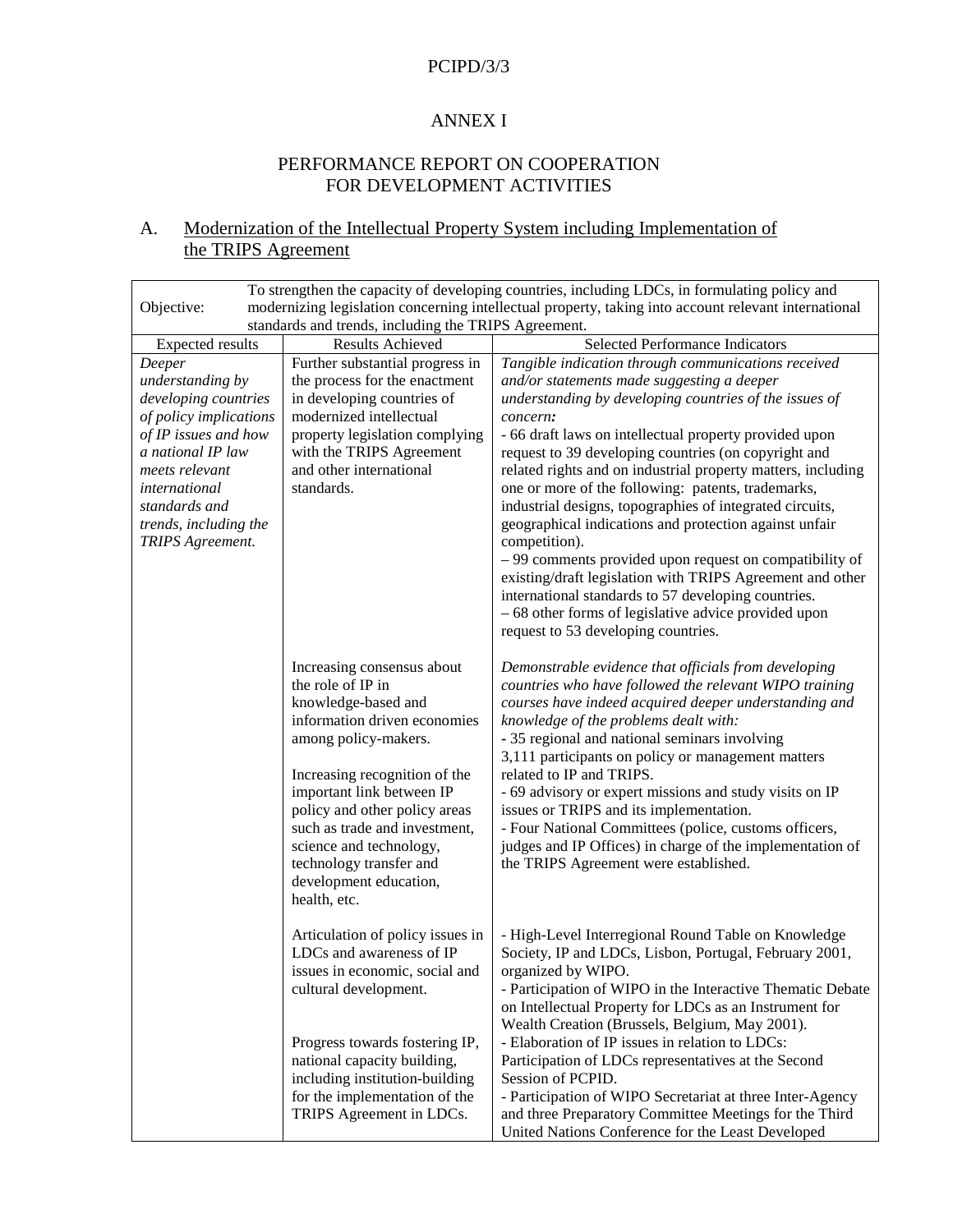| Countries (Brussels, May 2001).                         |
|---------------------------------------------------------|
| -Publication of an Intellectual Property Profile of the |
| LeastDevelopedCountries(LDCs).                          |
| -ThreeWIPORegionalseminars(intheArab,Asiaand            |
| Africaregions) on the modernization of the IPsystem for |
| LDCs, with 228 participants from LDCs countries.        |

| Objective:           | administrationswithaviewtoprovidingmoreefficientandrelevant<br><i>propertyusercommunity</i> . | Topromotetheinstitution -buildingandsustainabledevelopmentofintellectualproperty<br>servicestotheintellectual |
|----------------------|-----------------------------------------------------------------------------------------------|---------------------------------------------------------------------------------------------------------------|
| Expectedresults      | ResultsAchieved                                                                               | <b>SelectedPerformanceIndicators</b>                                                                          |
| Strengtheningof      | <b>IncreasednumberofIP</b>                                                                    | ientIPadministrations<br>Numberofstrongerandmoreeffic                                                         |
| nationalintellectual | Offices moving towards                                                                        | indevelopingcountries:                                                                                        |
| property             | greaterautonomy, and                                                                          | InitiativesaimedatstrengtheningIPadministrationin                                                             |
| administrationsin    | adoptingadevelopmental                                                                        | developing countries included:                                                                                |
| developing countries | approach.                                                                                     | -61NFAPs/RFAPsunderimplementation, 12new                                                                      |
| bytechnical          |                                                                                               | NFAPs/RFAPsstartedand22completed.                                                                             |
| assistancethrough    | <b>IncreasednumberofIPOs</b>                                                                  | -178expertmissionsandstudyvisi<br>tsforIP                                                                     |
| WIPO.                | providingservicesand                                                                          | administration, on -the-jobtraining and office automation.                                                    |
|                      | facilitiestousers of IP, in the                                                               | -57nationaladministrationswereprovidedwithIT                                                                  |
|                      | processpromotingcreativity                                                                    | equipment.                                                                                                    |
|                      | andinnovation.                                                                                |                                                                                                               |

| Toenhancetheoperationofsystemsoftheenforcementofintellectualpropertyrightsindeveloping<br>Objective:<br>countries, including LDCs. |                                   |                                                      |
|------------------------------------------------------------------------------------------------------------------------------------|-----------------------------------|------------------------------------------------------|
| Expectedresults                                                                                                                    | <b>ResultsAchieved</b>            | SelectedPerformanceIndicators                        |
| Reinforcementof                                                                                                                    | Strengtheningofciviland           | Numberofadministrativeorothermeasuresforthe          |
| administrative                                                                                                                     | administrativemechanismsfor       | effectiveenforcementofintellectualpropertyrights:    |
| mechanismsin                                                                                                                       | dealingwithIPenforcement          | -40regionalandnationalseminarsonenforcementof        |
| developingcountries                                                                                                                | inaccordancewiththe               | IPRsorganizedforjudges, cu stomsofficers, and police |
| fortheenforcement                                                                                                                  | TRIPS Agreement.                  | officials, totaling 3, 700 participants.             |
| ofintellectual                                                                                                                     |                                   | -Settingupofmulti -agencycoordinationmechanismsat    |
| propertyrightson                                                                                                                   | Empowermentofenforcement          | nationallevelonIPenforcement.                        |
| thebasisof                                                                                                                         | officialsthroughtechnicaland      | -Implementationinfourcountriesofantipiracysecurity   |
| information, advice,                                                                                                               | legaltrainingininternational      | devices as a nenforcement tool.                      |
| trainingand                                                                                                                        | protectionstandards,              | -Ninead visorymissionsandstudyvisits.                |
| equipmentreceived                                                                                                                  | enforcementprovisions, and        |                                                      |
| fromWIPO.                                                                                                                          | disputesettlement<br>mechanisms.  |                                                      |
|                                                                                                                                    |                                   |                                                      |
|                                                                                                                                    | Increasedexpertiseon              |                                                      |
|                                                                                                                                    | enforcementcateringto             |                                                      |
|                                                                                                                                    | focusedtargetgroups,e.g.,         |                                                      |
|                                                                                                                                    | customsofficials, police,         |                                                      |
|                                                                                                                                    | judges, prosecutors, as well as   |                                                      |
|                                                                                                                                    | rightsowners, authorsand          |                                                      |
|                                                                                                                                    | creators.                         |                                                      |
|                                                                                                                                    |                                   |                                                      |
|                                                                                                                                    | <b>Increasedawarenessofissues</b> |                                                      |
|                                                                                                                                    | ofIPenforcementinthe              |                                                      |
|                                                                                                                                    | digitalenvironment.               |                                                      |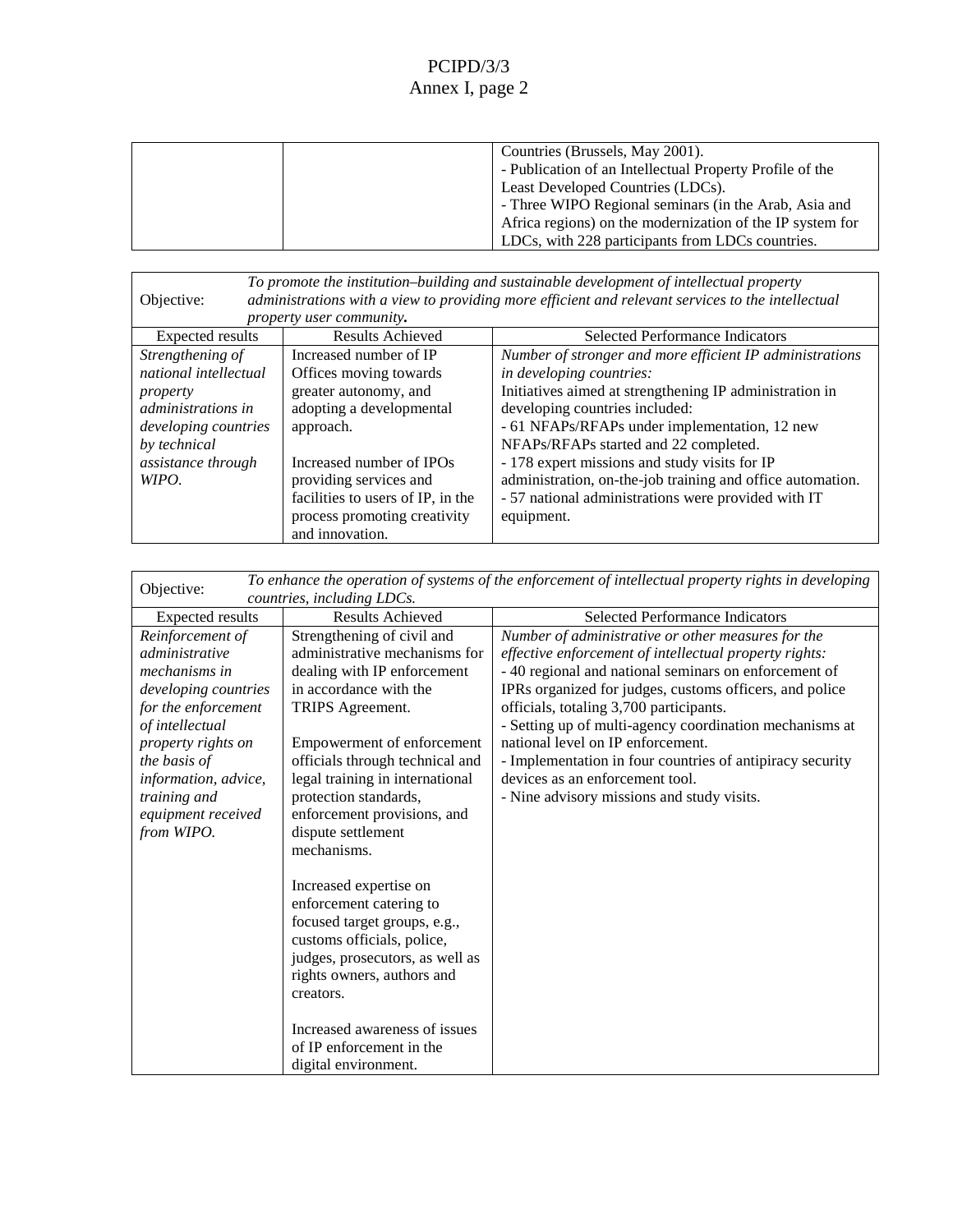| Tofacilitateandpromotethedisseminationofintellectualpropertyinformationincludingaccessto<br>anup -to-datecollectionofintellectualpropertylegislativetextsintheformofpublishedtextsanda<br>Objective: |                                                                                                                                                                                                                                                                                                                                                                                                                                                                                            |                                                                                                                                                                                                                                                                                                                                                                                             |
|------------------------------------------------------------------------------------------------------------------------------------------------------------------------------------------------------|--------------------------------------------------------------------------------------------------------------------------------------------------------------------------------------------------------------------------------------------------------------------------------------------------------------------------------------------------------------------------------------------------------------------------------------------------------------------------------------------|---------------------------------------------------------------------------------------------------------------------------------------------------------------------------------------------------------------------------------------------------------------------------------------------------------------------------------------------------------------------------------------------|
|                                                                                                                                                                                                      | computerizeddatabase.                                                                                                                                                                                                                                                                                                                                                                                                                                                                      |                                                                                                                                                                                                                                                                                                                                                                                             |
| Expectedresults                                                                                                                                                                                      | ResultsAchieved                                                                                                                                                                                                                                                                                                                                                                                                                                                                            | SelectedPerformanceIndicators                                                                                                                                                                                                                                                                                                                                                               |
| Topical<br>informationof<br>usersoncurrent<br><b>IPlegislation</b><br>throughtheWIPO<br><b>CLEA</b> andother<br>reference<br>material.                                                               | Furtherprogressinthe conversion<br>oflegislativetextsinto electronic<br>format, and preparation of<br>bibliographicdataentriesfor<br>updatingtheCollectionofLawsfor<br>ElectronicAccess(CLEA)onthe<br>Internet.<br>Publicationinpaperform,upto<br>December 2001, of the periodicals<br>IntellectualPropertyLawsand<br>Treaties(IPLT)and Loisettraités<br>depropriétéintellectuelle (LTPI).<br>Preparationsforelectronic<br>publicationofIPLTandLTPIon<br>the WIPO web site as from January | UtilizationoftheWIPOCLEA, asindicatedbythe<br>numberoffilerequests:<br>CLEA web site:<br>-Registrationof6.3millionhits.<br>-Numberofpageviews:<br>65,240 hits.<br>-Numberofvisitorsessions:<br>126,292.<br>-Numberofvisitors:<br>50,893.<br>-Publication of 64 legislative texts (1,444 pages) in the<br>insertsofIPLTandof<br>$64$ legislativetexts $(1,524)$<br>pages)intheinsertsofLTPI. |
|                                                                                                                                                                                                      | 2002.<br>Preparationandpublicationin2000<br>ofthenewversionoftheIPLEX<br>CD-ROM, containingi ntellectual<br>propertylegislativetextsinEnglish<br>andFrench.Agreementwithan<br>outsidecontractorforthe<br>preparationofafurther, updated<br>versionoftheIPLEXCD -ROM.<br>Providinginformationand                                                                                                                                                                                            | -Numberofintellectualpropertylegislativetexts<br>-ROM:<br>publishedonthe2000versionoftheIPLEXCD<br>399inEnglishand324in<br>French.<br>$-1,500$ external requests for information on intellectual                                                                                                                                                                                            |
|                                                                                                                                                                                                      | documentationinthefieldof<br>intellectualproperty.                                                                                                                                                                                                                                                                                                                                                                                                                                         | propertylegislationwereserviced.                                                                                                                                                                                                                                                                                                                                                            |
| Utilizationof<br>servicesprovided<br>forunderthe<br>WIPO/WTO<br>Cooperation<br>Agreement.                                                                                                            | ProvisiontotheWTO, under<br>Art. 2(3)(a)oftheWIPO/WTO<br>CooperationAgreement, of<br>legislativetextsandlistsof<br>legislation, uponrequest, for<br>purposesofnotificationsunderArt.<br>63.2oftheTRIPS Agreement.                                                                                                                                                                                                                                                                          | Frequencyofservicesrenderedtodevelopingcountries<br>inthecontextofthenotificationofintellectualprope<br>rty<br>legislationunderArticle 63.2oftheTRIPS Agreement:<br>-55legislativetextsandthreelistsoflegislation<br>providedin2000,onrequest,inrespectofsix<br>developingcountries.Norequestswerereceivedin<br>2001.                                                                       |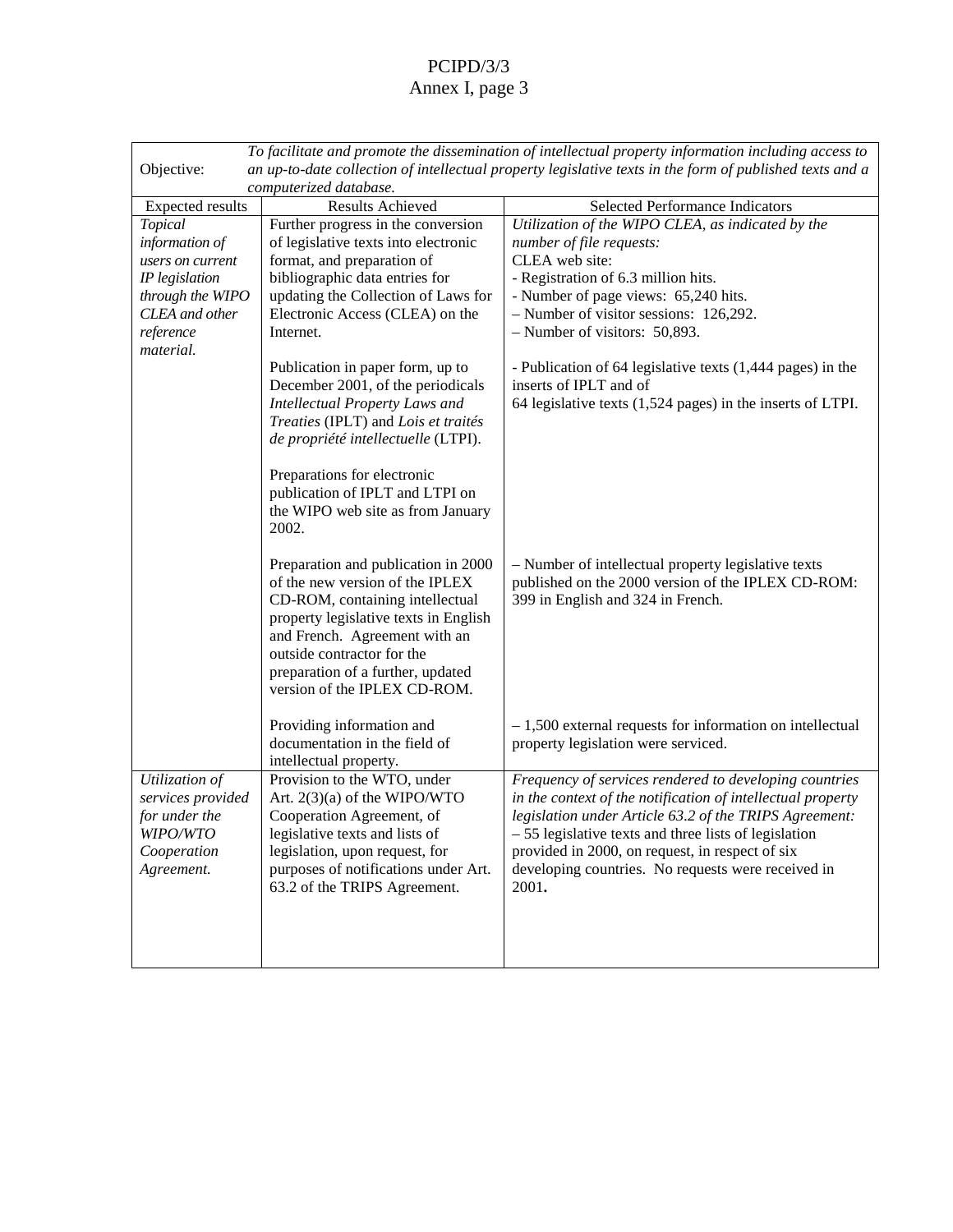# B. New Global Intellectual Prop erty Challenges

| Tostrengthenthecapacityofdevelopingcountriestotimelyassesstheoverallscopeandpotential<br>benefitsoftheintellectualpropertyimplicationsofacertainnumberofemergingglobalissuesand<br>Objective: |                                                        |                                                          |
|-----------------------------------------------------------------------------------------------------------------------------------------------------------------------------------------------|--------------------------------------------------------|----------------------------------------------------------|
|                                                                                                                                                                                               | toelaboratepoliciesthere on.<br><b>ResultsAchieved</b> | SelectedPerformanceIndicators                            |
| Expectedresults<br>Widerawarenessand                                                                                                                                                          |                                                        |                                                          |
|                                                                                                                                                                                               | Deepeninginterestinand                                 | Numberofdevelopingcountriesrequestingand                 |
| clearer                                                                                                                                                                                       | awarenessoftheseissuesas                               | receiving relatedinformation:                            |
| understandingby                                                                                                                                                                               | revealed, interalia, bynational                        |                                                          |
| developingcountries                                                                                                                                                                           | presentationsand<br>interventions                      | Numberofrelatedreferencematerial, policystudies,         |
| ofthelegal,                                                                                                                                                                                   | inme etingsdealingwiththese                            | symposia, policy -developmentmeetingsandotherevents      |
| economic, technical,                                                                                                                                                                          | issues.                                                | organizedbyWIPOin, orfor, dev<br>elopingcountries:       |
| socialandethical                                                                                                                                                                              |                                                        | InthecontextofemergingglobalIPissues, WIPO               |
| dimensionsofIP                                                                                                                                                                                |                                                        | undertook:                                               |
| protectioninrelation                                                                                                                                                                          |                                                        | -32interregional,regional,andnationalseminarsand         |
| tothepreservationof                                                                                                                                                                           |                                                        | meetingsinvolving2,225participants.                      |
| biologicaldiversity,                                                                                                                                                                          |                                                        | -22expertorstaffmissionsandstudyvisits.                  |
| theprotectionof                                                                                                                                                                               |                                                        |                                                          |
| traditional                                                                                                                                                                                   |                                                        |                                                          |
| knowledge, the                                                                                                                                                                                |                                                        |                                                          |
| protectionof                                                                                                                                                                                  |                                                        |                                                          |
| expressionsof                                                                                                                                                                                 |                                                        |                                                          |
| folkloreand                                                                                                                                                                                   |                                                        |                                                          |
| electroniccommerce.                                                                                                                                                                           |                                                        |                                                          |
| Widerintegrationof                                                                                                                                                                            | Increasedinterestfrom                                  | Frequencyofattendance, bydeveloping country              |
| policy-makersof                                                                                                                                                                               | developingcountriesinhosting                           | officials, of international events on the above issues:  |
| developingcountries                                                                                                                                                                           | meetingsonnewglobalIP                                  | -Fundingwasprovidedforover30participantstoattend         |
| intheongoing                                                                                                                                                                                  | Issuesandinkeepingabreastof                            | internationaleventsdebatingnewglobalintellectual         |
| internationaldebate                                                                                                                                                                           | developmentsinongoing                                  | propertychal lenges.                                     |
| ontheaboveissues.                                                                                                                                                                             | internationaldebates,as                                |                                                          |
|                                                                                                                                                                                               | reflectedinrequestsreceived.                           | Inclusion, intheagendaof such events, of issues that are |
|                                                                                                                                                                                               |                                                        | particularlyrelevantfromadevelopingcountry               |
|                                                                                                                                                                                               |                                                        | perspective:                                             |
|                                                                                                                                                                                               |                                                        | -Relevantissueswereincludedin26international             |
|                                                                                                                                                                                               |                                                        | eventsdealingwithglobalIPissues                          |

# C. Promotion and Development of the Use of the Intellectual Property System

| Toincreasetheuseoftheintellectualpropertysystemindevelopingcountriesbyimprovingpublic<br>Objective:<br>knowledgeofthesystem.                                                                                          |                                                                                                                                                                                                                                                                                                |                                                                                                                                                                                                                                                                                                                                                                                                    |
|-----------------------------------------------------------------------------------------------------------------------------------------------------------------------------------------------------------------------|------------------------------------------------------------------------------------------------------------------------------------------------------------------------------------------------------------------------------------------------------------------------------------------------|----------------------------------------------------------------------------------------------------------------------------------------------------------------------------------------------------------------------------------------------------------------------------------------------------------------------------------------------------------------------------------------------------|
| Expectedresults                                                                                                                                                                                                       | <b>ResultsAchieved</b>                                                                                                                                                                                                                                                                         | <b>SelectedPerformanceIndicators</b>                                                                                                                                                                                                                                                                                                                                                               |
| Enhancedimageof<br><b>IPindeveloping</b><br>countriesonthe<br>basisofinformation,<br>know-howand<br>adviceprovidedto<br><b>IPO</b> sandother<br>concerned<br><i>institutions, aswell</i><br>astothegeneral<br>public. | Campaignswere launchedon<br>thedemystificationof<br>intellectualpropertyissuesand<br>promotionoftheuseofthe<br>intellectualpropertysystemfor<br>targetedgroupsincluding<br>nationaladministrations,<br>academicinstitutions, policy<br>makersandrelevant<br>non-governmental<br>organizations. | Frequencyofintellectualpropertyinformation<br>campaignsando therprogramslaunchedbydeveloping<br>countryIPOsandotherrelevantinstitutions:<br>-32regionalandnationalseminarsandtrainingcourses<br>topromotetheuseoftheIPsystemwereorganizedwith<br>atotalofabout2,700participants.<br>-46expertoradvisory missionsandstudyvisitswere<br>carriedout.<br>-TwoinnovativenationalTVproductionsonIPissues |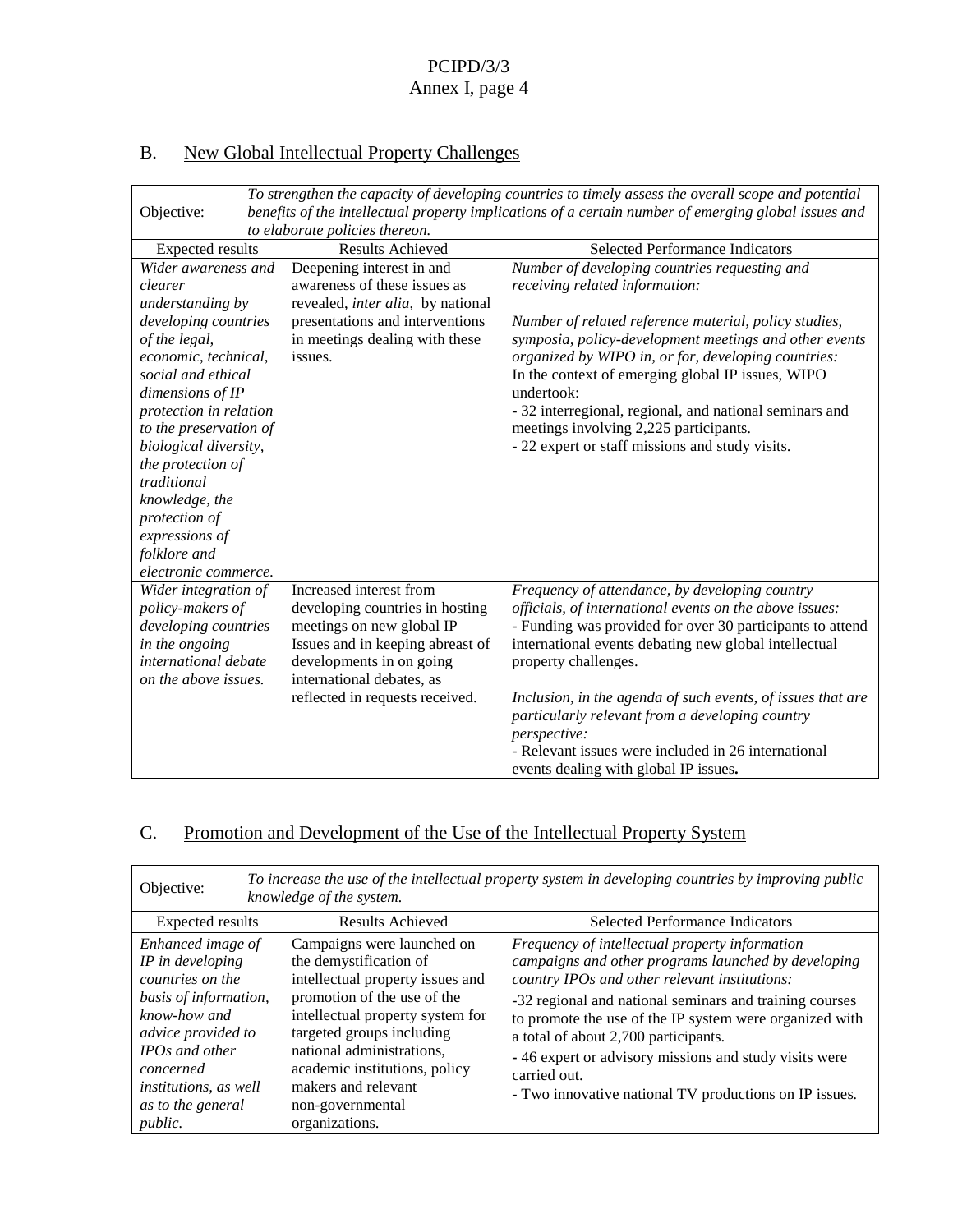| Tofacilitatetheuseoftheintellectualpropertysystembyrelevantindustrial,trade,research,                     |                                |                                                                   |  |
|-----------------------------------------------------------------------------------------------------------|--------------------------------|-------------------------------------------------------------------|--|
| socialandculturalinstitutionswithspecial<br>emphasisoninnovationandcreativity, theaccessto,<br>Objective: |                                |                                                                   |  |
| anduseof,industrialpropertyinformationandthecollectivemanagementofcopyrightandrelated                     |                                |                                                                   |  |
| rights.                                                                                                   |                                |                                                                   |  |
| Expectedresults                                                                                           | ResultsAchieved                | SelectedPerformanceIndicators                                     |  |
| Developmentof                                                                                             | Requestsforactivitiesincluding | Numberofguidelinesandreferencematerialand                         |  |
| sustainable                                                                                               | workshopsandseminarson         | numberofspecialprojectscarriedoutbyWIPOwith                       |  |
| structuresand                                                                                             | innovationrelatedsubjects      | respecttothepromotionofinnovationandcreativity:                   |  |
| programsforthe                                                                                            | receivedfromMemberStat es      | -Fiveguidelinesandreferencematerialandtwospecial                  |  |
| promotionof                                                                                               | showedtheimportantrolethat     | projectscarriedou tbyWIPOwithrespecttothe                         |  |
| innovationand                                                                                             | theseactivitiesplayin          | promotionofinnovationandcreativity.                               |  |
| creativityonthe                                                                                           | knowledge transfer.            | -OneWIPOTrophyforInnovativeEnterprises.                           |  |
| basisofinformation,                                                                                       |                                | -Somesixseminarsandworkshopsatnational, regional                  |  |
| know-howand                                                                                               |                                | andinterregionallevelsonIP,promotionofinnovation                  |  |
| assistanceprovided                                                                                        |                                | andcreativityforatotalo<br>f                                      |  |
| byWIPO.                                                                                                   |                                | 615participants.                                                  |  |
|                                                                                                           |                                | -Two studyvisitsforinnovationsupportservices.                     |  |
|                                                                                                           | TheappealandutilityofWIPO      | -12 expertmissionsonassistanceinestablishing                      |  |
|                                                                                                           | Awardsasatooltopromote         | innovationsupportservices.                                        |  |
|                                                                                                           | recognitionfor<br>inventive    | -LinkswereestablishedwithScienceandTechnology                     |  |
|                                                                                                           | activitywasfurther             | institutions, centers and inventors societies att<br>he           |  |
|                                                                                                           | demonstratedbytheincreasing    | nationallevel.                                                    |  |
|                                                                                                           | numberofrequestsforthemon      | -111WIPOAwardsforOutstandingInventorsofferedto                    |  |
|                                                                                                           | thepartofMemberStates.         | inventorsandinnovatorsfrom45countriesofwhich31                    |  |
|                                                                                                           |                                | developingcountries.                                              |  |
|                                                                                                           |                                | -FiveWIPOAwardsforArtisticCreativityofferedto                     |  |
|                                                                                                           |                                | Artistsfromfivedevelopingcountries.                               |  |
| Facilitationofaccess                                                                                      | Effectiveuseofindustrial       | UtilizationofWIPOindustrialpropertyinformation,as                 |  |
| to, anduse of,                                                                                            | propertyinformationservices.   | indicatedbythenumberoffilerequests, and frequency                 |  |
| industrialproperty                                                                                        |                                | ofservicesrenderedtodevelopingcountriesinthis                     |  |
| informationto                                                                                             |                                | context:                                                          |  |
| interestedusersin                                                                                         |                                | -2,554 searchrequests, including search and                       |  |
| developingcountries,                                                                                      |                                | examinationreportsofapplicationsf orpatentsunderthe<br>developing |  |
| includingthe                                                                                              |                                | ICSEIProgram, werereceivedfrom49<br>countries.                    |  |
| developmentof<br>servicesforthe                                                                           |                                | -1,480 requestsforon -linesearchesmadebyWIPO                      |  |
| searchofindustrial                                                                                        |                                | werereceivedfrom39<br>developing countries.                       |  |
| propertyinformation.                                                                                      |                                | -289 requestsfrom35 developingcountriesforatotalof                |  |
|                                                                                                           |                                | 10,627 copiesofpaten tdocumentsmadebyWIPO.                        |  |
|                                                                                                           |                                |                                                                   |  |
|                                                                                                           |                                | -ThreespecialprojectscarriedoutbyWIPOwith                         |  |
|                                                                                                           |                                | respecttoindustrialpropertyinformation                            |  |
|                                                                                                           |                                | (GLOBALPAT, JOPAL(on -linepublication)andWIPO                     |  |
|                                                                                                           |                                | IndustrialPropertyStatistics(onlineandCD<br>-ROM                  |  |
|                                                                                                           |                                | publication)).                                                    |  |
|                                                                                                           |                                | -10 expertmissionso nindustrialpropertyinformation                |  |
|                                                                                                           |                                | services.                                                         |  |
|                                                                                                           |                                |                                                                   |  |
|                                                                                                           |                                |                                                                   |  |
|                                                                                                           |                                |                                                                   |  |
|                                                                                                           |                                |                                                                   |  |
|                                                                                                           |                                |                                                                   |  |
|                                                                                                           |                                |                                                                   |  |
|                                                                                                           |                                |                                                                   |  |
|                                                                                                           |                                |                                                                   |  |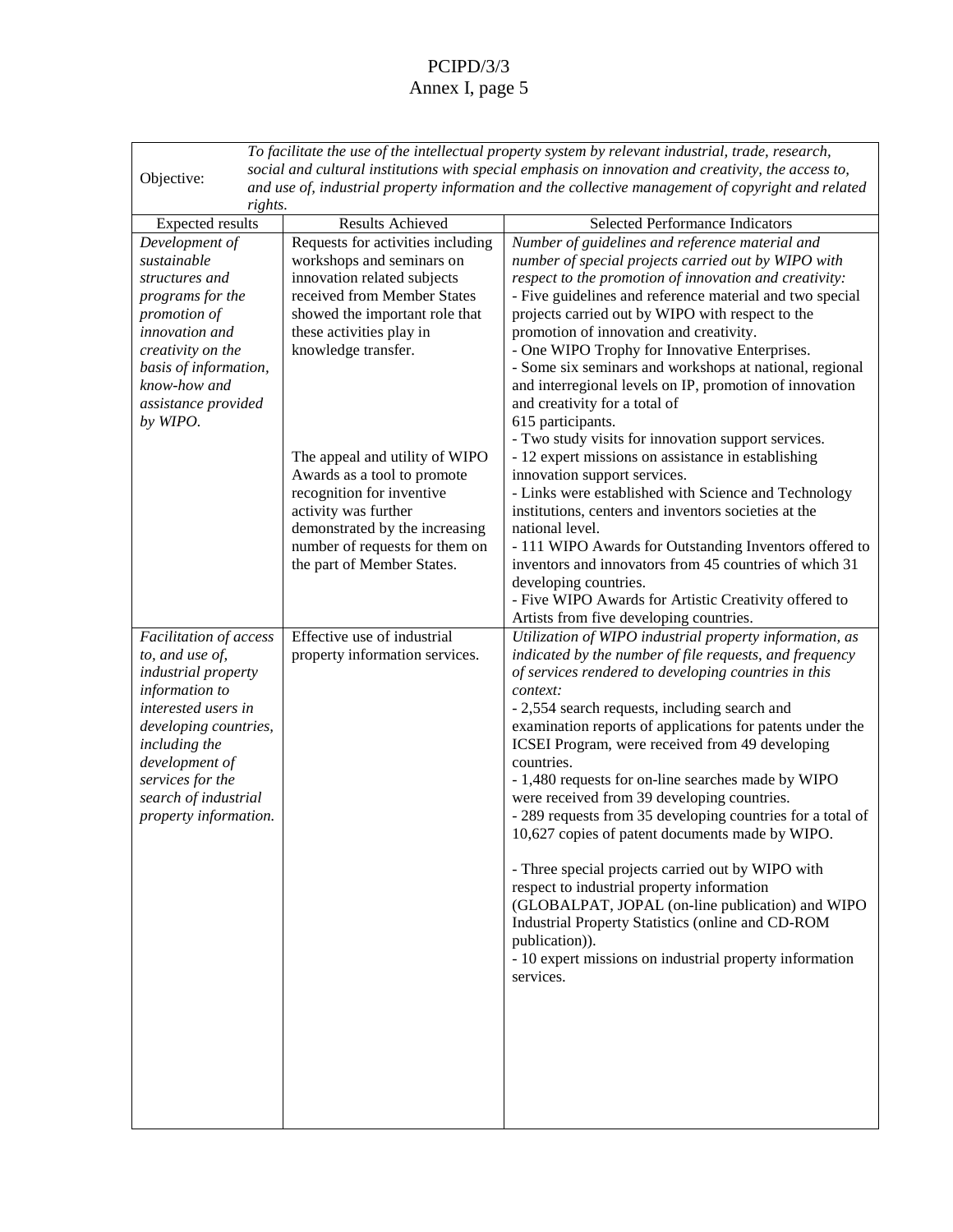| existingcollectivemanagement<br>legalandtechnical<br>establishedandoperational:<br>societiesthroughimprovement<br>-Sixcollectivemanagementorganizationsestablishedin<br>supporttosocieties<br>oftheiroperations, including<br>thebiennium.<br>forcollective<br>traininginsystemsand<br>managementof<br>proceduresofcollective<br>copyrightandrelated<br>Numberofofficialssuccessfullytrained:<br>- 89officialssuccessfullytrained.<br>rightsindeveloping<br>managementadministrationsin<br>moreadvancedcountriesand<br>- 10 regional ornational seminars/meetings attended by<br>countries.<br>theprovisionofequipmentand<br>935 officials.<br>-22 expertoradvisorymissionsorstudyvisits.<br>expertadvice.<br>Numberofguidelines, referencematerialandspecial<br>projectsinrelationtotheestablishmentorstrengthening<br>ofsocietiesforthecollectivemanagementofcopyright<br>andrelatedrights:<br>-Softwareforcollec tivemanagementofcopyrightand<br>relatedrightswasdevelopedandinstalledforfive<br>Africancountries.<br>-Onestudywasundertakenoncollectivemanagementin<br>LatinAmericaandoneforPakistan;<br>-OnepreliminarystudyonthepossibilityofanASEAN<br>RegionalCopyrightCollectiveManagementSystemwas<br>conducted.<br>-DevelopmentoftheCaribbeanCopyrightLink(CCL)<br>andtrainingfortheCCLfoundingsocietieswithinthe<br>frameworkoftheRegionallyFocusedActionPlanfor<br>theEstablishmentofaRegionalSystem<br>ofCollective<br>ManagementofCopyrightintheCaribbeanRegionand<br>theGeneralCooperationAgreementwithSGAEon<br>softwaredevelopmentforaregionalsystem. |                 |                       |                                              |
|-------------------------------------------------------------------------------------------------------------------------------------------------------------------------------------------------------------------------------------------------------------------------------------------------------------------------------------------------------------------------------------------------------------------------------------------------------------------------------------------------------------------------------------------------------------------------------------------------------------------------------------------------------------------------------------------------------------------------------------------------------------------------------------------------------------------------------------------------------------------------------------------------------------------------------------------------------------------------------------------------------------------------------------------------------------------------------------------------------------------------------------------------------------------------------------------------------------------------------------------------------------------------------------------------------------------------------------------------------------------------------------------------------------------------------------------------------------------------------------------------------------------------------------------------------------------------|-----------------|-----------------------|----------------------------------------------|
|                                                                                                                                                                                                                                                                                                                                                                                                                                                                                                                                                                                                                                                                                                                                                                                                                                                                                                                                                                                                                                                                                                                                                                                                                                                                                                                                                                                                                                                                                                                                                                         | Establishmentof | Strengtheningofnewand | Numberofcollectivemanagementorganizations    |
|                                                                                                                                                                                                                                                                                                                                                                                                                                                                                                                                                                                                                                                                                                                                                                                                                                                                                                                                                                                                                                                                                                                                                                                                                                                                                                                                                                                                                                                                                                                                                                         |                 |                       |                                              |
|                                                                                                                                                                                                                                                                                                                                                                                                                                                                                                                                                                                                                                                                                                                                                                                                                                                                                                                                                                                                                                                                                                                                                                                                                                                                                                                                                                                                                                                                                                                                                                         |                 |                       |                                              |
|                                                                                                                                                                                                                                                                                                                                                                                                                                                                                                                                                                                                                                                                                                                                                                                                                                                                                                                                                                                                                                                                                                                                                                                                                                                                                                                                                                                                                                                                                                                                                                         |                 |                       |                                              |
|                                                                                                                                                                                                                                                                                                                                                                                                                                                                                                                                                                                                                                                                                                                                                                                                                                                                                                                                                                                                                                                                                                                                                                                                                                                                                                                                                                                                                                                                                                                                                                         |                 |                       |                                              |
|                                                                                                                                                                                                                                                                                                                                                                                                                                                                                                                                                                                                                                                                                                                                                                                                                                                                                                                                                                                                                                                                                                                                                                                                                                                                                                                                                                                                                                                                                                                                                                         |                 |                       |                                              |
|                                                                                                                                                                                                                                                                                                                                                                                                                                                                                                                                                                                                                                                                                                                                                                                                                                                                                                                                                                                                                                                                                                                                                                                                                                                                                                                                                                                                                                                                                                                                                                         |                 |                       |                                              |
|                                                                                                                                                                                                                                                                                                                                                                                                                                                                                                                                                                                                                                                                                                                                                                                                                                                                                                                                                                                                                                                                                                                                                                                                                                                                                                                                                                                                                                                                                                                                                                         |                 |                       |                                              |
|                                                                                                                                                                                                                                                                                                                                                                                                                                                                                                                                                                                                                                                                                                                                                                                                                                                                                                                                                                                                                                                                                                                                                                                                                                                                                                                                                                                                                                                                                                                                                                         |                 |                       |                                              |
|                                                                                                                                                                                                                                                                                                                                                                                                                                                                                                                                                                                                                                                                                                                                                                                                                                                                                                                                                                                                                                                                                                                                                                                                                                                                                                                                                                                                                                                                                                                                                                         |                 |                       |                                              |
|                                                                                                                                                                                                                                                                                                                                                                                                                                                                                                                                                                                                                                                                                                                                                                                                                                                                                                                                                                                                                                                                                                                                                                                                                                                                                                                                                                                                                                                                                                                                                                         |                 |                       |                                              |
|                                                                                                                                                                                                                                                                                                                                                                                                                                                                                                                                                                                                                                                                                                                                                                                                                                                                                                                                                                                                                                                                                                                                                                                                                                                                                                                                                                                                                                                                                                                                                                         |                 |                       |                                              |
|                                                                                                                                                                                                                                                                                                                                                                                                                                                                                                                                                                                                                                                                                                                                                                                                                                                                                                                                                                                                                                                                                                                                                                                                                                                                                                                                                                                                                                                                                                                                                                         |                 |                       |                                              |
|                                                                                                                                                                                                                                                                                                                                                                                                                                                                                                                                                                                                                                                                                                                                                                                                                                                                                                                                                                                                                                                                                                                                                                                                                                                                                                                                                                                                                                                                                                                                                                         |                 |                       |                                              |
|                                                                                                                                                                                                                                                                                                                                                                                                                                                                                                                                                                                                                                                                                                                                                                                                                                                                                                                                                                                                                                                                                                                                                                                                                                                                                                                                                                                                                                                                                                                                                                         |                 |                       |                                              |
|                                                                                                                                                                                                                                                                                                                                                                                                                                                                                                                                                                                                                                                                                                                                                                                                                                                                                                                                                                                                                                                                                                                                                                                                                                                                                                                                                                                                                                                                                                                                                                         |                 |                       |                                              |
|                                                                                                                                                                                                                                                                                                                                                                                                                                                                                                                                                                                                                                                                                                                                                                                                                                                                                                                                                                                                                                                                                                                                                                                                                                                                                                                                                                                                                                                                                                                                                                         |                 |                       |                                              |
|                                                                                                                                                                                                                                                                                                                                                                                                                                                                                                                                                                                                                                                                                                                                                                                                                                                                                                                                                                                                                                                                                                                                                                                                                                                                                                                                                                                                                                                                                                                                                                         |                 |                       |                                              |
|                                                                                                                                                                                                                                                                                                                                                                                                                                                                                                                                                                                                                                                                                                                                                                                                                                                                                                                                                                                                                                                                                                                                                                                                                                                                                                                                                                                                                                                                                                                                                                         |                 |                       |                                              |
|                                                                                                                                                                                                                                                                                                                                                                                                                                                                                                                                                                                                                                                                                                                                                                                                                                                                                                                                                                                                                                                                                                                                                                                                                                                                                                                                                                                                                                                                                                                                                                         |                 |                       |                                              |
|                                                                                                                                                                                                                                                                                                                                                                                                                                                                                                                                                                                                                                                                                                                                                                                                                                                                                                                                                                                                                                                                                                                                                                                                                                                                                                                                                                                                                                                                                                                                                                         |                 |                       |                                              |
|                                                                                                                                                                                                                                                                                                                                                                                                                                                                                                                                                                                                                                                                                                                                                                                                                                                                                                                                                                                                                                                                                                                                                                                                                                                                                                                                                                                                                                                                                                                                                                         |                 |                       |                                              |
|                                                                                                                                                                                                                                                                                                                                                                                                                                                                                                                                                                                                                                                                                                                                                                                                                                                                                                                                                                                                                                                                                                                                                                                                                                                                                                                                                                                                                                                                                                                                                                         |                 |                       |                                              |
|                                                                                                                                                                                                                                                                                                                                                                                                                                                                                                                                                                                                                                                                                                                                                                                                                                                                                                                                                                                                                                                                                                                                                                                                                                                                                                                                                                                                                                                                                                                                                                         |                 |                       |                                              |
|                                                                                                                                                                                                                                                                                                                                                                                                                                                                                                                                                                                                                                                                                                                                                                                                                                                                                                                                                                                                                                                                                                                                                                                                                                                                                                                                                                                                                                                                                                                                                                         |                 |                       |                                              |
|                                                                                                                                                                                                                                                                                                                                                                                                                                                                                                                                                                                                                                                                                                                                                                                                                                                                                                                                                                                                                                                                                                                                                                                                                                                                                                                                                                                                                                                                                                                                                                         |                 |                       |                                              |
|                                                                                                                                                                                                                                                                                                                                                                                                                                                                                                                                                                                                                                                                                                                                                                                                                                                                                                                                                                                                                                                                                                                                                                                                                                                                                                                                                                                                                                                                                                                                                                         |                 |                       |                                              |
|                                                                                                                                                                                                                                                                                                                                                                                                                                                                                                                                                                                                                                                                                                                                                                                                                                                                                                                                                                                                                                                                                                                                                                                                                                                                                                                                                                                                                                                                                                                                                                         |                 |                       |                                              |
|                                                                                                                                                                                                                                                                                                                                                                                                                                                                                                                                                                                                                                                                                                                                                                                                                                                                                                                                                                                                                                                                                                                                                                                                                                                                                                                                                                                                                                                                                                                                                                         |                 |                       |                                              |
|                                                                                                                                                                                                                                                                                                                                                                                                                                                                                                                                                                                                                                                                                                                                                                                                                                                                                                                                                                                                                                                                                                                                                                                                                                                                                                                                                                                                                                                                                                                                                                         |                 |                       |                                              |
|                                                                                                                                                                                                                                                                                                                                                                                                                                                                                                                                                                                                                                                                                                                                                                                                                                                                                                                                                                                                                                                                                                                                                                                                                                                                                                                                                                                                                                                                                                                                                                         |                 |                       |                                              |
|                                                                                                                                                                                                                                                                                                                                                                                                                                                                                                                                                                                                                                                                                                                                                                                                                                                                                                                                                                                                                                                                                                                                                                                                                                                                                                                                                                                                                                                                                                                                                                         |                 |                       | -Preparationofa"toolbox"forsettingupauthor's |
| societies.                                                                                                                                                                                                                                                                                                                                                                                                                                                                                                                                                                                                                                                                                                                                                                                                                                                                                                                                                                                                                                                                                                                                                                                                                                                                                                                                                                                                                                                                                                                                                              |                 |                       |                                              |

# D. Cooperation among Developing Countries and with other Organizations

| Tofacilitatecooperationamongdevelopingcountries.<br>Objective:                                           |                                                                                                                                                                                                                                                                                                                                |                                                                                                                                                                                                                                                                                                                                                                                               |
|----------------------------------------------------------------------------------------------------------|--------------------------------------------------------------------------------------------------------------------------------------------------------------------------------------------------------------------------------------------------------------------------------------------------------------------------------|-----------------------------------------------------------------------------------------------------------------------------------------------------------------------------------------------------------------------------------------------------------------------------------------------------------------------------------------------------------------------------------------------|
| Expectedresults                                                                                          | <b>ResultsAchieved</b>                                                                                                                                                                                                                                                                                                         | <b>SelectedPerformanceIndicators</b>                                                                                                                                                                                                                                                                                                                                                          |
| Moreandbetter<br>opportunitiesfor<br>cooperation<br>among<br>developing<br>countriesinall<br>fieldsofIP. | Furtherprogressmadeinthe<br>promotionofsouth -south<br>cooperationthroughthe<br>organizationofactivitiesjointly<br>implementedwithrelevantregional<br>andsub-regional<br>institutions.<br>Sub-regionalcooperationframe -<br>workshaveproducedveryspecific<br>activitiesandnewinitiatives. They<br>havealsoservedasaplatformfor | Dataonprogresswithrespecttoexistingcooperation<br>andnumberofnewcooperationarrangements, programs<br>andschemesamongdevelopingcountries:<br>-22intern ational, interregional, regional, and<br>sub-regionalmeetingsandseminarswereheld, attracting<br>987participants.<br>-55advisorymissionswereundertakenbyofficialsfrom<br>developingcountriestootherdevelopingcountriesin<br>theirregion. |
|                                                                                                          | policydialogue on IP.                                                                                                                                                                                                                                                                                                          |                                                                                                                                                                                                                                                                                                                                                                                               |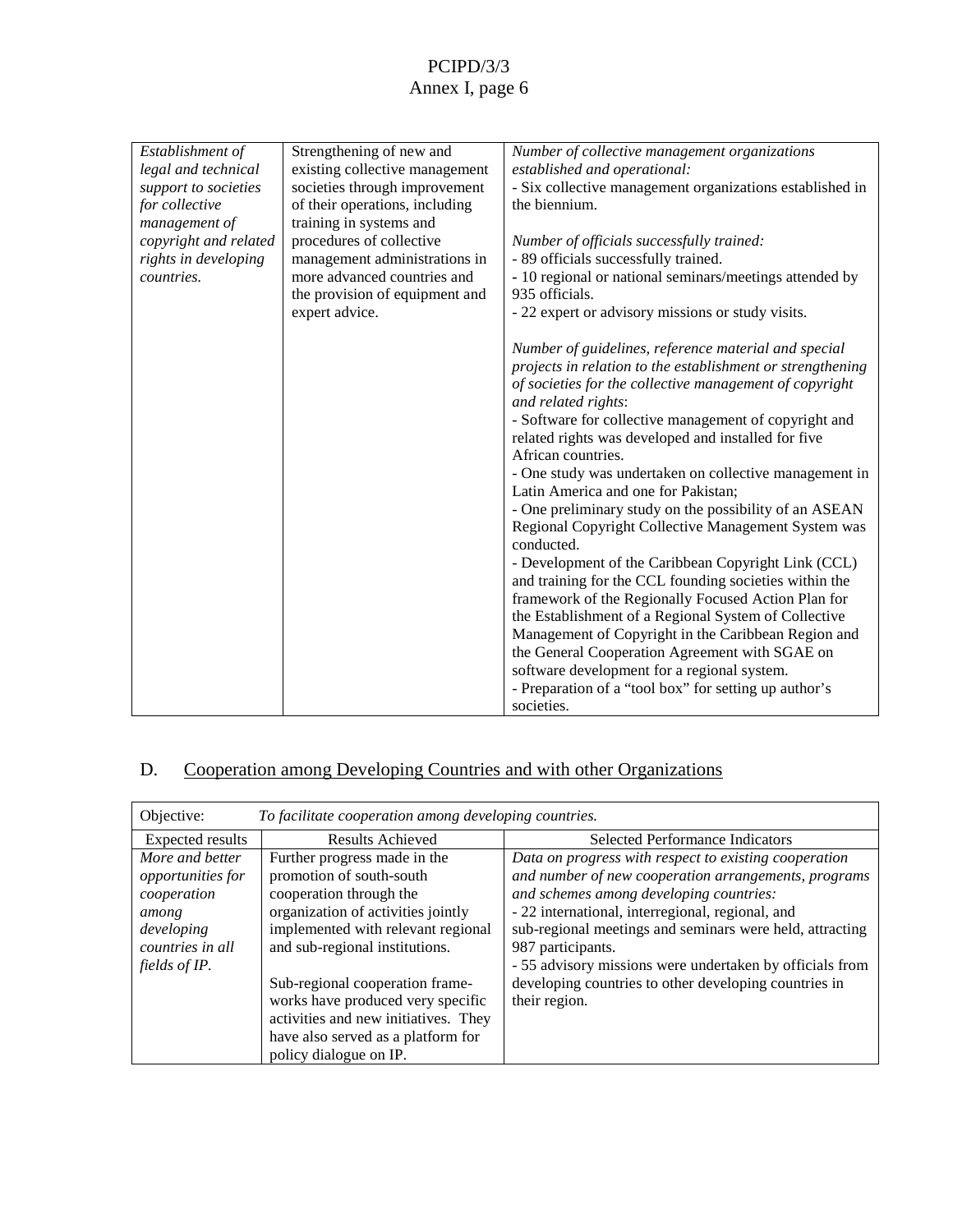| $To strength en cooperation with intergovernmental organizations (IGOs), non$<br>-governmental<br>Objective:<br>organizations(NGOs)andotherorganizations. |                                                                                      |                                                                                                                                                                                                                                                                                                                                                                                                                                                                                                                                                                                                                                                                           |
|-----------------------------------------------------------------------------------------------------------------------------------------------------------|--------------------------------------------------------------------------------------|---------------------------------------------------------------------------------------------------------------------------------------------------------------------------------------------------------------------------------------------------------------------------------------------------------------------------------------------------------------------------------------------------------------------------------------------------------------------------------------------------------------------------------------------------------------------------------------------------------------------------------------------------------------------------|
| Expectedresults                                                                                                                                           | ResultsAchieved                                                                      | <b>SelectedPerformanceIndicators</b>                                                                                                                                                                                                                                                                                                                                                                                                                                                                                                                                                                                                                                      |
| Greater<br>participationof<br>IGOs,NGOsand<br>other<br>organizationsin<br>WPO's<br>programsand<br>activities, and<br>vice versa.                          | Increasedinterrelationbetween<br>WIPOandanumberofIGOs,<br>NGOsandotherorganizations. | NumberofIGOsandNGOsattendingWIPOmeetings<br>andviceversa:<br>actionwith<br>-Inallregions, there was a constant inter<br>IGOs, NGOs, and other organizations. Some<br>interactionsinvolvedattendanceatoneanother's<br>meetingsandseminars. Otheractivities involved: the<br>signingofcooperationagreements(e.g., with the United<br>NationsEconomicCommissionforAfrica );the<br>sponsoring of participation injoint meetings (e.g., Asian<br>participantsinthe9thWIPO/IFIAInternational<br>symposium, Buenos Aires); the organization of joint<br>meetings(e.g., asub -regional seminar and national<br>seminarsorganizedjointlybetweenW IPOandtheArab<br>Lawyers' Union). |
| -2001 biennium:<br>TotalexpenditureforMainProgram06inthe2000<br>Sfr53,670,000.-                                                                           |                                                                                      |                                                                                                                                                                                                                                                                                                                                                                                                                                                                                                                                                                                                                                                                           |

[AnnexIIfollows]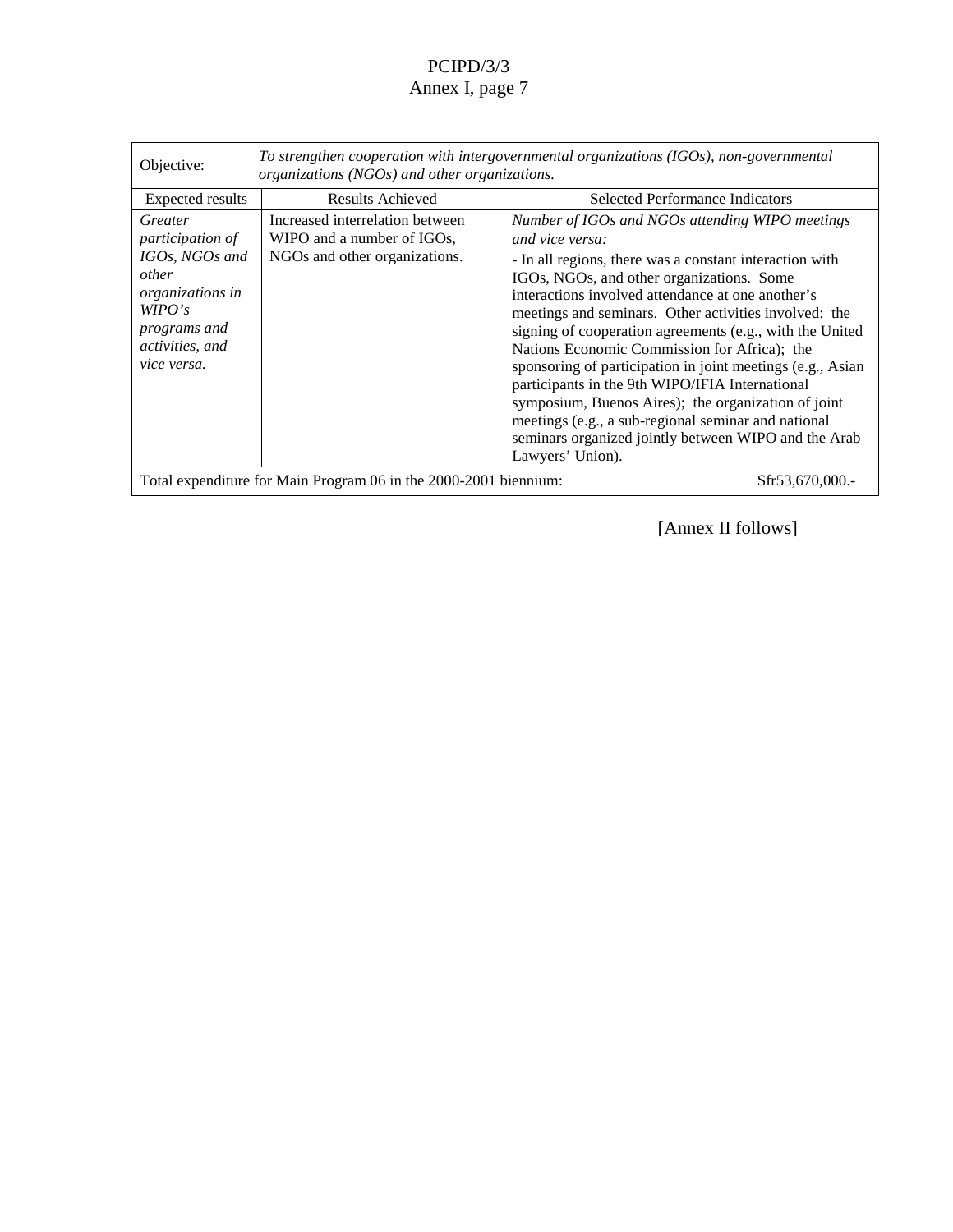### **ANNEXII**

### $SUMMARY REPORTONTHEJAPAN FIINDS - IN-TRUST:$ INDUSTRIAL PROPERTY AND COPYRIGHT

### A. Industrial Property

## (a) Overview

1. The first voluntary contribution of 30,840,000 Japanese Yen (316,795 Swiss francs) was made by Japan in 1987. Since then, it has continued to increase steadily in line with the growing needs for assistance to developing countries in the modernization and reinforcement of their industrial property systems. In 1999, in order to enhance assistance for developing countries inclu ding LDCs, the Japanese Government's contribution increased to 178,213,000 Japanese yen (some 2.3 million Swiss francs). Up to the fiscal year 2001, the total contribution made by Japan in this field during the last 15 years amounted to approximatelyto 1 4.6 million Swiss francs.

2. Various forms of assistance, in line with WIPO's Program and Budget for Cooperation for Development, have been extended widely to 25 developing countries in the Asia and Pacific region, namely: Bangladesh, Bhutan, Brunei Darussalam, Cambodia, China, Fiji, India, Indonesia, Iran (Islamic Republic of), Lao People's Democratic Republic, Malaysia, Maldives, Mongolia, Myanmar, Nepal, Pakistan, Papua New Guinea, Philippines, Republic of Korea, Samoa, Singapore, Sri Lanka, Thailand, Tonga and Viet Nam.

3. During the reporting period, WIPO, with the assistance of the Japan Patent Office (JPO), has organized 42 regional and sub -regional meetings with some 1,285 participants from the above -mentioned countries, 29 training courses in Tok yowith 282 participants from 16 countries, 74 advisory missions in 15 countries, and 11 long -term fellowships in Japan from nine countries, among others.

(b) Highlights of the activities from January 2001 to June 2002

4. During the reporting period from m January 2001 to June 2002, as ignificant number of activities and events have been organized in the field of industrial property, in cooperation with other sectors of WIPO. The main objectives are as follows:

- facilitating policy development and strated gic planning indeveloping countries;

- promoting the awareness of the importance and benefits of the industrial property systems, including the global protections ystems and services, and the effective enforcement of intellectual property rights among users, in particular for small and medium -sized enterprises (SMEs):

- promoting intellectual property teaching and training activities in the region through the special program for training of trainers from the training and teaching institutions;

- assisting intellectual property offices in their modernization of intellectual property administration through advisory expertmissions on automation and information technology;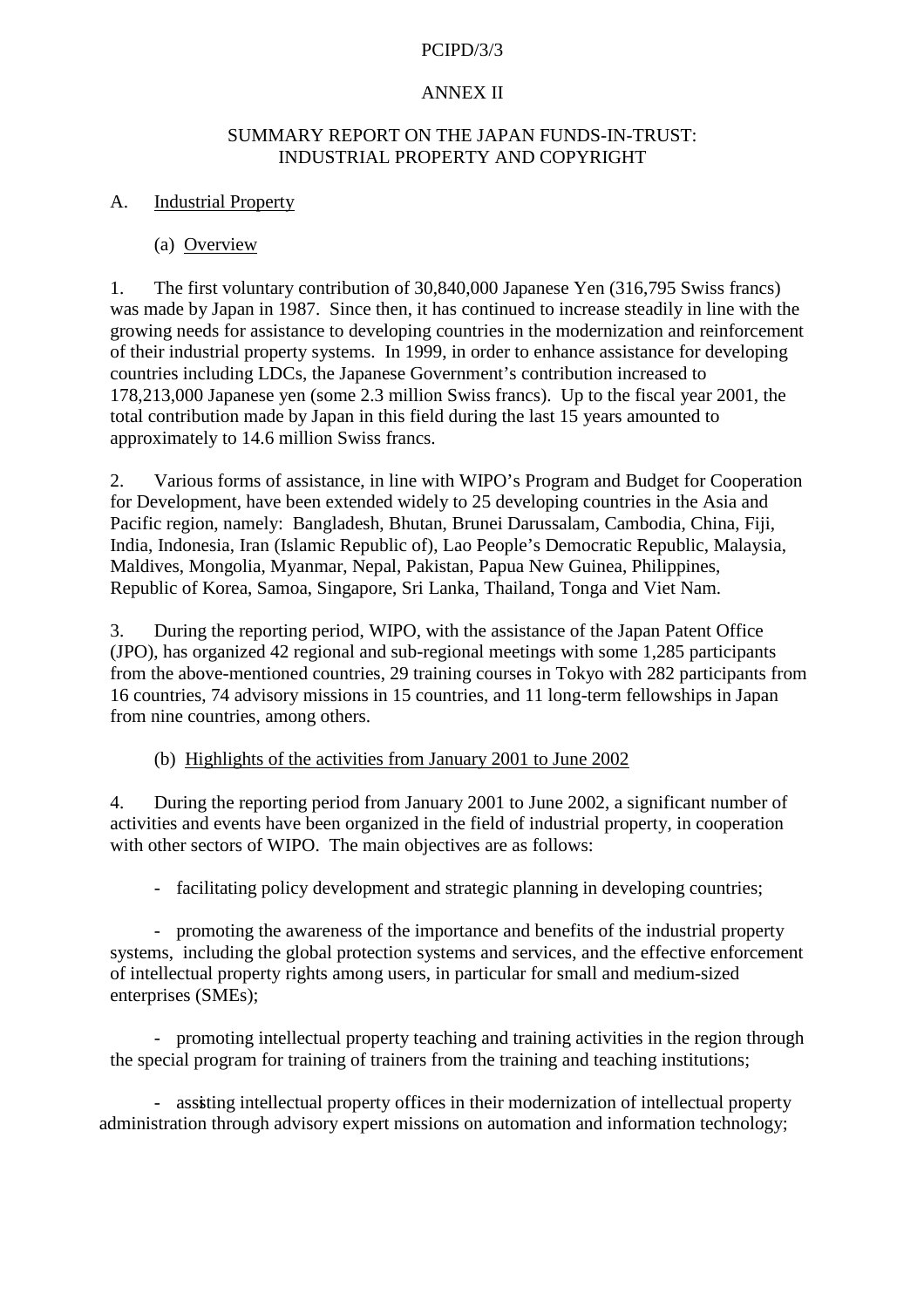- developing human resources; and
- promoting cooperation among the private sectors in the region.

5. The activities and events during the reporting period are highligted as follows.

6. From January 2001 to June 2002, nine (seven regional, one sub -regional and one national) meetings for policy makers on specific topics of interes twere held in Hanoi (February 2001), Auckland (May 2001), Tokyo (September 2001), Ho Chi Minh City (October 2001), Bangkok (February 2002), Daejong (March 2002), Tehran (April 2002), and Guangzhou(July 2002).

7. Two Workshops were held in Hanoi and HoC hi Minh City from February 20to 22, and October 23 to 25, 2001, respectively to promote the PCT and the Madrid systems. The symposium held in Auckland from May 8 to 10, 2001, dealt with the enforcement of intellectual property rights. A forum in Toky of rom September 11 to 14, 2001, allowed policy dialogue among heads of intellectual property (IP) offices with emphasis on the need for their proactive role informulating intellectual property policy and strategy indeveloping countries. A Regional Trainin g Course was held in Daejong from March 18 to 22, 2002, on the importance of intellectual property training and teaching. A Workshop in Bangkok was organized from February 25 to 27, 2002, focussing on the effective use of information technology to improve the competitiveness of small and medium -sized enterprises. A Workshopwasheld in Tehran on the effective use of the intellectual property system in commercializing inventions and research results. A Symposium and a National Training coursewere organiz edin Gangzough, China, in July, 2002, on the importance of intellectual property protection in business activities for high -tech industries.

8. Fourteenshort-term advisory/training missions, consisting of one to two JPO experts or a WIPO expert were und ertaken in 11 countries of the region (Cambodia, China, Indonesia, Lao People's Democratic Republic, Malaysia, Mongolia, Philippines, Singapore, Sri Lanka, Thailand and Viet Nam). The findings of some of these advisory missions have provided useful inform ation in planning aprojector software development for office automation and provision of necessary equipment.

9. During the reporting period, four training courses were organized at the Japan Patent Office in cooperation with the Japan Institute of Investorian into and Innovation (JIII) and 84 government of ficials and intellectual property professionals from 19 countries in the region participated. The training courses we refocused on the enforcement of intellectual property rights, the use of information tech nology in intellectual property administration and computerization, the examination practices of industrial property and the intellectual property administration.

10. Five officials from Cambodia, China, Malaysia, SriLanka and Thailand were financed by the fund -in-trust to participate in a six -month fellowship program organized by JPO. The fellows pursued their subjects of research at the Japan Institute of Invention and Innovation (JIII) and the Research Center for Advanced Science and Technology of th e University of Tokyo.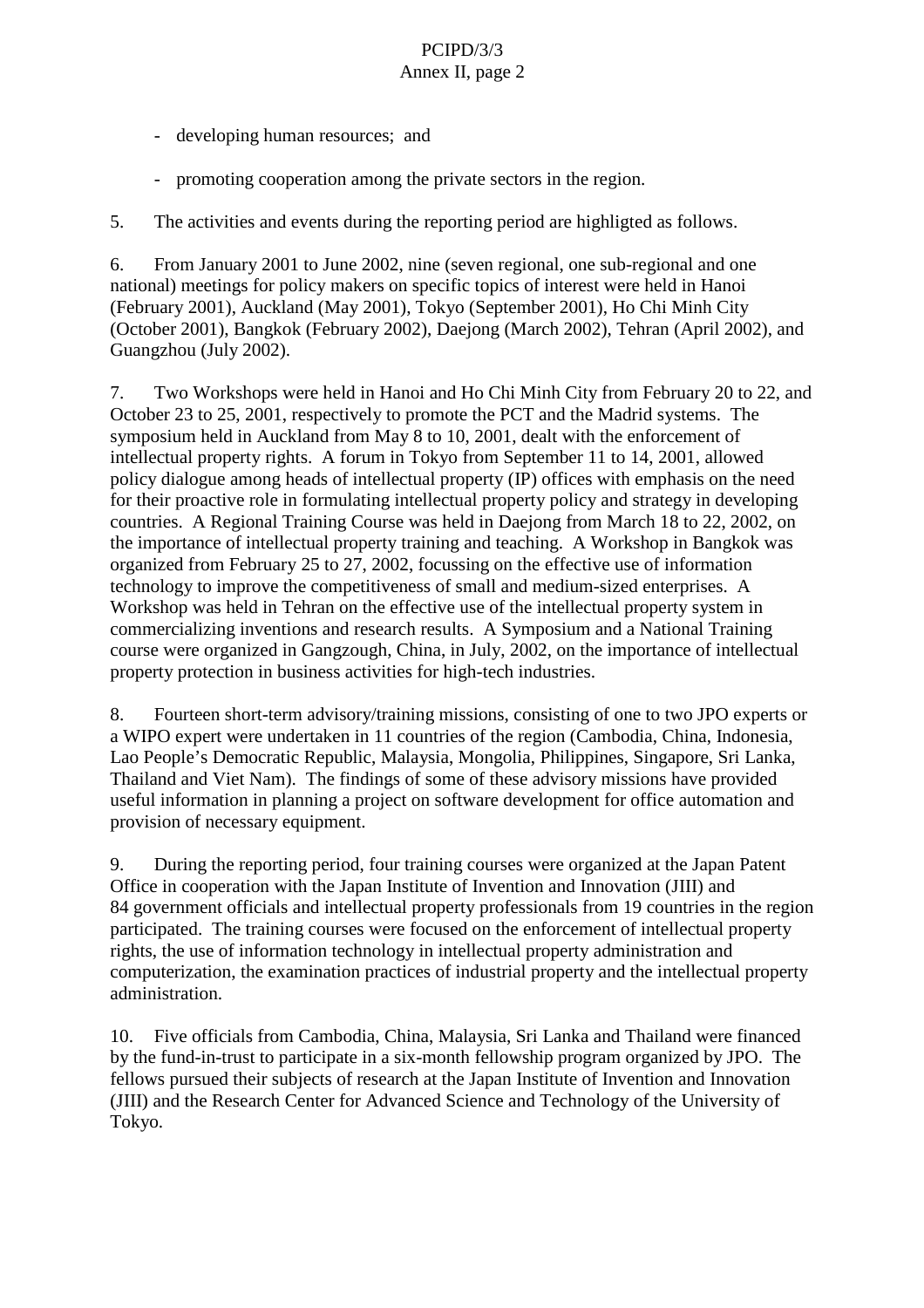11. Efforts were also taken to promote mutual cooperation between the private sectors of Japan and developing countries (India and Philippines) by inviting Japanese experts and practitioners to visit the concerned developing countr ies for the purpose of promoting the management of intellectual property rights in the private sector.

B. Copyright and Related Rights

(a) Overview

12. In 1993, the Japan Copyright Office (JCO) of the Government of Japan and WIPO first establisheda Funds-In-TrustArrangement with the objective of promoting economic and cultural development within the developing countries in the region.

13. Since then, the fund has shown significant growth in quantitative and qualitative terms, in line with the group wing needs for assistance to developing countries in the enhancement of their copyright systems. The financial contribution received from the JCO in the last nine years amounts to 3,378,957S wiss francs, which has led to the successful completion of 37 re gional, sub -regional and national meetings; 10 training courses; nine advisory missions; and the provision of equipment to three users. The seactivities covered the various areas relating to the copyright and related rights including awareness building , effective enforcement, collective management and emerging issues in the digital era. All together, over 1,700 government policy makers and administrators, enforcement of ficials, law practitioners, performers, creators, businessmen, members of the educat ional sectors and the public have benefited from the seactivities.

14. The assistance has extended to 34 countries of the Asia and Pacific region, namely, Bangladesh, Bhutan, Brunei Darussalam, Cambodia, China, Cook Islands, Federated States of Micronesia, Fiji, India, Indonesia, Iran (Islamic Republic of), Kiribati, Lao People's Democratic Republic, Malaysia, Maldives, Mongolia, Myanmar, Nauru, Nepal, Niue, Pakistan, Palau, Papua New Guinea, Philippines, Republic of Korea, Samoa, Singapore, Solomon Isla nds, Sri Lanka, Thailand, Tonga, Tuvalu, Vanuatu and Viet Nam.

(b) Activities from January 2001 to June 2002

15. With respect to activities in the field of copyright and related rights, much emphasished been given to the promotion of the WIPO Copyri ght Treaty (WCT) and WIPO Performances and Phonograms Treaty (WPPT) as well as the collective management of copyright and related rights. A regional symposium was held in Guangzhou, China, in March 2001, on issues concerning the adherence to, and the implementation of, the WCT and the WPPT. A regional symposium on collective management of copyright and related rights in Mumbai, India, in December 2001, was organized in response to the increasing requests from countries for assistance in the field of colle ctive management.

16. In addition to meetings at the regional level, a number of activities were organized at the nationallevel, in order to provide tailored assistance to meet the individual needs of the countries concerned. These activities included: national roving seminars on the collective management of rights in musical works, held in three cities in Indonesia, in February 2001; a national seminar oncollective management of copyright and related rights along with an advisory mission, held in Ul aanbaatar, Mongolia, in June 2001; and two back -to-back national workshops with an advisory mission, covering the fields of effective enforcement and collective management, held in Suva, Fiji, in February to March 2002.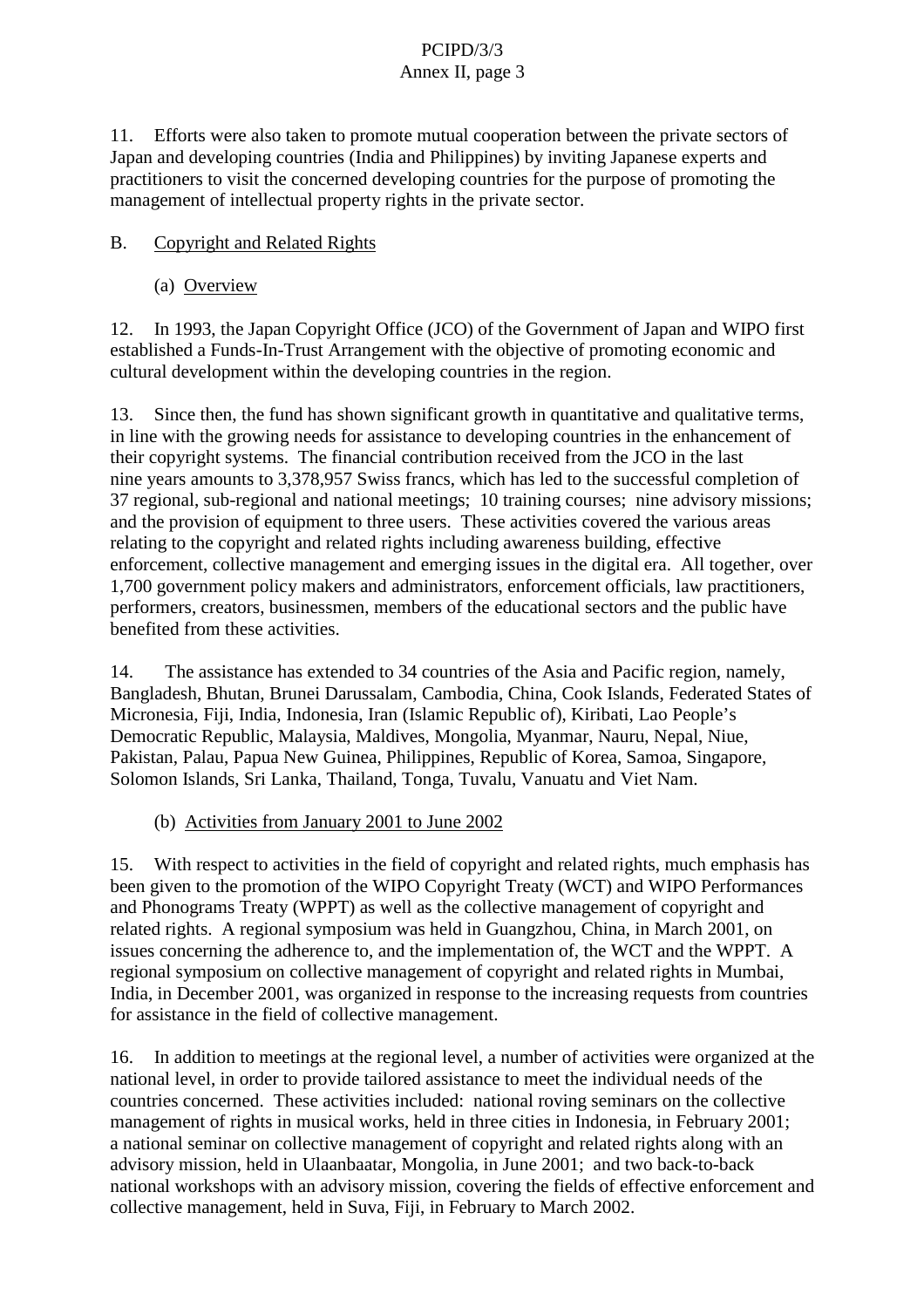17. Furthermore, aspecial traini ng course on the enforcement of copyright and related rights was organized in Tokyo, Japan by WIPO and JCO with the assistance of the Copyright Research and Information Center (CRIC) of Japan, in November 2001. Fourteen trainees from China, Fiji, India, I ndonesia, Malaysia, Pakistan, Philippines, Samoa and Thailand attended the course. On -the-job training on collective management was also organized in Tokyo for two weeks, for officials from collective managements ocieties in Indonesia and Mongolia.

[Annex III follows]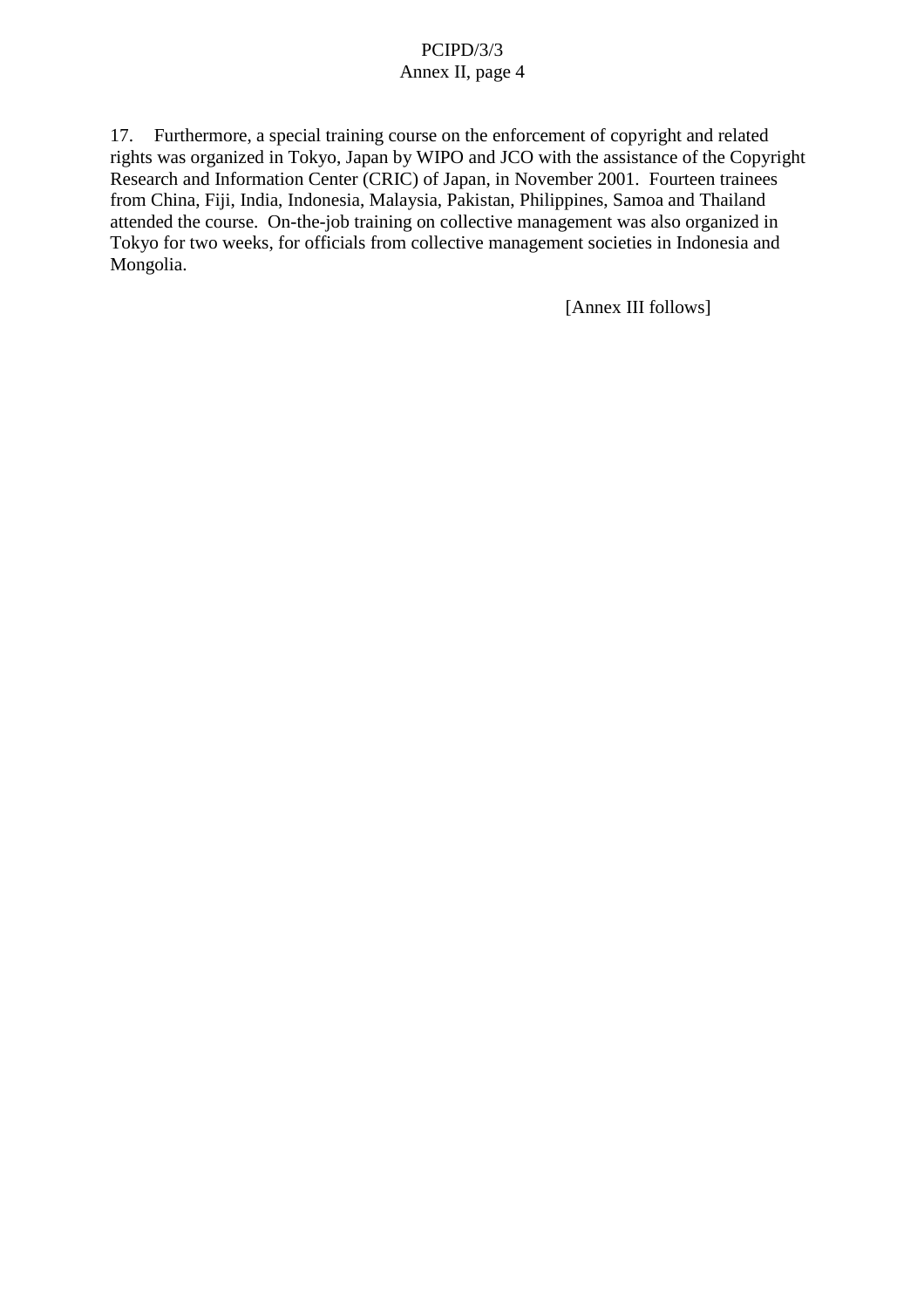### **ANNEXIII**

### SUMMARY REPORTON THE FRENCH FUNDS - IN-TRUST

### A. Overview

1. The main policy objective of the cooperation between WIPO and the Government of France is to assist developing countries and countries in economic transition in the effective utilization of the intellectual property system for their economic, social and cultural development.

- 2. The assistance of the Government of France includes:
- (a) provision of French specialists to advise developing countries and countries in transition in a wide rang eofindustrial property specialized areas;

(b) provision of French specialists to act as lecturers intraining courses, seminars, workshops and other specialized meetings, organized by WIPO, indeveloped countries and countries intransition:

(c) financing of study visits, by representatives of intellectual property offices or other institutions from developing countries or countries in transition, to French institutions, organizations and the private sector;

(d) financing of fellowships, for postgra duate students, to attend specialized intellectual property law courses at French universities;

- (e) provision of documentation and publications; and
- (f) financing of special projects in a reasof common concern.

3. The main geographical target areas for activities under FIT/FRIP and FIT/FRCR are defined each year in consultation with the French authorities. During the past years, developing countries from Africa, the Arab region, Latin America and Asia have benefited from the assistance under thes efunds. Special emphasis has been given to projects in French speaking countries. As of 2001, FIT/FRIP also covers activities in countries in transition.

B. French Funds -in-Trust: Industrial Property (FIT/FRIP)

(a) Modernization of Industrial Prop erty Administration

4. In order to assist the establishment and further development of industrial property administration indeveloping countries and countries in transition, French experts, funded by FIT/FRIP, have undertaken numerous expert missions to industrial property offices in the various regions. In that respect, the fundassisted increating and modernizing industrial property administrations, by designing effective administration procedures, electronic registrations ystems for patents and trademarks, and patent informations ystems, as well as by establishing libraries for the industrial property offices. The establishment and development of national innovation centers has also been covered by missions, financed by FIT/FRIP.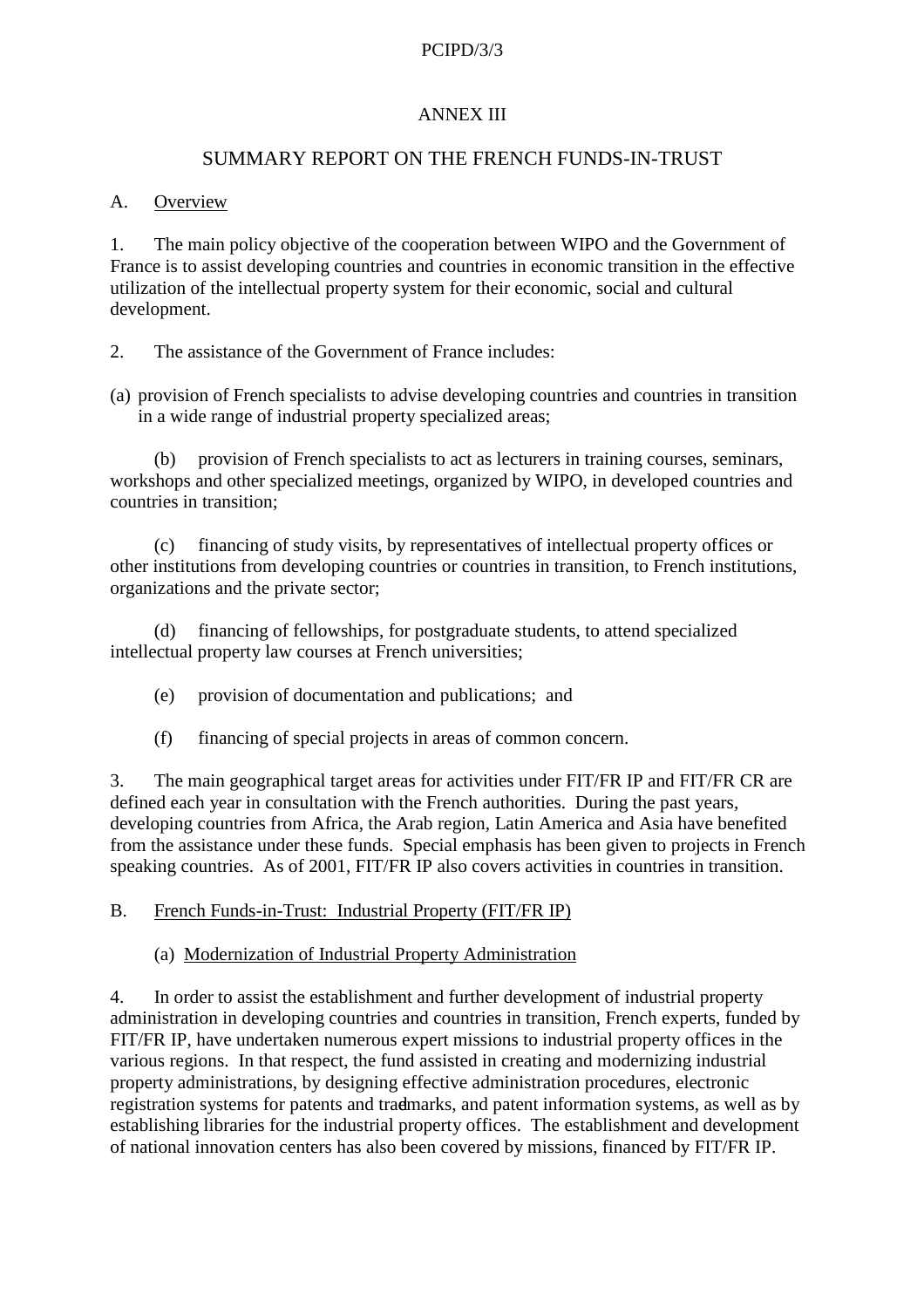5. In order to strengthen the industrial property system in the various regions, FIT/FRIP has also financed a number of study visits to relevant institutions and organizations in France, and provided on -the-job-training.

(b) Training and Academic Teaching

6. An import anter antest of the trust is designed to support WIPO's growing training activities in the various regions. Experts from INPI and other institutions in France, including university professors, judges and lawyers, financed by FIT/FRIP, have contributed to WIP O seminars, meetings and workshops indeveloping countries and countries in transition, on different aspects of intellectual property, such as the law and administration of patents, trademarks, designs and geographical indications, patent information and d ocumentation, licensing and the transfer of technology, enforcement of intellectual property rights, relevance of intellectual property to development, and promotion of innovation.

7. Moreover, FIT/FRIP has financed fellowships for postgraduate students to specialized postgraduate intellectual property programs of French universities, namely the universities of Montpellier and Nantes, as well as the *Centre d'études internationales de la propriété intellectuelle (CEIPI)* in Strasbourg. Intellectual proper ty law professors from developing countries have also benefited from the fund by undertaking study visits to French universities.

8. The fundalso co-finances certain WIPO cooperation for development activities with universities to further develop intelle ctual property teaching on the university level. A WIPO fact-finding mission to three law faculties in the Islamic Republic of Iran was organized in early 2002 under the fund, and provided detailed comments on new teaching curricula drafted by each facult y. In addition, the fund has financed, over the past years, missions of French intellectual property law professors to La Sagesse University in Beirut, Lebanon, in order to give specific lectures in the intellectual property postgraduate program.

(c) Promotion and Protection of Geographical Indications

9. France has high -level expertise in the area of protection of geographical indications, and this area has been identified as particularly suitable for activities under the fund. In this framework, the activities financed under FIT/FRIP include fact -finding missions of French experts to advise on the protection of geographical indications. Study missions were also organized to specialized French institutions, such as the *Institut national des appellati ons d'origine* (*INAO*) and the *Ministère de l'agriculture et de la pêche* 

10. In addition, special projects on the development of a system for the protection of geographical indications, on the national as well as on the regional level, are carried out unde FIT/FRIP, incooperation with specialized institutions in France. A two -years pecial project for the promotion and protection of geographical indications in four West African countries (Burkina Faso, Cameroon, Côte d'Ivoire and Guinea), started in 2002 under the fund. Another projectisbeing implemented in the Latin American region (Bolivia, Costa Rica, Ecuador, Guatemala and Uruguay), to further develop the protection and use of appellations of origin in theregion.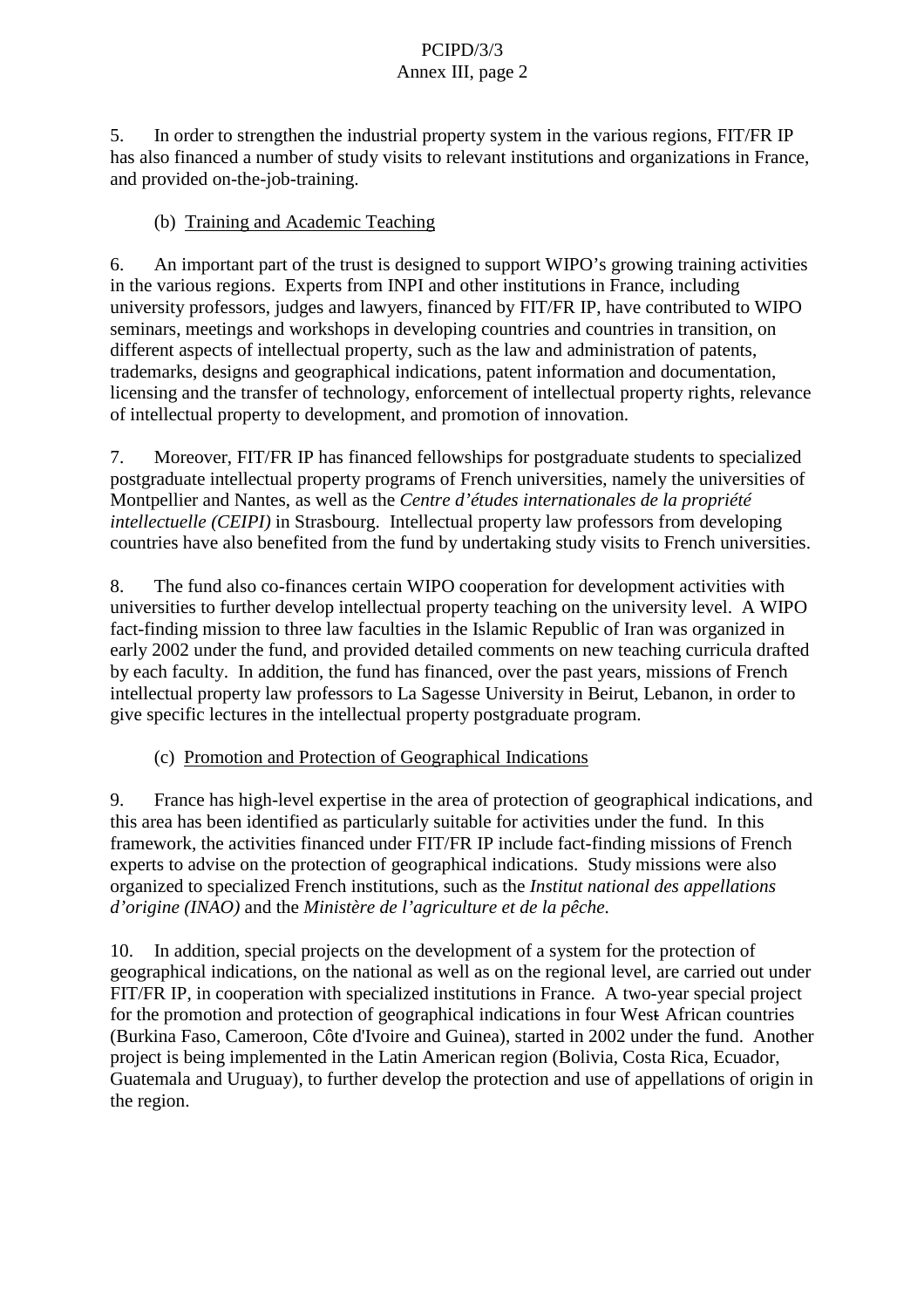## (d) Enforcement of Intellectua IProperty Rights

11. In 2000 and 2001, the fund financed the overall cost of a WIPO Academy on the enforcement of intellectual property rights for judges from 20 developing countries under continental law jurisdiction. This Academy was held in two sessi ons, in Paris and Geneva. It consisted of a number of lectures on intellectual property rights enforcement, exchange of case-law studies among the participating judges, and visits to French courts, police and customs institutions as well as to WIPO headqu arters. The case -law studies have been compiled by WIPO in a publication, entitled Recueil de Cas Pratiques , which is designed to serve as a tool for training and further research on the enforcement of intellectual property rights indeveloping countries.

12. Based on the success of the first two sessions of this Academy, WIPO is organizing a third session, again to be funded by FIT/FRIP, in 2002, for judges of certain countries of Eastern Europe and Central Asia. As in the past, it is planned that the case -law submitted in this session will be published by WIPO.

C. French Funds -in-Trust: Copyright (FIT/FRCR)

13. The FIT/FRC Risdesigned to support WIPO's cooperation activities specifically in the area of copyright and related rights.

14. Overt he past years, the fund has financed practical training for officials from developing countries and countries in transition at collective managements ocieties in France, such as the *Société de perception et de distribution des droits des artistes -interprètes de la musique et de la danse (SPEDIDAM* and the *Société des auteurs, compositeurs et éditeurs de musique* (SACEM) in Paris.

15. In addition, this fund -in-trust has co-financed, with WIPO, the Arab sub -regional workshoponcollective management of copyright and related rights, held in Morocco in May 2001. In this meeting, the situation of the collective managements y stems in five Arab countries (Algeria, Egypt, Lebanon, Morocco, Tunisia) and related topics were extensively examined and a plan of action w as established. Specific aspects of collective management, with a particular view to the practical implementation of a managements y stem, were presented by experts in several workshops.

16. In 2002, the fund will again co -finance a WIPO sub -regional mee ting one collective management of copyright and related rights, in the West -African region.

[Annex IV follows]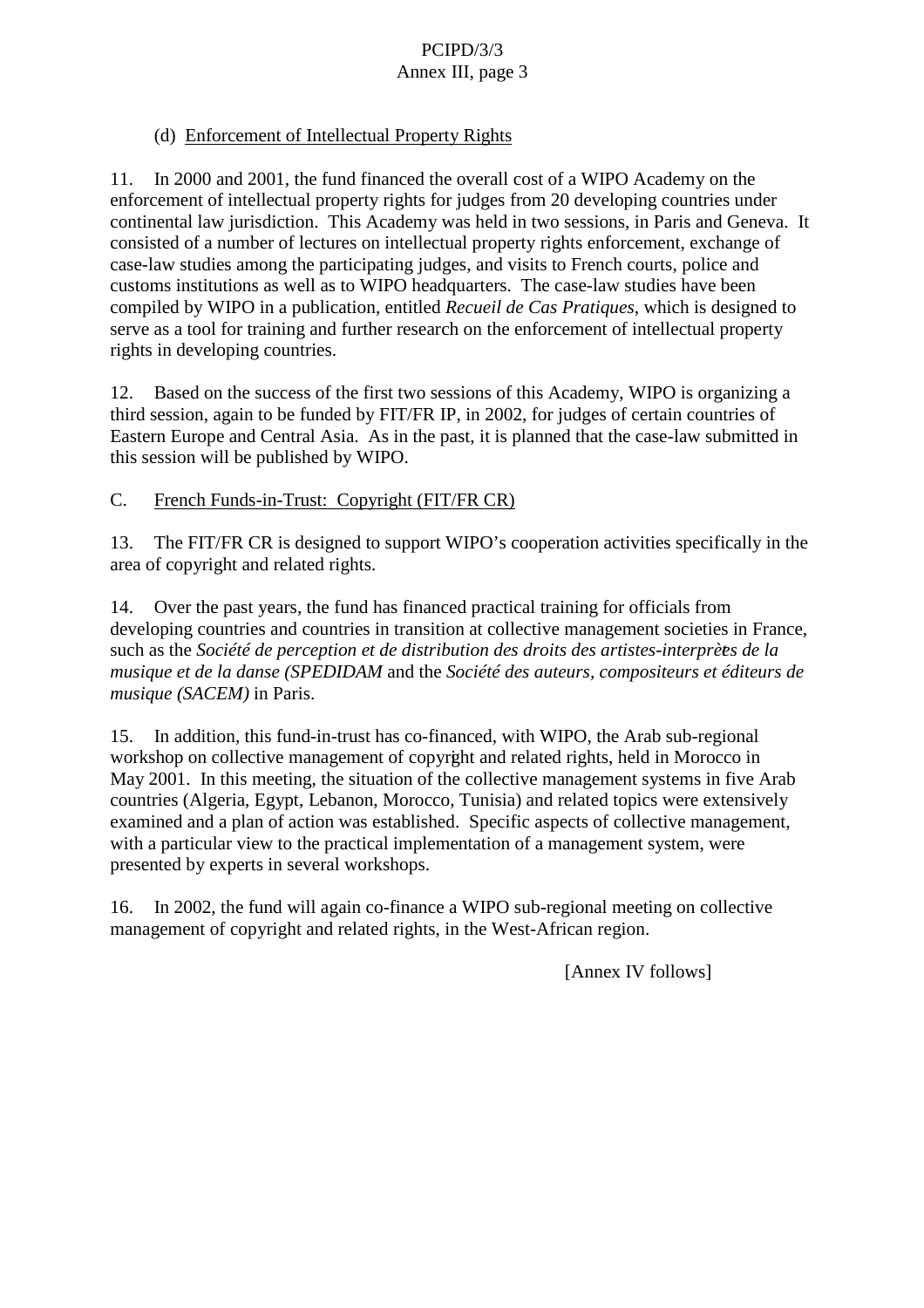### ANNEX IV

### BILATERALFUNDS -IN-TRUST

| Country/      | Purpose                   | MajorProjects/Objectives                                                                  |  |
|---------------|---------------------------|-------------------------------------------------------------------------------------------|--|
| Fund          |                           |                                                                                           |  |
| Argentina     | Modernizationofthe        | -Reductionofthebacklogofpendingpatentapplicationsandtrademarkr<br>enewals                 |  |
| (FIT/AR)      | NationalInstituteof       |                                                                                           |  |
|               | <b>IndustrialProperty</b> | -SettingupofafilingsystemofpaperdocumentsthatfacilitatestheaccesstoinformationbyINPI      |  |
|               | (INPI)                    | staffaswellasbyprivateusers                                                               |  |
|               | Administration            |                                                                                           |  |
|               |                           | -ToprovideINPIwithspecializedbibliography,particularlyonexaminationandclassification      |  |
|               |                           | rademarks<br>oft                                                                          |  |
| <b>Brazil</b> | Modernizationand          | -DevelopmentofanautomatedsystemfortheproductionofINPI'spaperdocumentelectronic            |  |
|               | Computerizationof         | imagesandforthemanagementoftheiruse                                                       |  |
|               | theNationalInstitute      |                                                                                           |  |
|               | ofIndustrial              | -Pr oductionofaBrazilianEspace -MIMOSAA -typeCD -ROM                                      |  |
|               | PropertyofBrazil          |                                                                                           |  |
|               |                           | -Improvement of INPI's presence on the Internet: purchase of equipment and the update and |  |
|               |                           | improvementofINPI's website                                                               |  |
|               |                           |                                                                                           |  |
|               |                           | -TrainingofINPI'sstaffatalllevels;                                                        |  |
|               |                           |                                                                                           |  |
|               |                           | -Strengthening of INPI's mana<br>gerialandinstitutionbuildingcapacities                   |  |
|               |                           |                                                                                           |  |
|               |                           | -AdoptionanduseofInternationalClassificationsinthefieldofIndustrialProperty(Patents,      |  |
|               |                           | Trademarks, Industrial Designs)                                                           |  |
|               |                           |                                                                                           |  |
|               |                           | -StrengtheningofINPI'scorporateimage                                                      |  |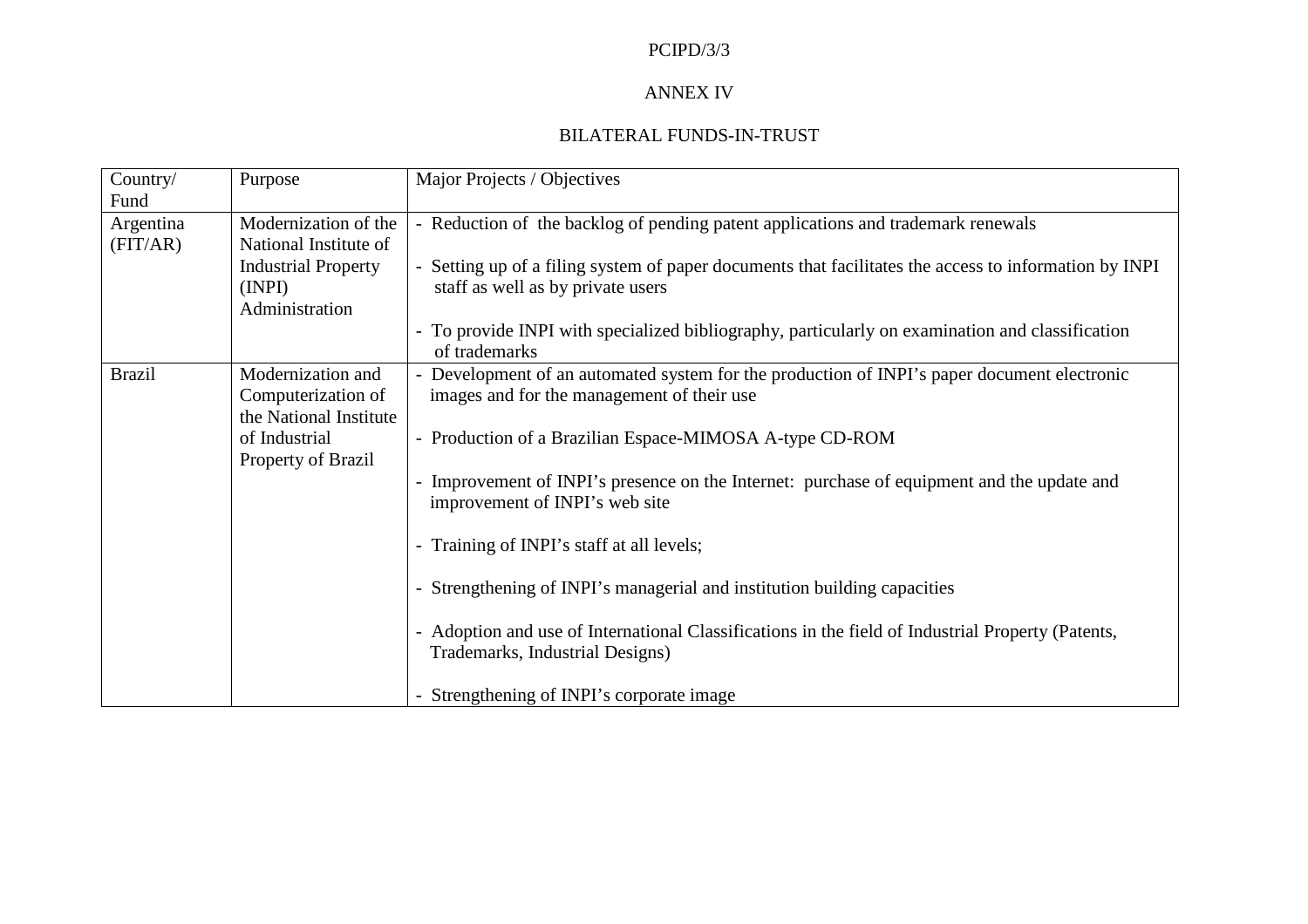| Country/<br>Fund                                       | Purpose                                                                  | MajorProjects/Objectives                                                                                                                                                                                                                                                                                                                                      |
|--------------------------------------------------------|--------------------------------------------------------------------------|---------------------------------------------------------------------------------------------------------------------------------------------------------------------------------------------------------------------------------------------------------------------------------------------------------------------------------------------------------------|
| CostaRica<br>FIT/CR                                    | Modernizationo fthe<br>IntellectualProperty<br>Registry(RPI)             | -ModernizationandstrengtheningofthetechnicalandadministrativeinfrastructureoftheRPI<br>-Developmentofautomatedpatentandtrademarksystems<br>rmationservicesfortheusers<br>-Settingupofindustrialpropertyandtechnologyinfo<br>-Developmentofhumanresourcesintheareasofmanagement, administrationanduseofthenewly<br>establishedautomatedsystems                 |
| ElSalvador<br>FIT/SV                                   | Modernizationand<br>Strengtheningofthe<br>IntellectualProperty<br>System | -M odernizationofthenationalintellectualpropertylegalframework<br>-Developmentandsettingupofautomatedpatentandtrademarksystems<br>-Adviceonthesettingupofsocietiesofcollectivemanagementofcopyrightandrelatedrights<br>-Developmento fhumanresourcesintheareasofmanagement, administrationandautomationand<br>settingupofintellectualpropertyteachingprograms |
| LibyanArab<br>Jamahiriya                               | Modernizingand<br>Strengtheningofthe<br>IntellectualProperty<br>System   | -TostartinSeptember200<br>$\overline{2}$                                                                                                                                                                                                                                                                                                                      |
| Nicaragua<br>(FIT/SE:<br>Financing<br>agency:<br>SIDA) | Modernizationofthe<br>IndustrialProperty<br>Registry                     | -ModernizationandstrengtheningofthetechnicalandadministrativeinfrastructureoftheRPI<br>-Improvementandextensionofservicestotheusersof<br>theIPsystemandreductioninthecostof<br>theoperations                                                                                                                                                                  |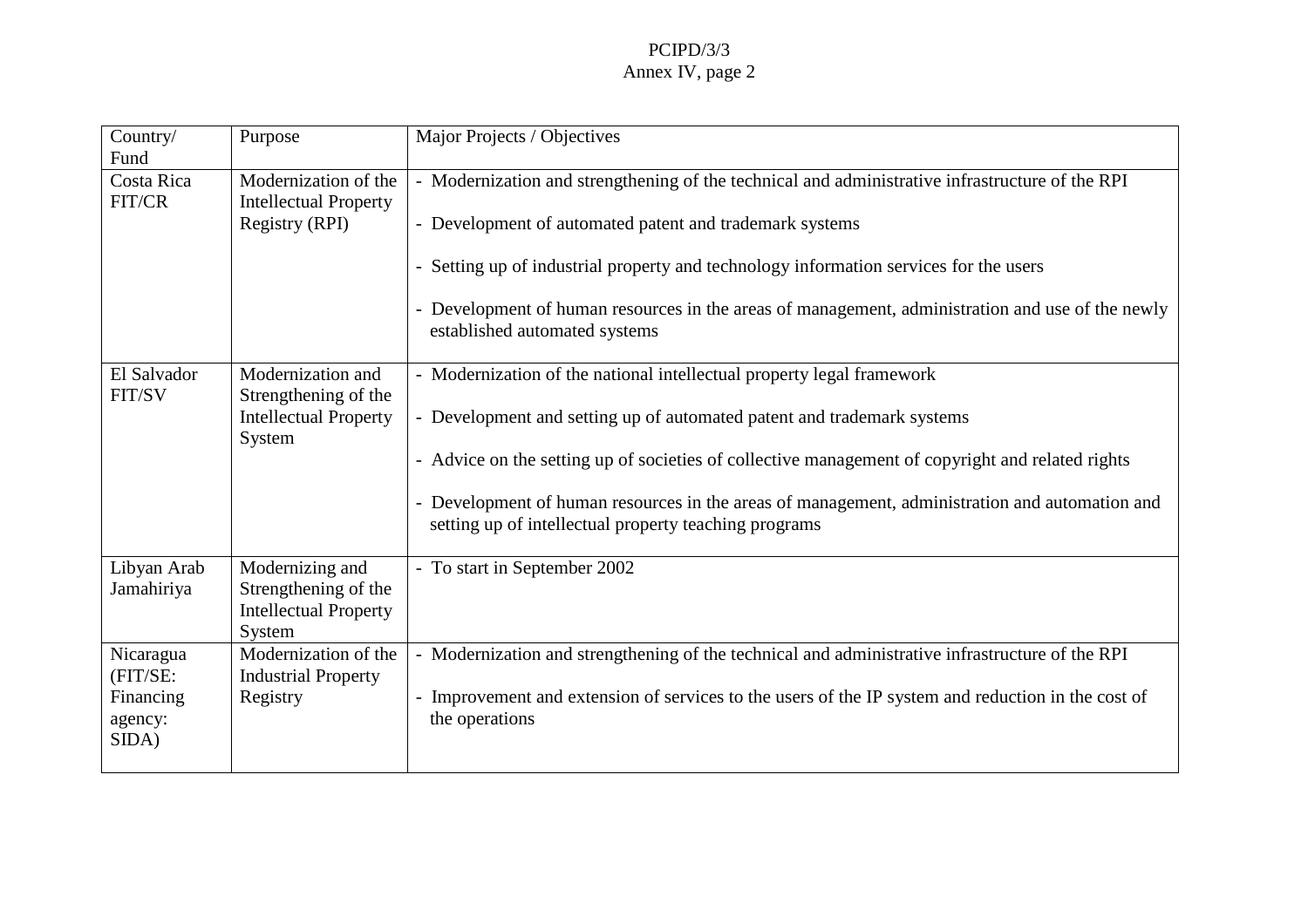| Country/<br>Fund         | Purpose                                    | MajorProjects/Objectives                                                                                       |  |
|--------------------------|--------------------------------------------|----------------------------------------------------------------------------------------------------------------|--|
| Uruguay<br><b>FIT/UY</b> | Modernization of the<br>NationalIndustrial | -Compilingofindustrialpropertyjurisprudenceonelectronicmeans                                                   |  |
|                          | PropertyOffice<br>(DNPI)                   | -Supporttoautomationactivitiesi<br>nthefieldofpatentsandtrademarks                                             |  |
| Uruguay                  | Strengtheningand                           | -StrengtheningofthetechnicalinfrastructureoftheDNPI                                                            |  |
| <b>FIT/UY-DNPI</b>       | Institutional                              |                                                                                                                |  |
|                          | Development of the<br>NationalIndustrial   | -Improvement of the quality and effic<br>iencyoftheDNPI'sservicestotheusers                                    |  |
|                          | PropertyOffice                             | -Developmentofhumanresources                                                                                   |  |
|                          | (DNPI)                                     |                                                                                                                |  |
|                          |                                            | -IncreasingpresenceofnationalGovernmentauthoritiesininternationalandregionalmeetingson<br>intellectualproperty |  |
|                          |                                            |                                                                                                                |  |

[Annex V follows]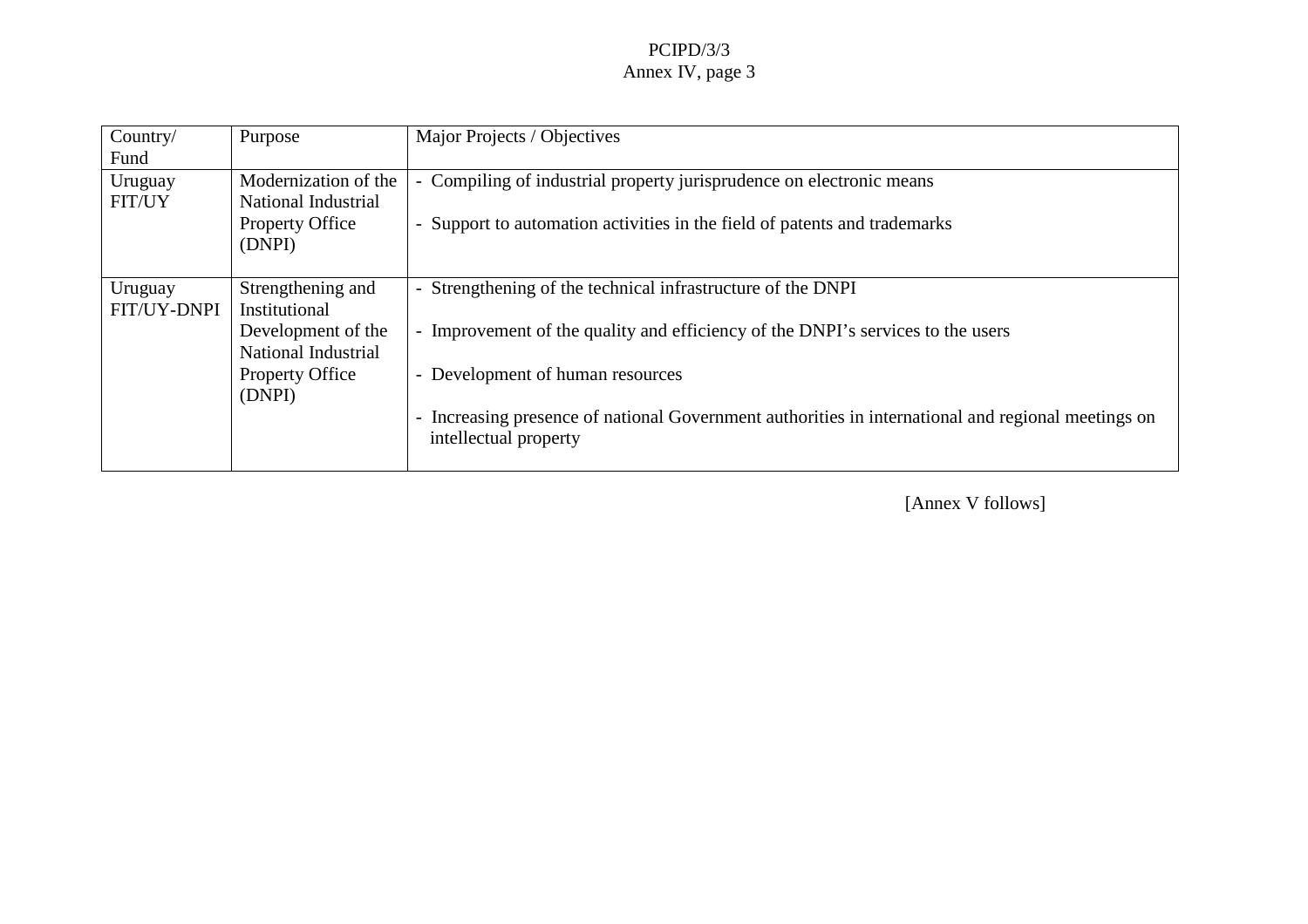## **ANNEXV**

# SUMMARY REPORTONTHE WIPO - AUSTRALIA COOPERATION AGREEMENT

1. The WIPO - Australia Joint Statement was signed on March 6, 2000, between WIPO and the Government of Australia. IP Australia has the lead role in coordinating and implementing Australia 's commitments under the Agreement.

# I. PURPOSE OF THE AGREEMENT:

2. The purpose of the Agreement is to strengthen and enhance mutual cooperation in providing legal and technical assistance to countries of Asia and the Pacific. Under the agreement, WIPO and Australia seek to provide such assistance in the most effective, practical and efficient way, while responding to the priorities and expressed needs of the developing countries of the region.

# MAJOR ACTIVITIES:

A. Review of the Technical Assistance Ne edsin Countries of the Asia and Pacific Region

3. WIPO and Australia regularly exchange information on the existing and possible technical assistance needs of developing countries of the Asia and Pacific region. This information is obtained from contact sand consultations with the developing countries, and enables formulation of programs that address the actual needs and concerns of these countries.

B. Documentation and Sharing of Information on the Existing Expertise, Programs and Resources Availablet o Meet the Intellectual Property Needs of the Region

4. The International Bureau of WIPO and the Government of Australia have to gether developed a database of human resources indicating a range of expertise available within the two parties, in the intelle ctual property (IP) field, including an extensive database of lectures/experts from or assigned to the Asia and Pacific region by WIPO. The experts included in the database are utilized in the delivery of intellectual property -- related technical assistance in the region.

C. Developing and Delivering a Program of Intellectual Property Technical Assistance Programs Directed to Specific Priority Needs Identified by Partner Countries

5. Several priority areas have been identified by the two sides for technica lassistance. These include intellectual property administration; information technology; development of an intellectual property system for the South Pacific sub -region; traditional knowledge; electronic commerce; domain names; geographical indicati ons; distance learning; intellectual property teaching; long -term fellowships; collective management of copyright; enhancing the capacity of SMEs to benefit from intellectual property; and public outreach.

6. A number of activities under different pr ojects or programs have been undertaken by WIPO and the Government of Australia in the identified priority areas. Most recently, these included activities related to enforcement of intellectual property rights (Cambodia, Pakistan), modernization of IPOff ice (India), protection of trademarks (Viet Nam), public outreach (Singapore), innovation and technology transfer (Thailand, Sri Lanka),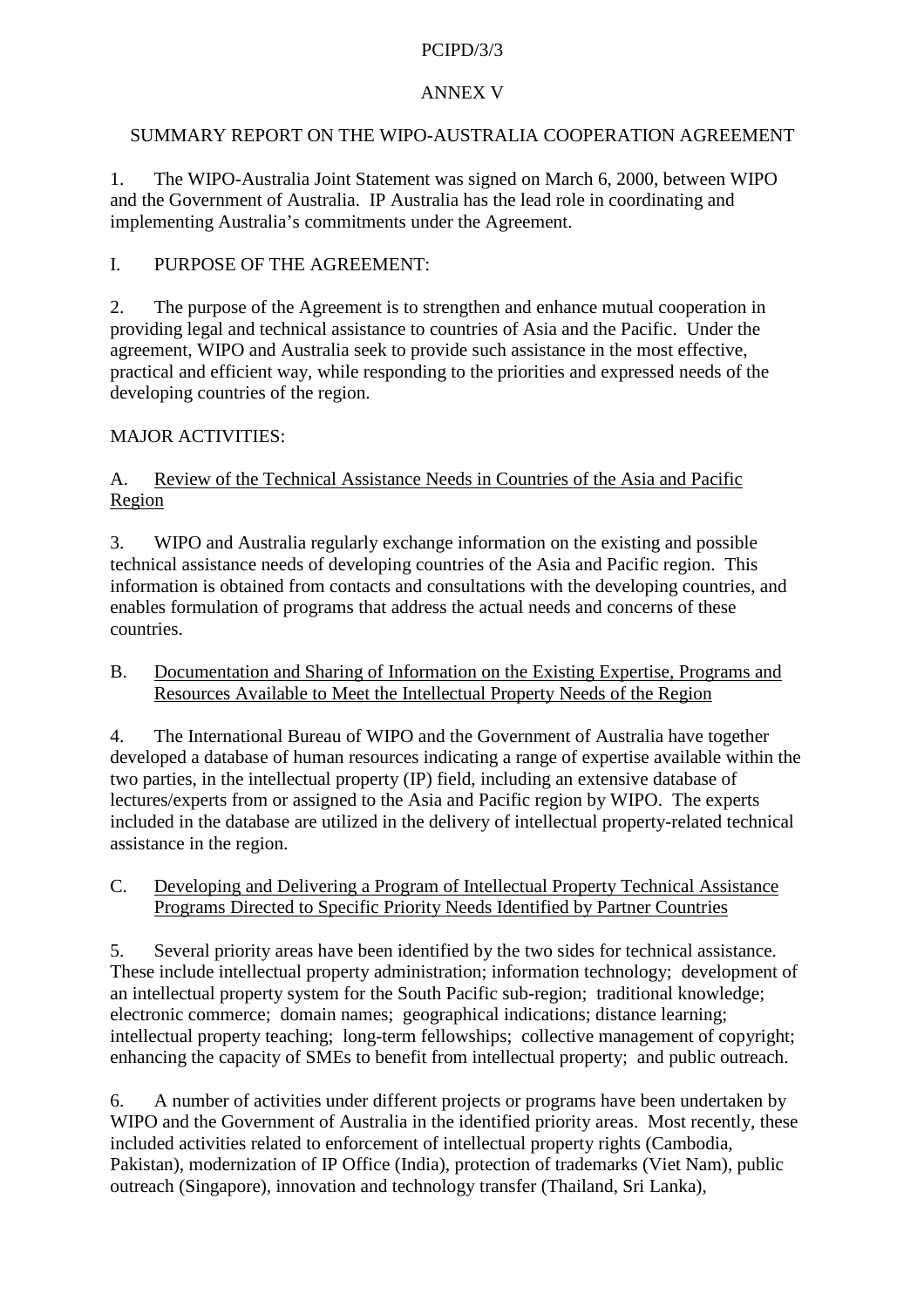policy development and institution building (India), public administration and IP (Hong Kong SAR), access to genetic r esources, traditional knowledge and folklore (South Pacific sub-region). Asynopsis of the activities/programs undertaken in the past two years is annexed.

### D. Developing and Implementing Joint Projects

7. Joint projects were developed and undertaken in three broad areas which included promotion of policy dialogue to enhance understanding of emerging IP issues, activities in relation to use and administration of IP systems, and buildings kills to enable effective use of the IP system.

8. Amajoriointp roject for the fourteen Pacific Islands Forum Countries (FICs) that encompassed activities in all the above areas was formulated and successfully launched in October 2001. The project is a three -vear Regionally Focused Action Plan (RFAP) for the Intellectual Property Development of the FICs. The overall objective of the Action Planis to assist the FIC sintheir efforts to establish a regional IP infrastructure and to enable them to effectively use the IP system for sustainable economic development.

9. A High- Level Meeting of IP Officials of the FICs and a Workshop on IP Legislation were organized in December 2001 as the first major activities under the RFAP. These events provided an opportunity for the senior IP of ficials of the region to discuss ways to obtain the region to discuss ways to  $\sim$ effectively implement the RFAP, especially to put in place IP legislation that would meet national requirements and be in accordance with international standards. Over the course of the implementation of the RFAP a broad range of activities shall be und ertaken in areas such as modernization of IP legislation, strengthening of IP administration, human resources development and awareness building.

10. A number of other projects are in progress. These include a case study on the use of traditional knowled geby indigenous persons/communities in Australia and preparation of training courses for staff of collective managements ocieties.

[Annex VI follows]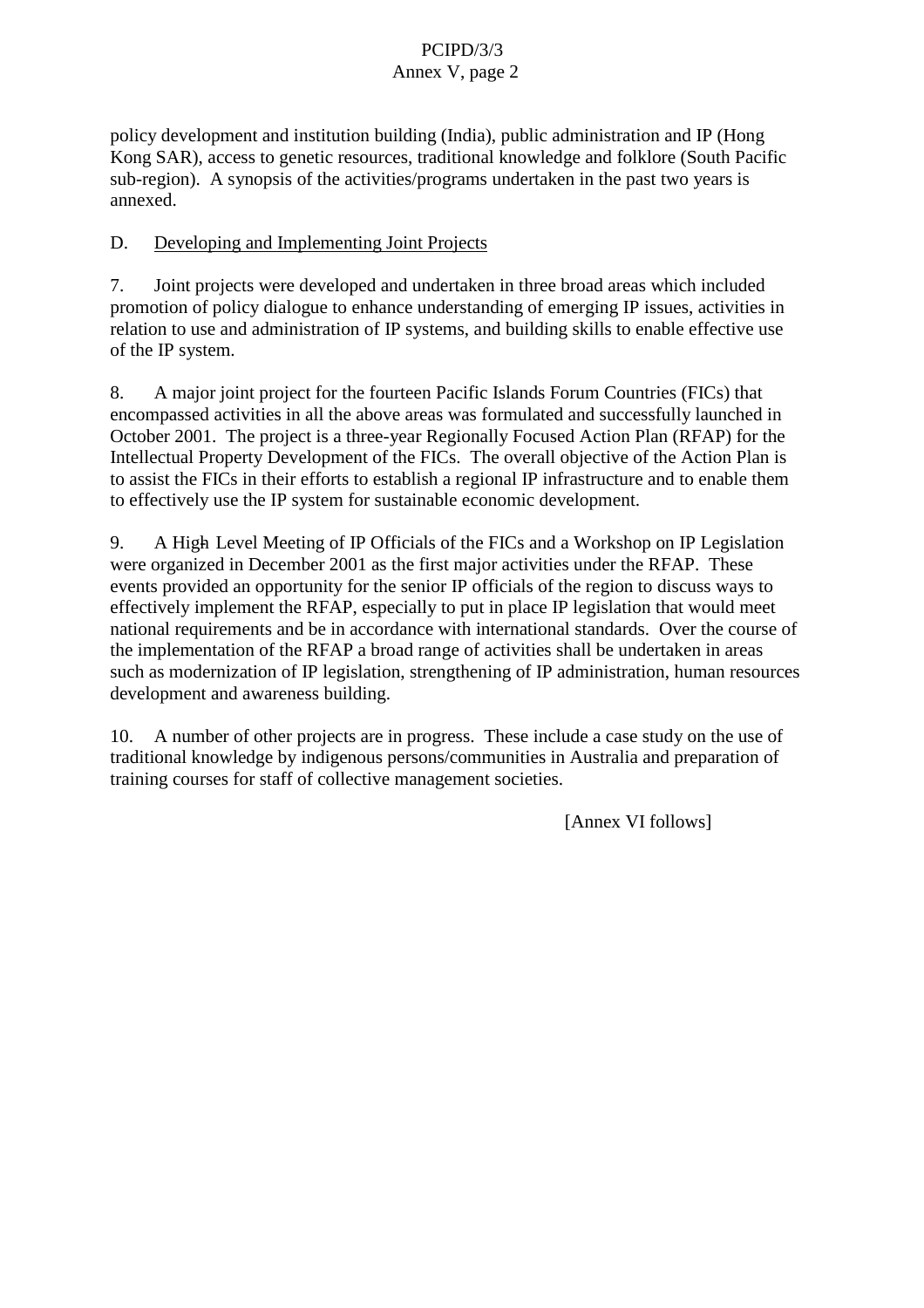### **ANNEXVI**

### UNDP/WORLDBANKPROJECTSFORWHICHWIPOISTHEEXECUTINGAGENCY

### I. UNDPPROJECTS

### **ISLAMICREPUBLICOFIRAN**

Purpose: Development of the Administration, Protection, and Effective Use of Intellectual Property.

MajorProjectActivities:

- The provision of legal advice in the drafting of legislation;
- The provision of hardware and software for the IPOffice;
- Expertadvisory missions; and
- A National Workshop in the Enforcement of IP Rights; a Regional Symposium on the TRIPS Agreement for the Judiciary and Enforcement Agencies; and a National Seminar on the Implications of the TRIPS Agreement.

### INDUSTRIAL PROPERTY SECTION OF THE INDUSTRIAL RESEARCH CENTRE (IRC), LIBYAN ARAB JAMAHIRIYA

Purpose: Strengthening of the Industrial Property Syst em; Promotion of Inventive Capacity.

MajorProjectActivities:

- Study visits for officials from the Libyan Industrial Research Center (IRC) to EgyptandMorocco.
- Provision of hardware and software for the Patent Office.

### REGIONAL BUREAU FOR ARABST ATES, NEW YORK

Purpose: Strengthening and Mobilizing the Intellectual Property System for Promoting Technological, Industrial and Cultural Development.

MajorProjectActivities:

- ExpertMissionstoArabCountriesfortheinstallation of Software for the e Management of Automated Systems of Arab Industrial Property Offices;
- WIPO Arab Regional Conference on Enforcement of Intellectual Property Rights for Members of the Judiciary, Amman, Jordan; and
- Intellectual Property Casebook on Comparative Judici al Decisions.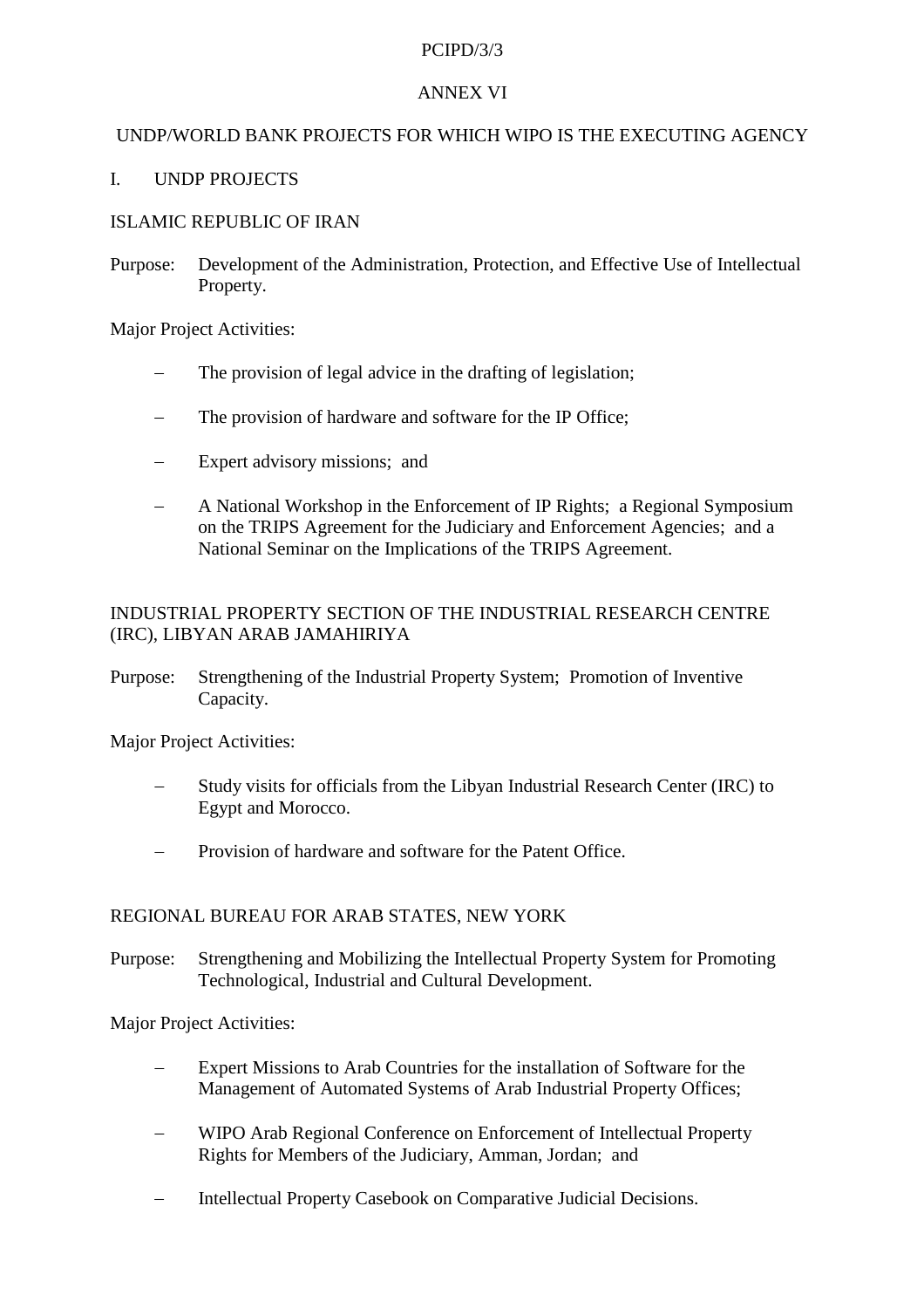### II. WORLDBANKPROJECT

### BHUTAN

Purpose: To establish the legislative basis and administrative infrastructure for a modern intellectual property system

MajorProjectActivities:

- Setting up of information technology (IT) infrastructure;
- Developing and implementingsystems and procedures for conduct of modernizing the industrial property administration; and
- Awareness building and training, programs for members of judiciary, customs officials and officials of other law enforcement age ncies.

[Annex VIIfollows]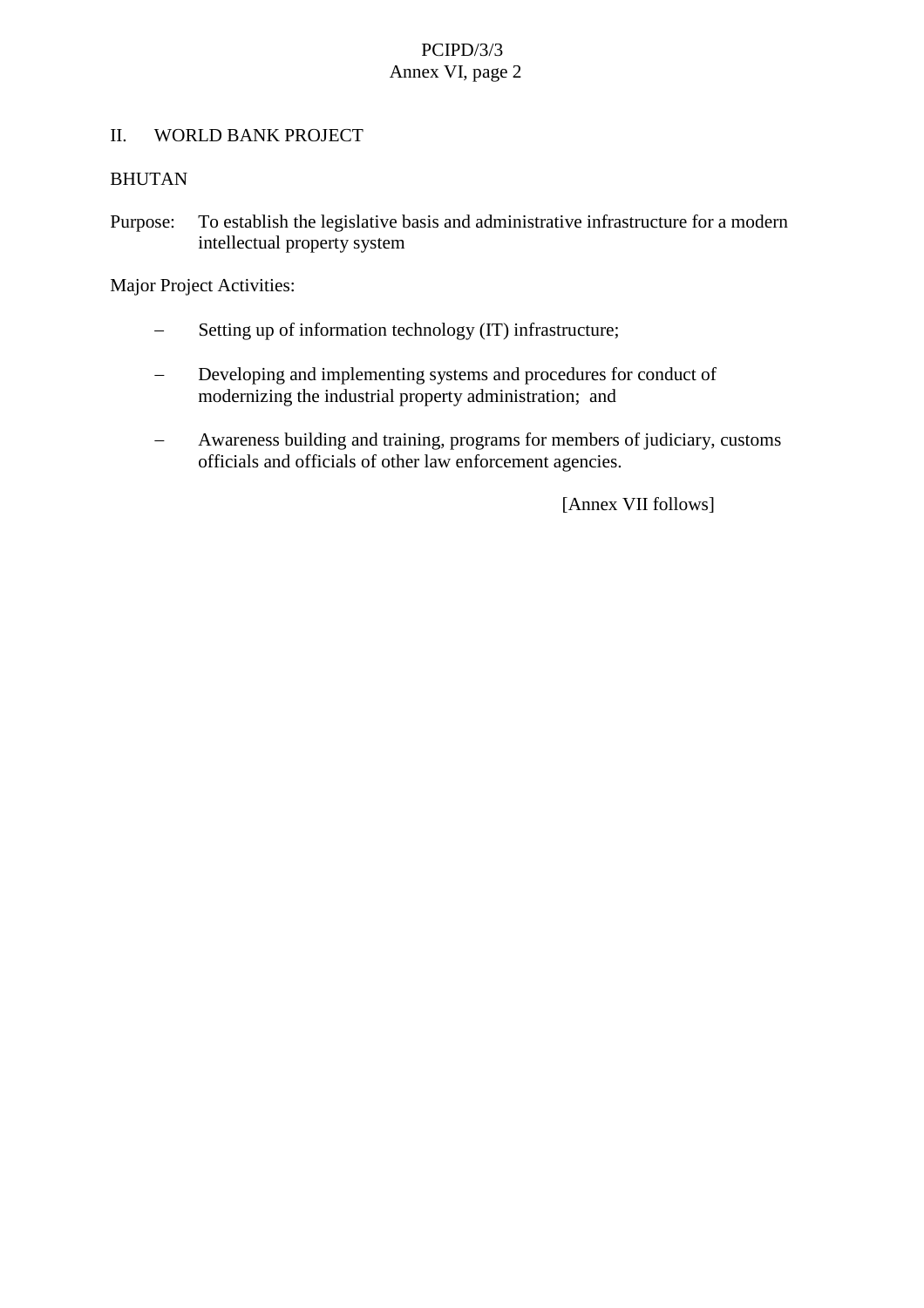### ANNEXVII

### OTHER COOPERATION AGREEMENTS

| Organization                                          | PurposeofCooperationAgreement                                                                                                                                                                                                                                                                                                                                                                                 | MajorJointActivities                                                                                                                                                                                                                                                                                                                                                                                                                                                                                                                                                                                                                                                                                                                                                                                                                                                                                                                                                                          |
|-------------------------------------------------------|---------------------------------------------------------------------------------------------------------------------------------------------------------------------------------------------------------------------------------------------------------------------------------------------------------------------------------------------------------------------------------------------------------------|-----------------------------------------------------------------------------------------------------------------------------------------------------------------------------------------------------------------------------------------------------------------------------------------------------------------------------------------------------------------------------------------------------------------------------------------------------------------------------------------------------------------------------------------------------------------------------------------------------------------------------------------------------------------------------------------------------------------------------------------------------------------------------------------------------------------------------------------------------------------------------------------------------------------------------------------------------------------------------------------------|
| AfricanIntellectual<br>PropertyOrganization<br>(OAPI) | WIPOandARIPOarepartiestothe<br>WIPO/ARIPO/OAPI/ARCTQuadripartiteAgreementwhich<br>linksthekeyin tellectualpropertyplayersintheAfricaregion<br>attheregionalandinternationallevels.<br>ThepurposeofcooperationbetweenWIPOandARIPOisto<br>promotetheprotectionofintellectualpropertyinAfricaand<br>the exploitation of intellectual property as a<br>toolforthe<br>economicandtechnologicaldevelopmentofAfrica. | -AWIPO/ Fondsd'aideàlapromotiondel'inventionetde<br>l'innovation(FAPI)[acreationofOAPI]Workshoprelatingtothe<br>managementofintellectualpropertyrightswithinuniversitiesand<br>researchanddevelopmentinstitutionshasbeenorganizedinDakar,<br>Senegal, from June 25to 28, 2002.<br>-AmeetingongeographicalindicationstookplaceinYaoundé,<br>Cameroon,onNovember6and7,2001,todevelopastrategyforthe<br>use of geographical in dications in the subregion.<br>-ARegionalColloquiumonIntellectualPropertyandthe<br>Protection<br>of Expressionsof Folkloreand Traditional Knowledgewasorganized<br>incooperationwithOAPIandtheGovernmentofCôted'Ivoirefrom<br>April8to10,2002,inAb idjan(112 participants);itsaimwasto<br>strengthentheabilityofAfricanofficials,communitiesandother<br>stakeholderstoparticipateeffectivelyintheworkoftheIGC,witha<br>viewtodefiningacommonAfricanpositionontheissuestobe<br>discussedat thethirdsessionoftheIGC.<br>-Implementation of WIPONETProjectcompleted. |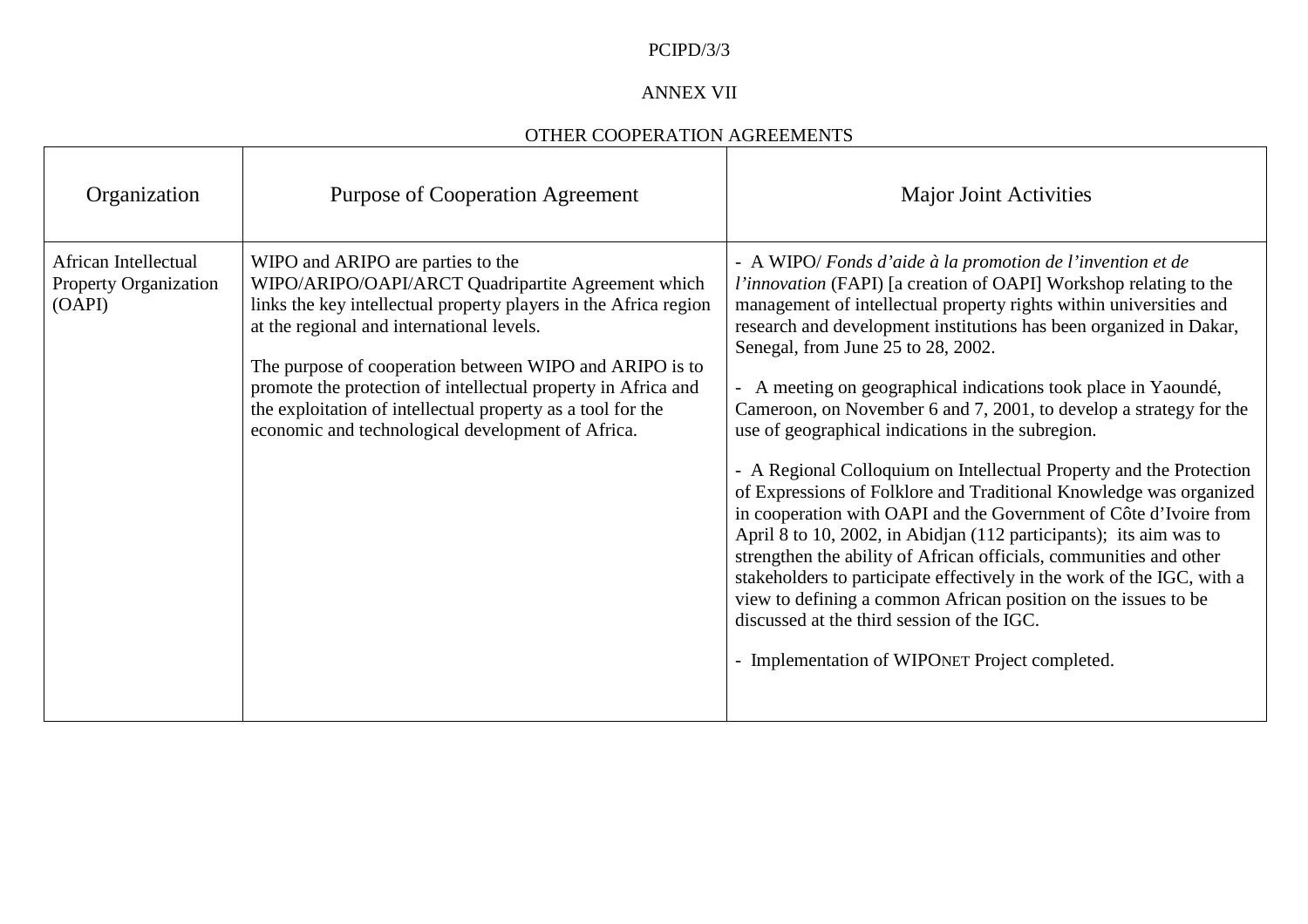| Organization                                                 | PurposeofCooperationAgreement                                                                                                                                                                                                                                                                                                                                                                                    | MajorJointActivities                                                                                                                                                                                                                                                                                                                                                                                                                                                                                                                                                                                                                                                                                                                                                                                                                                               |
|--------------------------------------------------------------|------------------------------------------------------------------------------------------------------------------------------------------------------------------------------------------------------------------------------------------------------------------------------------------------------------------------------------------------------------------------------------------------------------------|--------------------------------------------------------------------------------------------------------------------------------------------------------------------------------------------------------------------------------------------------------------------------------------------------------------------------------------------------------------------------------------------------------------------------------------------------------------------------------------------------------------------------------------------------------------------------------------------------------------------------------------------------------------------------------------------------------------------------------------------------------------------------------------------------------------------------------------------------------------------|
| AfricanRegional<br>IndustrialProperty<br>Organization(ARIPO) | WIPOandOAPIarepartiestothe<br>WIPO/ARIPO/OAPI/ARCTQuadripartiteAgreementwhich<br>linksthekeyintellectualpropert yplayersintheAfricaregion<br>attheregionalandinternationallevels.<br>ThepurposeofcooperationbetweenWIPOandOAPIisto<br>promotetheprotectionofintellectualpropertyinAfricaand<br>theexploitationofintellectualpropertyasatoolforthe<br>economic, technological and cultural development of Africa. | -HarmonizationofARIPOandOAPIsystems.Ameetingbetween<br>WIPO, ARIPOandOAPIwasorganizedinJuly2001, in Yaoundé,<br>Cameroon, toassess the OAPI automationsystem. Similarly, astudy<br>onharmoni zationofARIPOandOAPIlegislationsandprocedures<br>willmakeitpossibletotakeaninformeddecisiononthe<br>harmonizationprocess.<br>-Automationofindustrialpropertyoffices.TheWIPOAutomation<br>ConsultantatARIPOisinvolvedintheWIPOautomation<br>project<br>whichstartedwithsixpilotcountries.<br>-ARIPO/EPO/UKPatentOfficeWorkshoponintellectualproperty<br>issueswasorganizedinGaborone,Botswana,fromOctober15to17,<br>2001, with the participation of WIPO.<br>-ARoundTableonCertainGlobalInte<br>llectualPropertyIssueswas<br>organizedconcurrentlywiththeARIPOAdministrativeCouncilin<br>Accra, Ghana, inNovember 2001.<br>-Implementation of WIPONETProjectcompleted. |
| AfricanRegional<br>CenterofTechnology<br>(ARCT)              | WIPOandARCTarepartiestothe<br>WIPO/ARIPO/OAPI/ARCTQuadripartiteAgreementwhich<br>linksthekeyintellectualpropertyplayersintheAfricaregion<br>attheregionalandinternationallevels.                                                                                                                                                                                                                                 | -AresourcepersonwassentbyWIPOtoameetingfocusedon<br>womenentrepreneurs'activities, organi zedbyARCT.                                                                                                                                                                                                                                                                                                                                                                                                                                                                                                                                                                                                                                                                                                                                                               |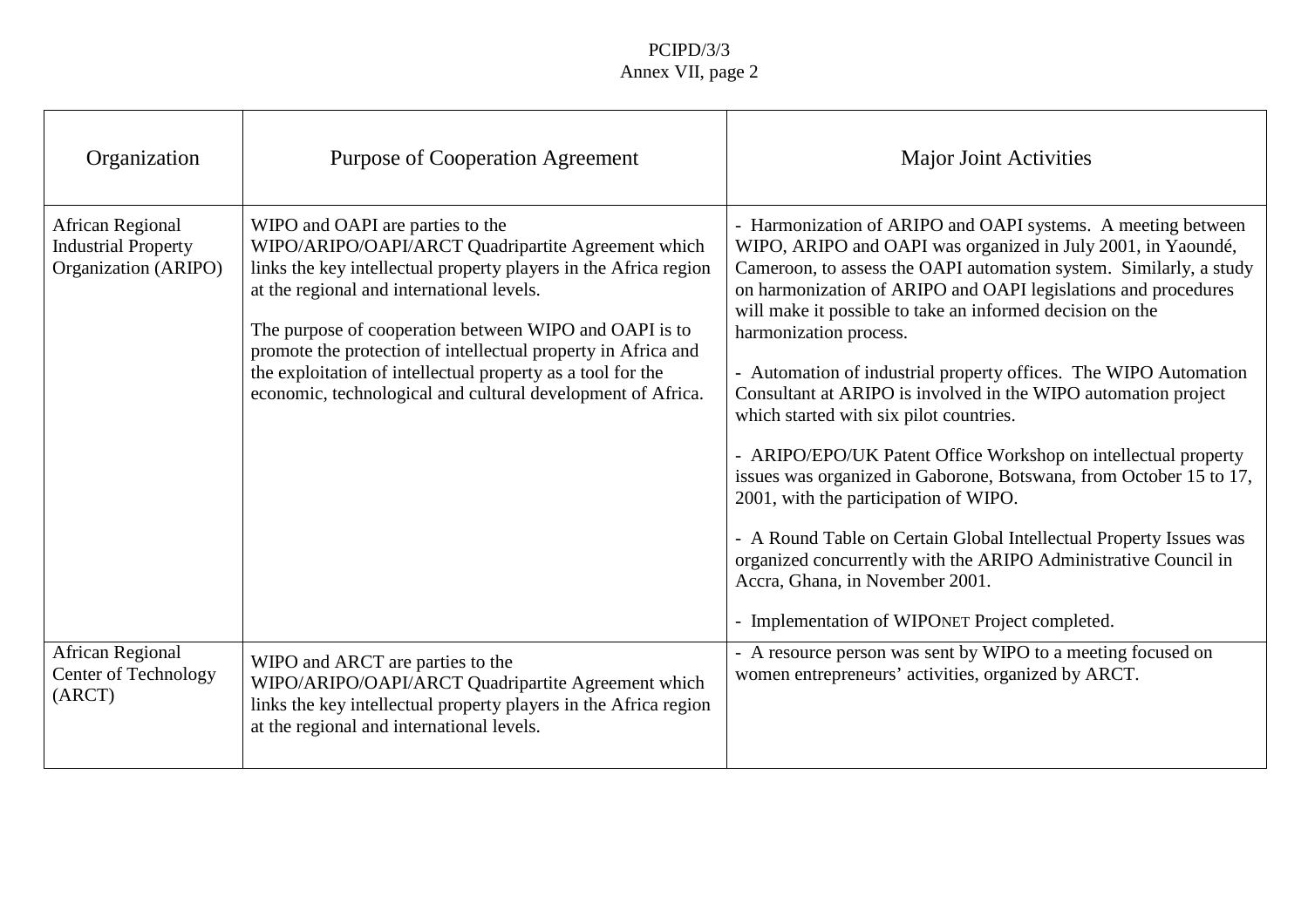| Organization                                                                     | PurposeofCooperationAgreement                                                                                                                                                | MajorJointActivities                                                                                                                                                                                                                                                                                                                                                                                                                                                          |
|----------------------------------------------------------------------------------|------------------------------------------------------------------------------------------------------------------------------------------------------------------------------|-------------------------------------------------------------------------------------------------------------------------------------------------------------------------------------------------------------------------------------------------------------------------------------------------------------------------------------------------------------------------------------------------------------------------------------------------------------------------------|
| ArabLeague<br>Educational, Cultural<br>andScientific<br>Organization<br>(ALECSO) | ToinstitutionalizeandstrengthenrelationsbetweenALECSO<br>andWIPO<br>Tocooperateinareasofmutualinterest, particularlyinthe<br>fieldofcopyrightandrelatedright<br>$\mathbf{s}$ | -ExpertMissiontorevisethe1981ArabConventiononCopyright<br>andRelatedRightsattheHeadquartersofALECSO,Cairo,May31<br>toJune4,2001                                                                                                                                                                                                                                                                                                                                               |
| GeneralSocietyof<br>AuthorsinSpain<br>(SGAE)                                     | Developmentandset -upofaregionalCaribbeancopyrigh<br>systemandassistancetonationalCaribbeanauthors'societies                                                                 | -Follow -upofthefunctioningoftheSGSsoftwareproducedby<br>SGAE.<br>-Monitoringoftheactivitiesperformedbytheauthors' societies<br>whoaremembersoftheCaribbeancopyrightLink(CCL)<br>-Trainingofstaff.                                                                                                                                                                                                                                                                            |
| IslamicEducational,<br>Scientificand<br>Cultural<br>Organization<br>(ISESCO)     | Todevelopinstitutionalcollaborationinareasofmutual<br>interest<br>Tocooperateforthepromotionoftheprotectionof<br>intellectualproperty                                        | -WIPO/ISESCO ConferenceonIntellectualProperty,heldinBaku,<br>Azerbaijan, from May 21 to 23, 2001. The aim of the Conference<br>wastogivetheparticipantstheopportunitytoconsideranddiscuss<br>standardsofcopyrightandrelatedrightsinthepresentenvironment<br>createdbytheAgreementonTrade -RelatedAspectsofIntellectual<br>PropertyRights(TRIPSAgreement),andthepoliciesandactiontobe<br>envisagedwithaviewtotheexploitationandsafeguardingof<br>traditionalandlocalknowledge. |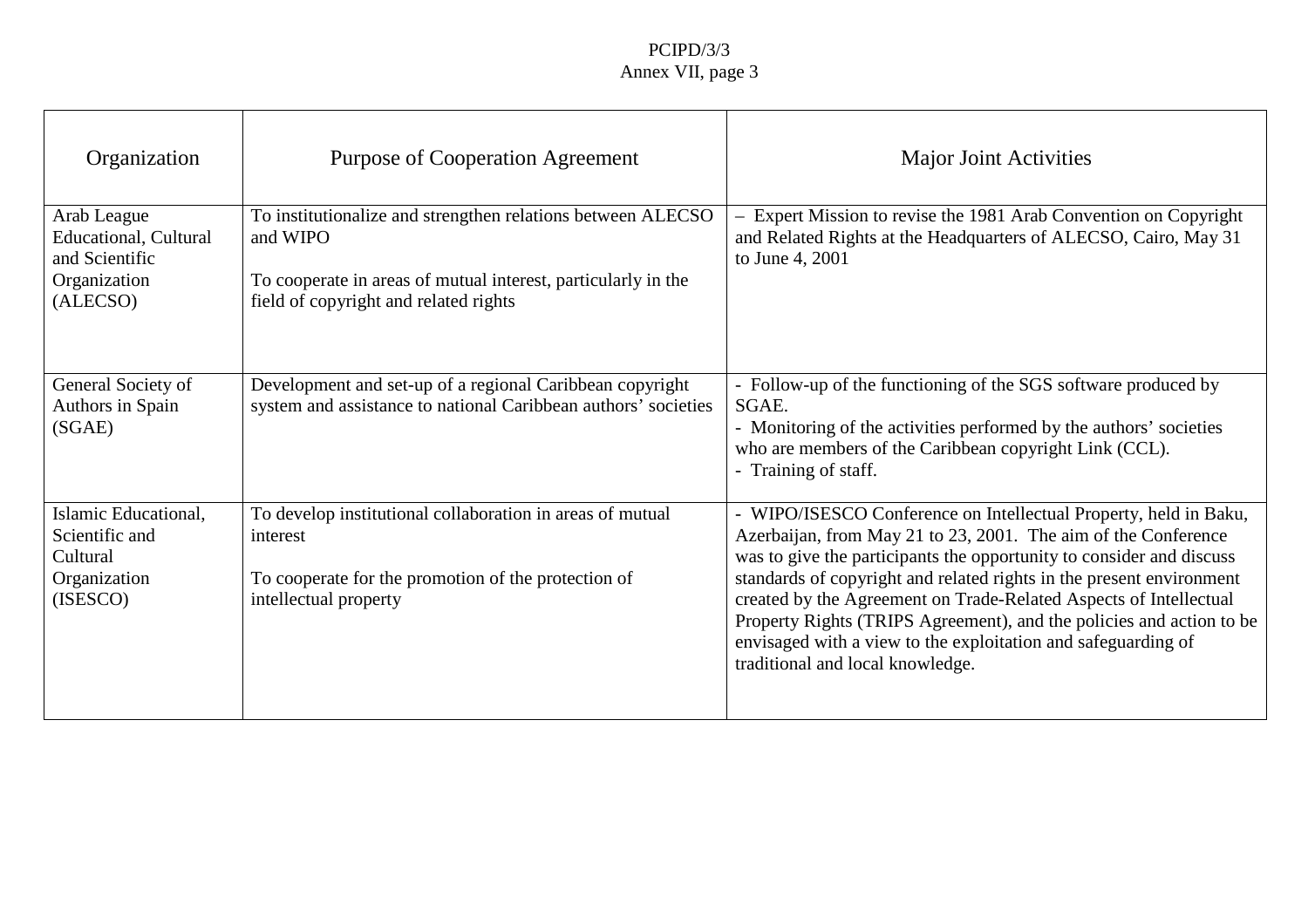| Organization                           | PurposeofCooperationAgreement                                                                          | MajorJointActivities                                                                                                                                                            |
|----------------------------------------|--------------------------------------------------------------------------------------------------------|---------------------------------------------------------------------------------------------------------------------------------------------------------------------------------|
| LeagueofArab<br><b>States</b><br>(LAS) | Toinstitutionalizecooperationbetweenthetwoorganizations                                                | -EstablishmentofanIntellectualPropertyUnitintheGeneral<br>SecretariatofLASandtrainingofstaff.                                                                                   |
|                                        | Tocoordinateandconsultontechnicalassistanceextendedto<br>ArabCountriesinthefieldofintellectualproperty | -OrganizationofanExhibitionofArabArtistsattheHeadquarters<br>ofWIPO.ArtistsselectedwerefromBahrain,Egypt,Jordan,<br>Lebanon, Oman, Sudanand Morocco(7)                          |
|                                        |                                                                                                        | -Briefingsessiononintellectualproperty, organ<br>izedatthe<br>HeadquartersofLASinCairoinApril2001forthemembersofthe<br>permanentdelegationstoLASinCairo                         |
|                                        |                                                                                                        | -AmeetingfortheArabPermanentRepresentativesonthe<br>importanceofintellectualpropertyprotectionandWIPO'sactivities<br>intheArab regionwasheldinNewYorkin<br>May2001              |
|                                        |                                                                                                        | -agencymeetingorganizedbyLASfor<br>-Participation in the Inter<br>ArabAgenciesandOrganizationscompetentinthefieldof<br>intellectualpropertytodiscusscooperationinSeptember2001. |
|                                        |                                                                                                        | -Participation in meet ingsorganized respectively on matters of<br>mutualinterest.                                                                                              |
|                                        |                                                                                                        | -Exchangeofrelevantinformationonthestatusofintellectual<br>propertyprotectioninArabCountries                                                                                    |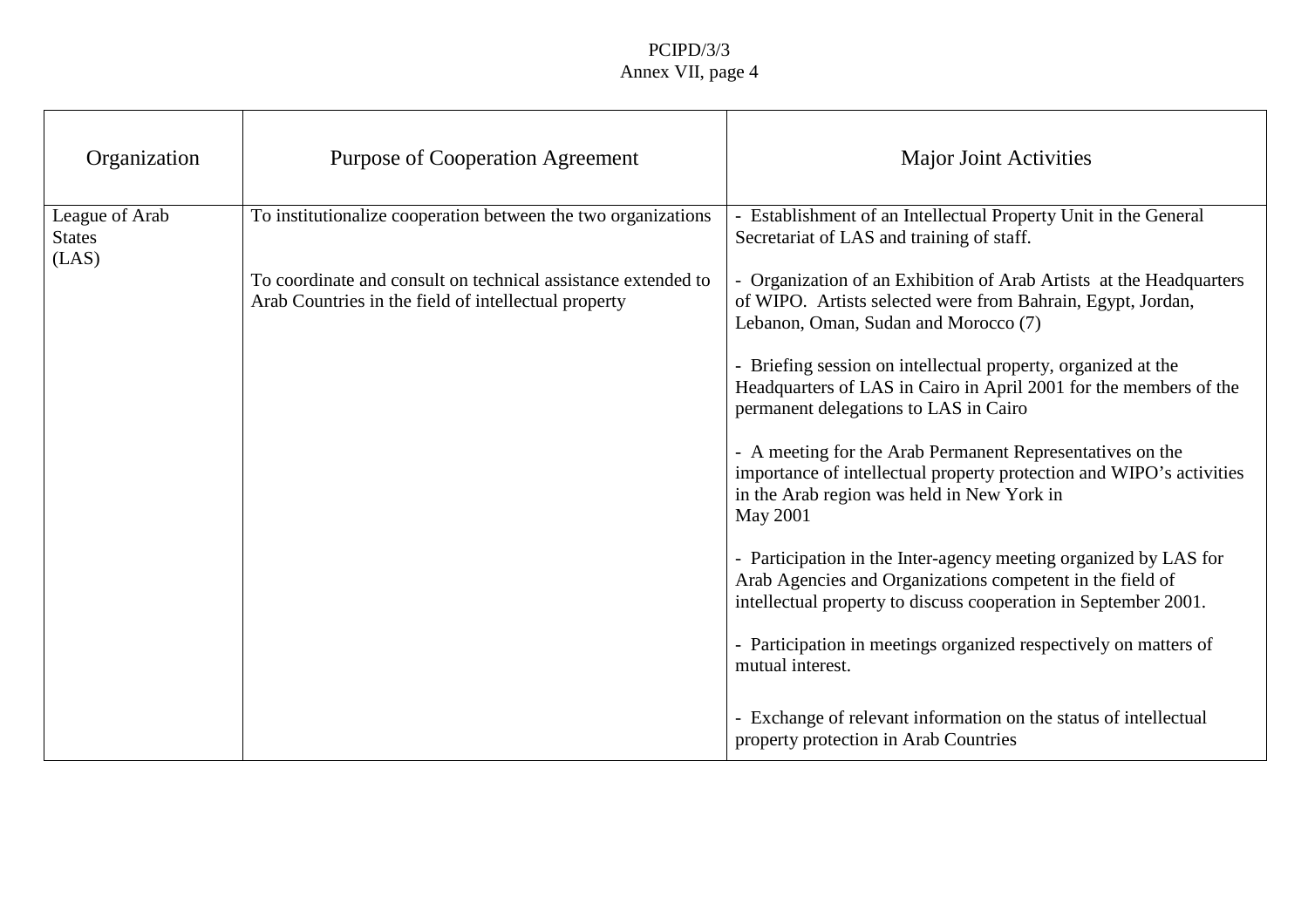| Organization                                             | PurposeofCooperationAgreement                                                                                                       | MajorJointActivities                                                                                                                                                                                                                                                                                                                                                                                                                                                                                                                                                                                                                                                                                                                                             |
|----------------------------------------------------------|-------------------------------------------------------------------------------------------------------------------------------------|------------------------------------------------------------------------------------------------------------------------------------------------------------------------------------------------------------------------------------------------------------------------------------------------------------------------------------------------------------------------------------------------------------------------------------------------------------------------------------------------------------------------------------------------------------------------------------------------------------------------------------------------------------------------------------------------------------------------------------------------------------------|
| OrganizationofAfrican<br>Unity(OAU)/African<br>Union(AU) | WIPOhasbeenworkinginclosecoope<br>rationwiththeOAU<br>intheframeworkofthecooperationbetweentheUnited<br>Nationsandthisorganization. | -WIPOandtheOrganizationofAfricanUnity(OAU),launchedin<br>1988, on the occasion of the 25 <sup>th</sup> Anniversary of the OAU, the<br>WIPO/OAUGoldMedalAwa rdSchemeaimedatencouragingthe<br>searchforinnovativesolutionstoexistingproblemsinAfricaandat<br>promotingtheeconomicandsocialdevelopmentofAfricancountries<br>byrewardingthebestAfricaninventorsinthefollowingimportant<br>fieldsofhumane ndeavor,namely:healthcare,foodtechnologyand<br>energy.<br>-ExpertGroupMeetingonIntellectualPropertyandtheProtection<br>ofExpressionsofFolkloreandTraditionalKnowledge,heldinAddis<br>Ababa, Ethiopia, from May 12to 14, 2002, incooperation wit<br>hthe<br>OAUandECA[seealsojointactivitieswithECA].<br>-ParticipationofWIPOinOAUmeetingsandvice<br>-versa. |

<sup>\*</sup>Last awards in this framework were given in 1999.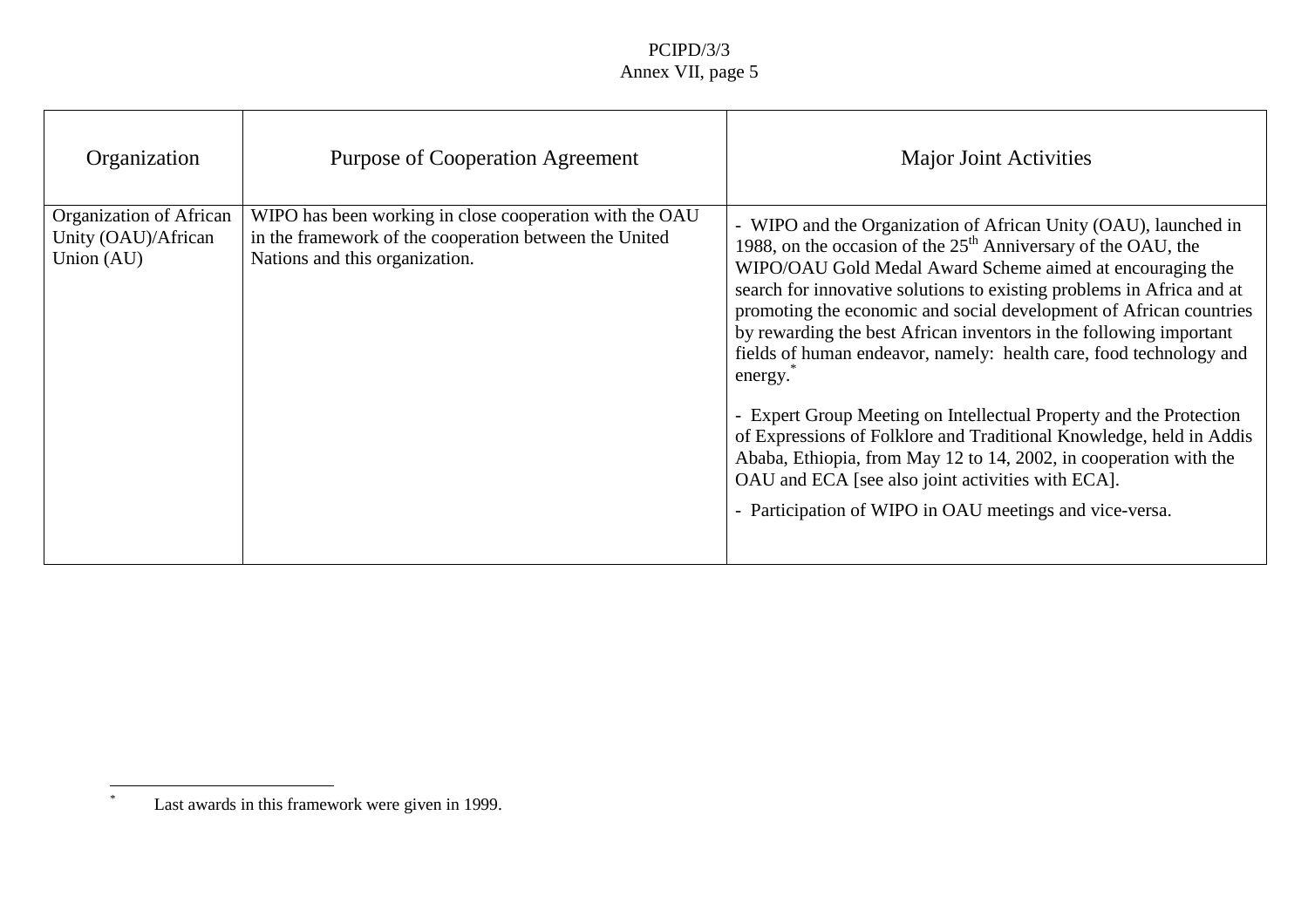| Organization                                       | PurposeofCooperationAgreement                                                                                                                                                                                                                                           | MajorJointActivities                                                                                                                                                                                                                                                                                                                                                                                                                                                                                                                                                                                                                                                                                                                                                                                                                                                                                                                                                                                                                                                                                                                                                        |
|----------------------------------------------------|-------------------------------------------------------------------------------------------------------------------------------------------------------------------------------------------------------------------------------------------------------------------------|-----------------------------------------------------------------------------------------------------------------------------------------------------------------------------------------------------------------------------------------------------------------------------------------------------------------------------------------------------------------------------------------------------------------------------------------------------------------------------------------------------------------------------------------------------------------------------------------------------------------------------------------------------------------------------------------------------------------------------------------------------------------------------------------------------------------------------------------------------------------------------------------------------------------------------------------------------------------------------------------------------------------------------------------------------------------------------------------------------------------------------------------------------------------------------|
| OrganizationofEastern<br>CaribbeanStates<br>(OECS) | Topromotetheattainmentoftheobjectiveslaiddownbythe<br>Conventionestablis hingWIPOandtheTreatyofBasseterre,<br>1981, establishing the OECS; and to actinclose cooperation<br>onmattersofmutualinterestwithaviewtoharmonizingtheir<br>effortstowardsgreatereffectiveness. | -Reciprocalinvitationtoparticipateinthedeli<br>berationsofthetwo<br>organizationsonmattersofparticularconcerntothem;<br>-Exchangeofrelevantinformationanddocuments;<br>-Updatinginformationonthelawsandregulationsrelatingto<br>intellectualpropertyrightsintheMemberStatesoftheOECS<br>throughmutualexchangeofdataandinformation;<br>-Formularisingofmodelintellectualpropertylaws, guides and<br>manualstoassistOECSMemberStatesandwhereappropriate<br>harmonizesuchlaws, guidesand manuals;<br>-Developinganintellectualpropertydatab<br>asewithintheOECS<br>SecretariatwiththelegalandtechnicalassistanceofWIPO;<br>-AssistingMemberStatesoftheOECStoautomatetheirintellectual<br>propertyoperations,supportedbycomputerizationandstafftraining<br>ininformationtechnology;<br>-Conduc tingperiodicallyseminars, workshopsandtrainingprograms<br>onthelatesttrendsconcerningtheevolutionoflawsrelatingto<br>intellectualpropertyintheMemberStatesoftheOECS;<br>-CooperationbetweentheWIPOArbitrationandMediationCenter<br>andtheO ECS;and<br>-SupportingthedevelopmentandimplementationofanOECS<br>IntellectualPropertyVirtualPrivateNetwork(VPN),withinthe<br>WIPONET. |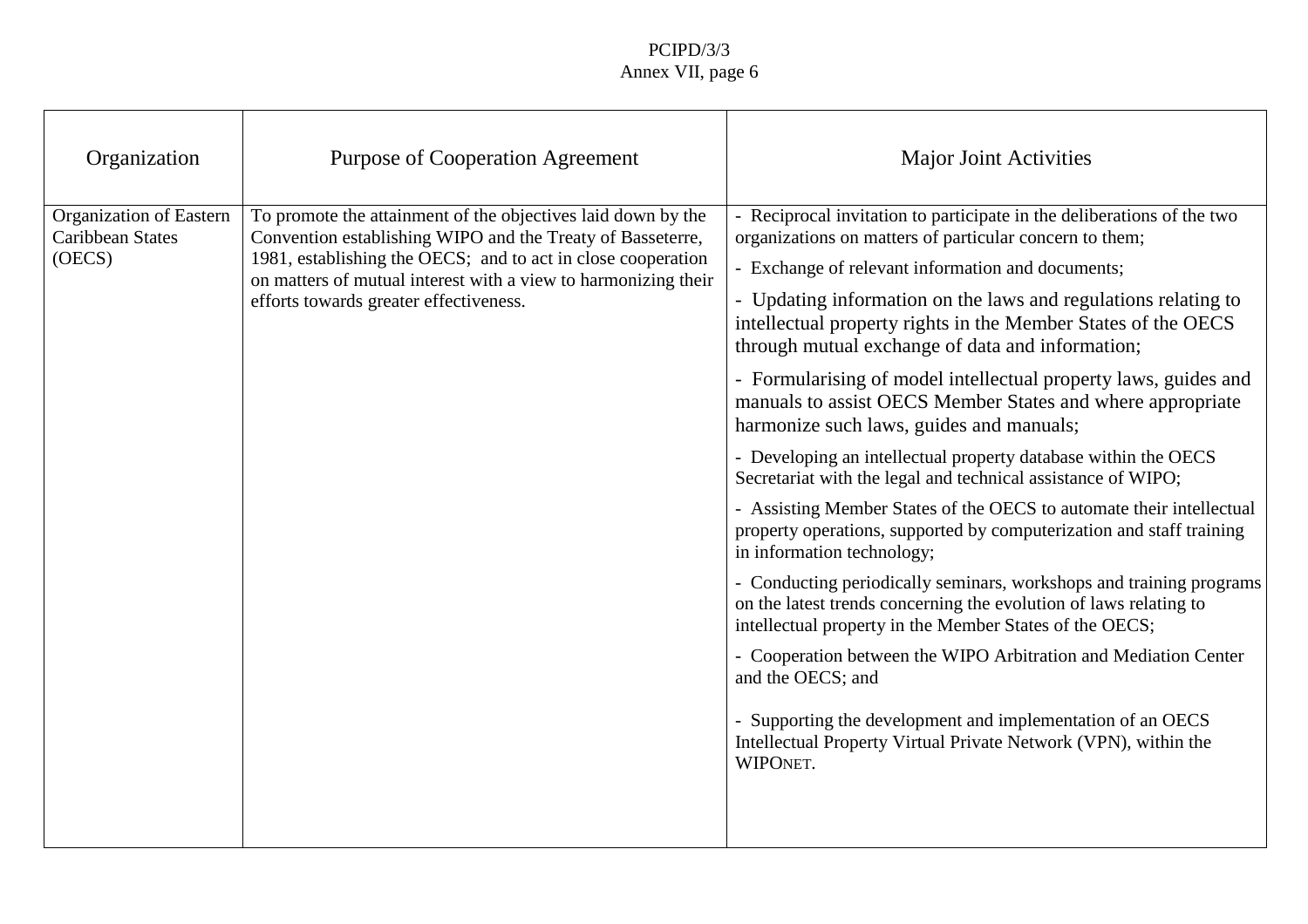| Organization                                                              | PurposeofCooperationAgreement                                                                                                                                                                                                                                                    | MajorJointActivities                                                                                                                                                                                                                                                                                                                                                                                                                                                                                                                                                                                                                                                                                                                                                                                                                                                                                                               |
|---------------------------------------------------------------------------|----------------------------------------------------------------------------------------------------------------------------------------------------------------------------------------------------------------------------------------------------------------------------------|------------------------------------------------------------------------------------------------------------------------------------------------------------------------------------------------------------------------------------------------------------------------------------------------------------------------------------------------------------------------------------------------------------------------------------------------------------------------------------------------------------------------------------------------------------------------------------------------------------------------------------------------------------------------------------------------------------------------------------------------------------------------------------------------------------------------------------------------------------------------------------------------------------------------------------|
| Secretariatofthe<br>Communityof<br>Portuguese-Speaking<br>Countries(CPLP) | Topromote, through cooperation and mutual<br>consultations,<br>theattainmentoftheobjectiveslaiddownbytheConvention<br>establishingWIPOandtheStatutesandStatutoryRules<br>establishingCPLP;andtodevelopaworkingrelationshipand<br>cooperationactivitiesbetweenthetwoorganizations | -Recipr ocalparticipationoftheInternationalBureauofWIPOand<br>theSecretariatofCPLPintheirrespectivemeetingsorganizedon<br>mattersofmutualinterest, and jointsupportof these meetings when<br>consideredappropriate.<br>-Cooperation in the organization of meetings on matters related to<br>theprotectionandpromotionofintellectualpropertyandother<br>pertinentmatters, specially inrelation with Portuguese<br>-speaking<br>countries(e.g.theWIPOInternationalSeminaronthePreservation,<br>PromotionandProtectiono fFolkloreandTraditionalKnowledge,<br>heldinSaoLuisdoMarnahao,Brazil,fromMarch11to13,2002).<br>-UndertakingofregularconsultationsbetweenWIPOandCPLPto<br>ensureactivitiesthatpromoteintellectualpropertypoliciesand<br>strategiesandlead towealthcreation.<br>-Exchangeofinformationanddocumentsontheprotectionand<br>promotion of intellectual property.<br>-ActivitiesinvolvingtechnicalassistancefromWIPO. |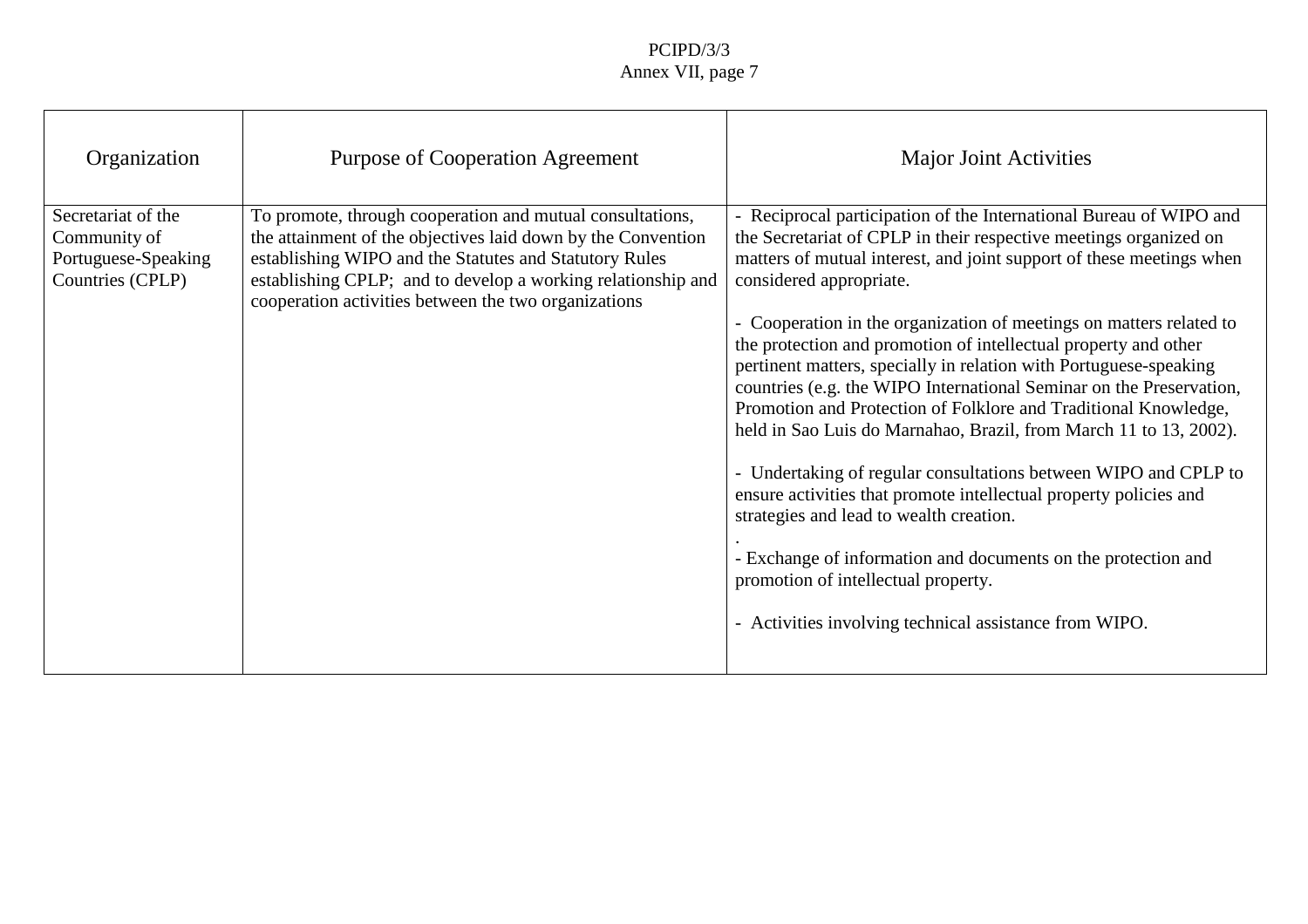| Organization                                                                                      | PurposeofCooperationAgreement                                                                                                                                                                                                                                                       | MajorJointActivities                                                                                                                                                                                                                                                                                                                                                                                                                                                                                      |
|---------------------------------------------------------------------------------------------------|-------------------------------------------------------------------------------------------------------------------------------------------------------------------------------------------------------------------------------------------------------------------------------------|-----------------------------------------------------------------------------------------------------------------------------------------------------------------------------------------------------------------------------------------------------------------------------------------------------------------------------------------------------------------------------------------------------------------------------------------------------------------------------------------------------------|
| SecretaríaPermanente<br>delTratadoGeneralde<br>IntegraciónEconómica<br>Centroamericana<br>(SIECA) | Topromote, through cooperation and mutual consultations,<br>theattainmentoftheobjectiveslaiddownbytheConvention<br>establishingWIPOandtheStatutesandStatutoryRules<br>establishingSIECA;andtodevelopaworkingrelationship<br>andcoope rationactivities between the two organizations | -Reciprocalinvitationstoparticipateinthemeetingsorganizedby<br>thetwoorganizationsonmattersofmutualinterest,andjointsupport<br>ofthesemeetingswhenconsideredappropriate.<br>-Exchangeofinfo rmationanddocumentsontheprotectionand<br>promotionofintellectualproperty.<br>-ActivitiesinvolvingtechnicalassistancefromWIPO(e.g.WIPO<br>legalassistanceinthedraftingoftheCentralAmericanConvention<br>fortheProtectionofTrademarksandOth erDistinctiveSignsinthe<br>FrameworkofaCentralAmericanCustomsZone). |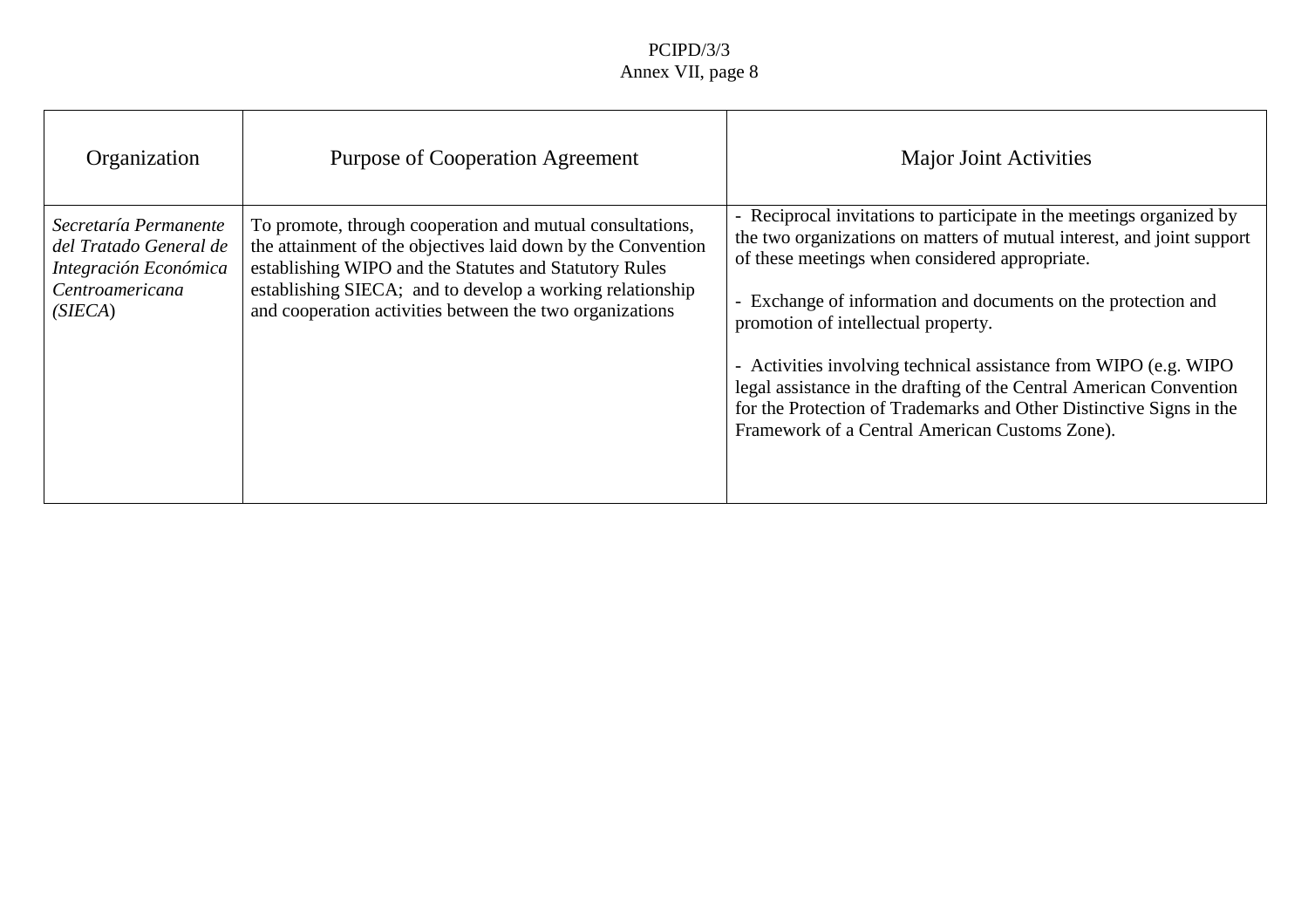| Organization                                                 | PurposeofCooperationAgreement                                                                                                                                                                                                                                                                                                                                                          | <b>MajorJointActivities</b>                                                                                                                                                                                                                                                                                                                                                                                                                                                                                                                                                                                                                                                                                                                                                                                                               |
|--------------------------------------------------------------|----------------------------------------------------------------------------------------------------------------------------------------------------------------------------------------------------------------------------------------------------------------------------------------------------------------------------------------------------------------------------------------|-------------------------------------------------------------------------------------------------------------------------------------------------------------------------------------------------------------------------------------------------------------------------------------------------------------------------------------------------------------------------------------------------------------------------------------------------------------------------------------------------------------------------------------------------------------------------------------------------------------------------------------------------------------------------------------------------------------------------------------------------------------------------------------------------------------------------------------------|
| <b>UnitedNations</b><br>EconomicCommission<br>forAfrica(ECA) | ThecooperationagreementbetweenWIPOandECAwas<br>builtaroundthefollowingissues:<br>-Educationthroughdistancelearning<br>-Topicalglobalissuessuchaselectroniccommerceand<br>traditionalknowledge<br>-WIPO NET<br>-AfricanDevelopmentForum(ADF):ADF99PostForum<br>Summit<br>-SmallandMedium -sizedEnterprises(SMEs)<br>-Partnershipforinformationandcommunication<br>technologiesinAfrica. | -WIPOparticipatedinameetingonNewPartnershipforAfrica's<br>Development(NEPAD),organizedbyECA.<br>-ThethirdAfricanDevelopmentForum(ADF2001)tookplacein<br>AddisAbaba,Ethiopia,fromDecember9to13,2001,thethemeof<br>whichwa s"DefiningPrioritiesforRegionalIntegration."<br>-ExpertGroupMeetingonIntellectualPropertyandtheProtection<br>ofExpressionsofFolkloreandTraditionalKnowledge,heldinAddis<br>Ababa, Ethiopia, from May 12to 14, 2002, incooperation with ECA<br>and theOrganizationofAfricanUnity(OAU).Theobjectiveofthe<br>meetingwastoenableAfricancountriestoreviewtheoutcomeof<br>recentregionalmeetings(Abidjan(Côted'Ivoire),Lusaka(Zambia)<br>andSãoLuisdeMaranhão(Brazil)),anddevelopacommonposi<br>tion<br>whichwasavaluabletoolforeffectiveandinformedparticipationin<br>theWIPOIntergovernmentalCommitteeontheseissues. |